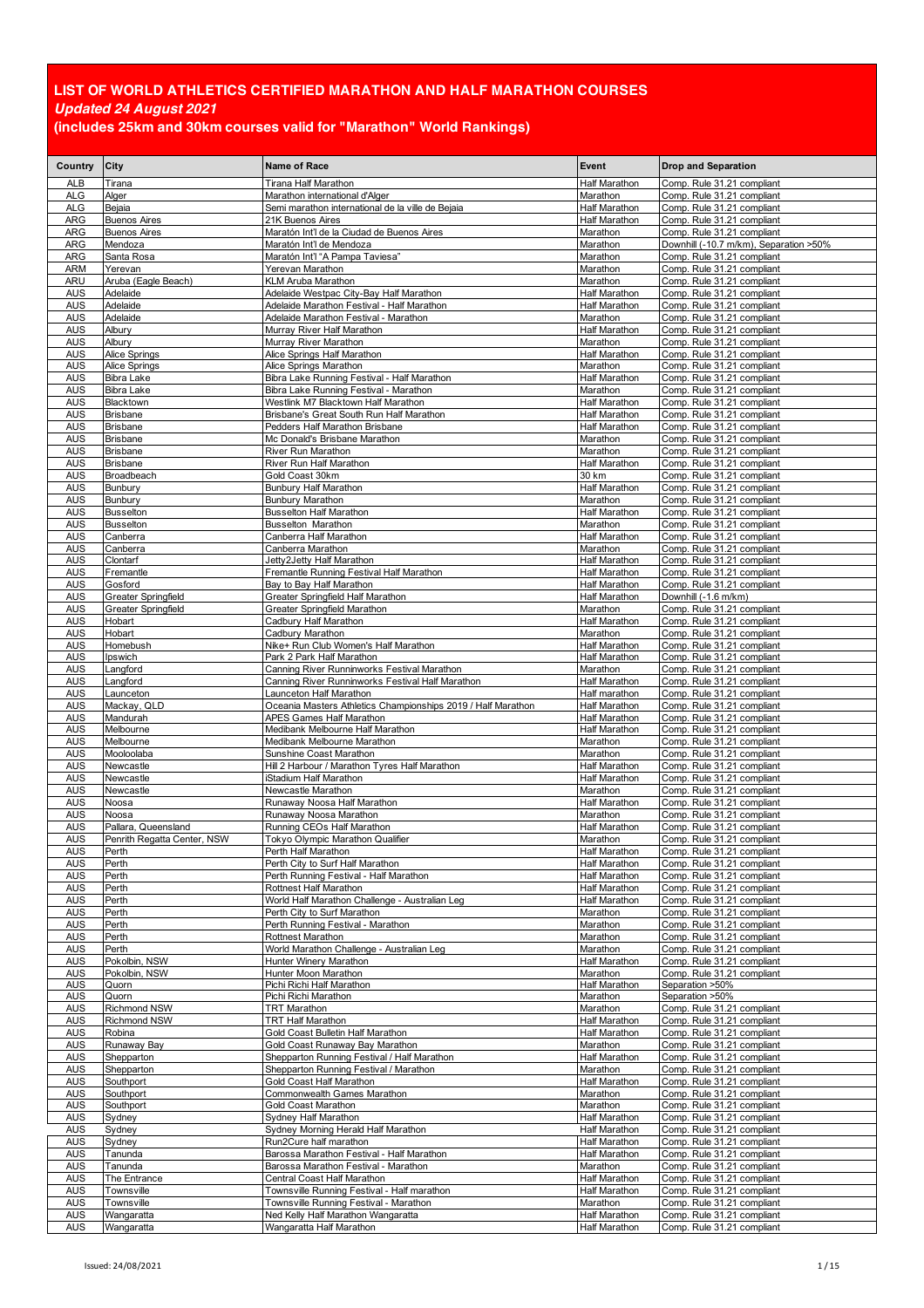| Country                  | City                              | Name of Race                                                        | Event                                        | <b>Drop and Separation</b>                               |
|--------------------------|-----------------------------------|---------------------------------------------------------------------|----------------------------------------------|----------------------------------------------------------|
| <b>AUS</b>               |                                   |                                                                     |                                              |                                                          |
| <b>AUS</b>               | Wangaratta<br>Wangaratta          | Ned Kelly Marathon Wangaratta<br>Wangaratta Marathon                | Marathon<br>Marathon                         | Comp. Rule 31.21 compliant<br>Comp. Rule 31.21 compliant |
| <b>AUS</b>               | <b>Warners Bay</b>                | Lake Macquarie Half Marathon                                        | <b>Half Marathon</b>                         | Comp. Rule 31.21 compliant                               |
| <b>AUT</b>               | <b>Bad Waltersdorf</b>            | ORF Radio Steiermark lauf halbmarathon                              | <b>Half Marathon</b>                         | Comp. Rule 31.21 compliant                               |
| <b>AUT</b>               | Bregenz                           | 3-Lander Skinfit Half Marathon                                      | <b>Half Marathon</b>                         | Comp. Rule 31.21 compliant                               |
| AUT                      | Bregenz                           | 3-Lander Sparkasse Marathon                                         | Marathon                                     | Comp. Rule 31.21 compliant                               |
| <b>AUT</b>               | Furstenfeld                       | S7 Marathon - Your final call to Tokyo                              | Marathon                                     | Comp. Rule 31.21 compliant                               |
| AUT                      | Furstenfeld                       | S7 Half Marathon - Your final call to Tokyo                         | <b>Half Marathon</b>                         | Comp. Rule 31.21 compliant                               |
| AUT<br><b>AUT</b>        | Graz<br>Graz                      | Kleine Zeitung Graz Half Marathon<br>Sorger Graz Half Marathon      | <b>Half Marathon</b><br><b>Half Marathon</b> | Comp. Rule 31.21 compliant<br>Comp. Rule 31.21 compliant |
| <b>AUT</b>               | Graz                              | Kleine Zeitung Graz Marathon                                        | Marathon                                     | Comp. Rule 31.21 compliant                               |
| <b>AUT</b>               | Klagenfurt                        | Halfmarathon Karnten Lauft                                          | <b>Half Marathon</b>                         | Separation >50%                                          |
| <b>AUT</b>               | Linz                              | Oberbank Linz Marathon                                              | Marathon                                     | Comp. Rule 31.21 compliant                               |
| <b>AUT</b>               | Linz                              | Borealis Linz Half Marathon                                         | Half Marathon                                | Comp. Rule 31.21 compliant                               |
| <b>AUT</b>               | Salzburg                          | Salzburg Half Marathon                                              | Half Marathon                                | Comp. Rule 31.21 compliant                               |
| AUT                      | Salzburg                          | Salzburg Marathon                                                   | Marathon                                     | Comp. Rule 31.21 compliant                               |
| AUT<br><b>AUT</b>        | Vienna<br>Vienna                  | Vienna City Half Marathon<br>Wien Donauzentrum Half Marathon        | <b>Half Marathon</b><br><b>Half Marathon</b> | Comp. Rule 31.21 compliant                               |
| <b>AUT</b>               | Vienna                            | VCM Winterlaufserie 2020 (Halfmarathon)                             | <b>Half Marathon</b>                         | Comp. Rule 31.21 compliant<br>Comp. Rule 31.21 compliant |
| AUT                      | Vienna                            | VCM 21KM                                                            | Half Marathon                                | Comp. Rule 31.21 compliant                               |
| <b>AUT</b>               | Vienna                            | Vienna City Marathon                                                | Marathon                                     | Comp. Rule 31.21 compliant                               |
| <b>BAH</b>               | Nassau                            | Bahamas Half Marathon                                               | Half Marathon                                | Comp. Rule 31.21 compliant                               |
| BAH                      | Nassau                            | Bahamas Marathon                                                    | Marathon                                     | Comp. Rule 31.21 compliant                               |
| <b>BAH</b>               | Oasis of the Seas Cruise Ship     | Oasis of the Seas Half Marathon                                     | Half Marathon                                | Comp. Rule 31.21 compliant                               |
| BAH                      | Oasis of the Seas Cruise Ship     | Oasis of the Seas Marathon                                          | Marathon                                     | Comp. Rule 31.21 compliant                               |
| <b>BAN</b>               | Dhaka                             | Bangabandhu Sheikh Mujib Dhaka Marathon                             | Marathon                                     | Comp. Rule 31.21 compliant                               |
| <b>BAN</b>               | Dhaka                             | Bangabandhu Sheikh Mujib Dhaka Half Marathon                        | Half Marathon                                | Comp. Rule 31.21 compliant                               |
| <b>BAN</b>               | Dhaka                             | RunBangla - CCCL International Half Marathon                        | Half Marathon                                | Comp. Rule 31.21 compliant                               |
| <b>BEL</b><br><b>BEL</b> | Antwerp<br>Antwerp                | Linker Oevert Half Marathon<br>AG Antwerpen marathon                | <b>Half Marathon</b><br>Marathon             | Comp. Rule 31.21 compliant<br>Comp. Rule 31.21 compliant |
| <b>BEL</b>               | Antwerp                           | Linker Oevert Marathon                                              | Marathon                                     | Comp. Rule 31.21 compliant                               |
| <b>BEL</b>               | Breendonk                         | Great Brewerles 25km                                                | 25 km                                        | Comp. Rule 31.21 compliant                               |
| <b>BEL</b>               | Breendonk                         | Great Brewerles Marathon                                            | Marathon                                     | Comp. Rule 31.21 compliant                               |
| <b>BEL</b>               | <b>Brussels</b>                   | <b>Brussels Airport Half Marathon</b>                               | <b>Half Marathon</b>                         | Comp. Rule 31.21 compliant                               |
| <b>BEL</b>               | <b>Brussels</b>                   | <b>Brussels Airport Marathon</b>                                    | Marathon                                     | Comp. Rule 31.21 compliant                               |
| <b>BEL</b>               | Torhout                           | Torhout Half Marathon                                               | Half Marathon                                | Comp. Rule 31.21 compliant                               |
| <b>BEL</b>               | Torhout                           | <b>Torhout Marathon</b>                                             | Marathon                                     | Comp. Rule 31.21 compliant                               |
| BER                      | Hamilton                          | Bermuda Half Marathon                                               | Half Marathon                                | Comp. Rule 31.21 compliant                               |
| <b>BER</b><br>BIH        | Hamilton                          | Bermuda Marathon                                                    | Marathon<br>Half Marathon                    | Comp. Rule 31.21 compliant                               |
| BIH                      | Banja Luka<br>Banja Luka          | Banja Luka Half Marathon<br>Banja Luka Marathon                     | Marathon                                     | Comp. Rule 31.21 compliant<br>Comp. Rule 31.21 compliant |
| BIH                      | <b>Brod</b>                       | <b>Brod</b>                                                         | <b>Half Marathon</b>                         | Comp. Rule 31.21 compliant                               |
| BIH                      | Cazin                             | Cazin Half Marathon                                                 | Half Marathon                                | Comp. Rule 31.21 compliant                               |
| BIH                      | Cazin                             | Cazin Marathon                                                      | Marathon                                     | Comp. Rule 31.21 compliant                               |
| BIH                      | Gradiska                          | Gradiski Half Marathon                                              | <b>Half Marathon</b>                         | Comp. Rule 31.21 compliant                               |
| BIH                      | Jablanica                         | Jablanicki Polumaraton                                              | Half Marathon                                | Downhill (-22.3 m/km), Separation >50%                   |
| BIH                      | Mostar                            | Mostar Half Marathon                                                | Half Marathon                                | Comp. Rule 31.21 compliant                               |
| BIH                      | Rama                              | Ramski Polumaraton                                                  | <b>Half Marathon</b><br><b>Half Marathon</b> | Downhill (-29.5 m/km), Separation >50%                   |
| BIH<br>BIH               | Sarajevo<br>Sarajevo              | Sarajevo Coca Cola Half Marathon<br>Two Cities Marathon             | Marathon                                     | Comp. Rule 31.21 compliant<br>Comp. Rule 31.21 compliant |
| BIH                      | Tuzla                             | Tuzla Night Half Marathon                                           | <b>Half Marathon</b>                         | Comp. Rule 31.21 compliant                               |
| BIH                      | Tuzla                             | Tuzlanski Maraton                                                   | Marathon                                     | Comp. Rule 31.21 compliant                               |
| BIH                      | Tuzla                             | Tuzlanski Polumaraton                                               | Half Marathon                                | Comp. Rule 31.21 compliant                               |
| <b>BLR</b>               | <b>Minsk</b>                      | Minsk Half Marathon                                                 | <b>Half Marathon</b>                         | Comp. Rule 31.21 compliant                               |
| <b>BOL</b>               | Santa Cruz                        | Terbonova Media Maratón                                             | <b>Half Marathon</b>                         | Comp. Rule 31.21 compliant                               |
| BOL                      | Santa Cruz                        | Maraton de Santa Cruz de la Sierra                                  | Marathon                                     | Comp. Rule 31.21 compliant                               |
| <b>BOT</b>               | Gaborone                          | Diacore Gaborone Half Marathon                                      | <b>Half Marathon</b>                         | Comp. Rule 31.21 compliant                               |
| BOT                      | Gaborone                          | Diacore Gaborone Marathon<br><b>BSB City Half Marathon Brasilia</b> | Marathon<br>Half Marathon                    | Comp. Rule 31.21 compliant                               |
| <b>BRA</b><br><b>BRA</b> | <b>Brasilia</b><br>Rio de Janeiro | Meia Maratóna Intl do Rio de Janeiro                                | <b>Half Marathon</b>                         | Downhill (-4.3 m/km)<br>Separation >50%                  |
| <b>BRA</b>               | Rio de Janeiro                    | Maratona da Cidade do Rio de Janeiro                                | Marathon                                     | Separation >50%                                          |
| <b>BRA</b>               | Rio de Janeiro                    | Meia Maratona da Cidade do Rio de Janeiro                           | <b>Half Marathon</b>                         | Comp. Rule 31.21 compliant                               |
| <b>BRA</b>               | São Paulo                         | Meia Maratona Internacional da Cidade de São Paulo                  | Half Marathon                                | Comp. Rule 31.21 compliant                               |
| <b>BRA</b>               | São Paulo                         | Sao Paulo Int'l Marathon                                            | Marathon                                     | Comp. Rule 31.21 compliant                               |
| <b>BRN</b>               | Manama                            | Bahrain Night Half Marathon                                         | <b>Half Marathon</b>                         | Comp. Rule 31.21 compliant                               |
| <b>BUL</b>               | Plovdiv                           | Plovdiv Marathon                                                    | Marathon                                     | Comp. Rule 31.21 compliant                               |
| <b>BUL</b><br><b>BUL</b> | Sofia<br>Sofia                    | Wizz Air Sofia Half Marathon<br>Wizz Air Sofia Marathon             | <b>Half Marathon</b><br>Marathon             | Comp. Rule 31.21 compliant<br>Comp. Rule 31.21 compliant |
| <b>BUL</b>               | Stara Zagora                      | Stara Zagora Half Marathon                                          | Half Marathon                                | Comp. Rule 31.21 compliant                               |
| <b>BUL</b>               | Stara Zagora                      | Stara Zagora Marathon                                               | Marathon                                     | Comp. Rule 31.21 compliant                               |
| CAM                      | Phnom Penh                        | Phnom Penh International Half Marathon                              | <b>Half Marathon</b>                         | Comp. Rule 31.21 compliant                               |
| CAM                      | Sihanoukville                     | Sihanoukville International Half Marathon                           | Half Marathon                                | Comp. Rule 31.21 compliant                               |
| CAN                      | Calgary                           | Calgary Marathon                                                    | Marathon                                     | Comp. Rule 31.21 compliant                               |
| CAN                      | Cornwall, Ontario                 | Cornwall Run to End MS Marathon                                     | Marathon                                     | Separation >50%                                          |
| CAN                      | Edmonton, AB                      | Edmonton Half Marathon                                              | <b>Half Marathon</b>                         | Comp. Rule 31.21 compliant                               |
| CAN                      | Liverpool, Nova Scotia            | Run Our Shore Half Marathon                                         | Marathon                                     | Comp. Rule 31.21 compliant                               |
| CAN<br>CAN               | London, Ontario<br>Mission, BC    | Run for Retina Research Half Marathon<br>Mission Half Marathon      | <b>Half Marathon</b><br><b>Half Marathon</b> | Comp. Rule 31.21 compliant                               |
| CAN                      | Niagara Falls                     | Niagara Falls Half Marathon                                         | Half Marathon                                | Comp. Rule 31.21 compliant<br>Comp. Rule 31.21 compliant |
| CAN                      | Ottawa                            | MEC Spring Flyer Half Marathon Ottawa                               | <b>Half Marathon</b>                         | Comp. Rule 31.21 compliant                               |
| CAN                      | Ottawa, ON                        | Ottawa Half Marathon                                                | <b>Half Marathon</b>                         | Comp. Rule 31.21 compliant                               |
| CAN                      | Ottawa, ON                        | Ottawa Marathon                                                     | Marathon                                     | Comp. Rule 31.21 compliant                               |
| CAN                      | Port Elgin                        | Canadian Paralympic Marathon Qualifier                              | Marathon                                     | Comp. Rule 31.21 compliant                               |
| CAN                      | Québec City                       | Half Marathon SSQ de Québec                                         | <b>Half Marathon</b>                         | Comp. Rule 31.21 compliant                               |
| CAN                      | Québec City                       | Marathon SSQ de Québec                                              | Marathon                                     | Comp. Rule 31.21 compliant                               |
| CAN                      | Saint John, NB                    | Running Room Half Marathon by the Sea                               | <b>Half Marathon</b>                         | Comp. Rule 31.21 compliant                               |
| CAN                      | Saint John, NB                    | Emera Marathon by the Sea                                           | Marathon                                     | Comp. Rule 31.21 compliant                               |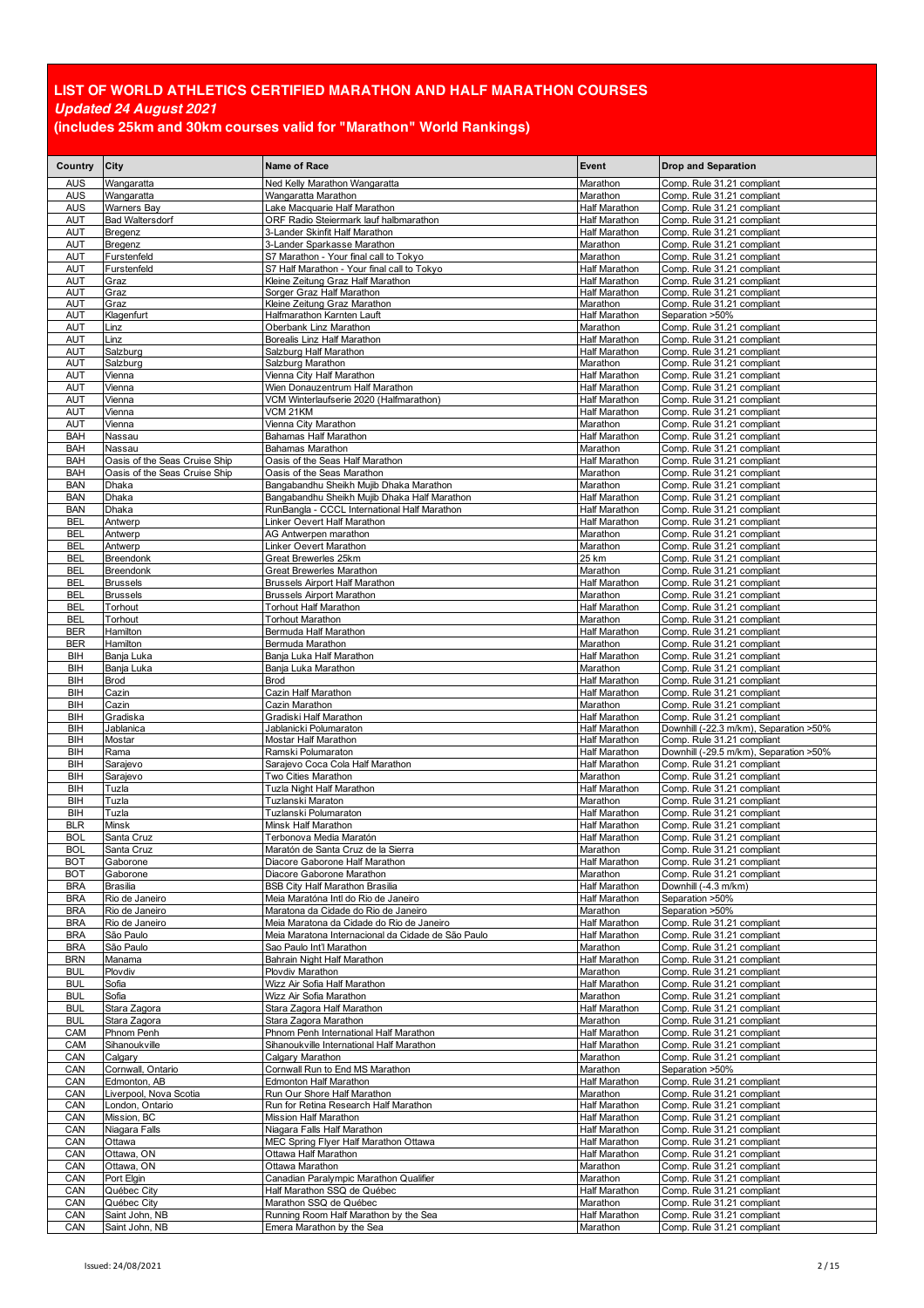| Country                  | City                               | Name of Race                                                                                    | Event                                        | <b>Drop and Separation</b>                               |
|--------------------------|------------------------------------|-------------------------------------------------------------------------------------------------|----------------------------------------------|----------------------------------------------------------|
| CAN                      | Toronto, ON                        | Goodlife Fitness Toronto Half Marathon                                                          | Half Marathon                                | Downhill (-4.5 m/km), Separation >50%                    |
| CAN                      | Toronto, ON                        | Scotiabank Toronto Waterfront Half Marathon                                                     | <b>Half Marathon</b>                         | Comp. Rule 31.21 compliant                               |
| CAN                      | Toronto, ON                        | Goodlife Fitness Toronto Marathon                                                               | Marathon                                     | Downhill (-2.7 m/km)                                     |
| CAN                      | Toronto, ON                        | Scotiabank Toronto Waterfront Marathon                                                          | Marathon                                     | Comp. Rule 31.21 compliant                               |
| CAN<br>CAN               | Vancouver, BC<br>Vancouver, BC     | <b>BMO Vancouver Half Marathon</b><br><b>BMO Vancouver Marathon</b>                             | Half Marathon<br>Marathon                    | Downhill (-2.8 m/km)<br>Downhill (-1.4 m/km)             |
| CAN                      | Yarmouth                           | Yarmouth Marathon                                                                               | Marathon                                     | Comp. Rule 31.21 compliant                               |
| CAY                      | Georgetown                         | Cayman Islands Half Marathon                                                                    | <b>Half Marathon</b>                         | Comp. Rule 31.21 compliant                               |
| CAY                      | Georgetown                         | Cayman Islands Marathon                                                                         | Marathon                                     | Comp. Rule 31.21 compliant                               |
| <b>CHI</b>               | Arica                              | Half Marathon Arica City                                                                        | Half Marathon                                | Comp. Rule 31.21 compliant                               |
| CHI                      | Santiago                           | Entel Media Maratón de Santiago                                                                 | <b>Half Marathon</b>                         | Comp. Rule 31.21 compliant                               |
| <b>CHI</b><br><b>CHN</b> | Temuco<br>Beijing                  | Maraton Int'l Temuco-Araucania<br>CFLD Beijing Marathon                                         | Marathon<br>Marathon                         | Comp. Rule 31.21 compliant<br>Comp. Rule 31.21 compliant |
| <b>CHN</b>               | Beijing                            | China Unionpay Beijing Half Marathon                                                            | Marathon                                     | Comp. Rule 31.21 compliant                               |
| <b>CHN</b>               | Beijing                            | <b>Great Wall Marathon</b>                                                                      | Marathon                                     | Comp. Rule 31.21 compliant                               |
| <b>CHN</b>               | Changde                            | Changde international Marathon                                                                  | Marathon                                     | Comp. Rule 31.21 compliant                               |
| <b>CHN</b>               | Changde                            | Changde international half Marathon                                                             | Half Marathon                                | Comp. Rule 31.21 compliant                               |
| <b>CHN</b><br><b>CHN</b> | Changsha<br>Changzhi               | Changsha International Marathon<br>Changzhi International Marathon                              | Marathon<br>Marathon                         | Comp. Rule 31.21 compliant<br>Comp. Rule 31.21 compliant |
| <b>CHN</b>               | Chengdu                            | Chengdu Half Marathon                                                                           | Half Marathon                                | Separation >50%                                          |
| <b>CHN</b>               | Chengdu                            | Chengdu Marathon                                                                                | Marathon                                     | Comp. Rule 31.21 compliant                               |
| <b>CHN</b>               | Chongqing                          | Chongqing International Marathon                                                                | Marathon                                     | Comp. Rule 31.21 compliant                               |
| <b>CHN</b>               | Dalian                             | Dalian International Half Marathon                                                              | Half Marathon                                | Comp. Rule 31.21 compliant                               |
| <b>CHN</b><br><b>CHN</b> | Dalian<br>Dandong                  | Dalian International Marathon<br>Dandong Yalujiang International Marathon                       | Marathon<br>Marathon                         | Comp. Rule 31.21 compliant<br>Comp. Rule 31.21 compliant |
| <b>CHN</b>               | Dongguan                           | Dongguan International Marathon                                                                 | Marathon                                     | Comp. Rule 31.21 compliant                               |
| <b>CHN</b>               | Dongguan                           | Dongguan Asian Marathon Championships 2019                                                      | Marathon                                     | Comp. Rule 31.21 compliant                               |
| <b>CHN</b>               | Dongying                           | Yellow River Estuary International Marathon                                                     | Marathon                                     | Comp. Rule 31.21 compliant                               |
| <b>CHN</b>               | Duolun                             | Duolun International Marathon                                                                   | Marathon                                     | Comp. Rule 31.21 compliant                               |
| <b>CHN</b><br><b>CHN</b> | Fuzhou<br>Guangzhou                | Fuzhou Marathon<br>Guangzhou International Half Marathon                                        | Marathon<br>Half Marathon                    | Comp. Rule 31.21 compliant<br>Comp. Rule 31.21 compliant |
| <b>CHN</b>               | Guangzhou                          | Guangzhou Marathon                                                                              | Marathon                                     | Comp. Rule 31.21 compliant                               |
| <b>CHN</b>               | Hangzhou                           | Hangzhou International Marathon                                                                 | Marathon                                     | Comp. Rule 31.21 compliant                               |
| <b>CHN</b>               | Harbin                             | Harbin Marathon                                                                                 | Marathon                                     | Comp. Rule 31.21 compliant                               |
| <b>CHN</b>               | Hefei City                         | Hefei International Half Marathon                                                               | <b>Half Marathon</b>                         | Comp. Rule 31.21 compliant                               |
| <b>CHN</b>               | Hefei City                         | Hefei International Marathon                                                                    | Marathon                                     | Comp. Rule 31.21 compliant                               |
| <b>CHN</b><br><b>CHN</b> | Huaian<br>Jilin City               | Huaian Marathon<br>Jilin Marathon                                                               | Marathon<br>Marathon                         | Comp. Rule 31.21 compliant<br>Comp. Rule 31.21 compliant |
| <b>CHN</b>               | Kunming                            | <b>SCO Kunming Marathon</b>                                                                     | Marathon                                     | Comp. Rule 31.21 compliant                               |
| <b>CHN</b>               | _anzhou                            | Lanzhou International Half Marathon                                                             | Half Marathon                                | Comp. Rule 31.21 compliant                               |
| <b>CHN</b>               | Lanzhou                            | Lanzhou International Marathon                                                                  | Marathon                                     | Comp. Rule 31.21 compliant                               |
| <b>CHN</b>               | Nanchang                           | Nanchang Marathon                                                                               | Marathon                                     | Comp. Rule 31.21 compliant                               |
| <b>CHN</b><br><b>CHN</b> | Nanjing<br>Nanjing                 | Nanjing Marathon<br>Nanjing Marathon & Nanjing Marathon Championships 2020                      | Marathon<br>Marathon                         | Comp. Rule 31.21 compliant<br>Comp. Rule 31.21 compliant |
| <b>CHN</b>               | Renshou                            | Renshou International Half Marathon                                                             | <b>Half Marathon</b>                         | Comp. Rule 31.21 compliant                               |
| <b>CHN</b>               | Shanghai                           | Shanghai Dishui Lake Half Marathon                                                              | Half Marathon                                | Comp. Rule 31.21 compliant                               |
| <b>CHN</b>               | Shenzhen                           | Shenzhen International Marathon                                                                 | Marathon                                     | Comp. Rule 31.21 compliant                               |
| <b>CHN</b>               | Suzhou                             | Bank of Suzhou - Suzhou Jinji Lake Half Marathon                                                | Half Marathon                                | Comp. Rule 31.21 compliant                               |
| <b>CHN</b><br><b>CHN</b> | Taiyuan<br>Wangjiang               | Taiyuan Marathon                                                                                | Marathon<br>Half Marathon                    | Comp. Rule 31.21 compliant<br>Separation >50%            |
| <b>CHN</b>               | Wuhan                              | Wangjiang Half Marathon<br>CISM Military World Games 2019 / Marathon                            | Marathon                                     | Comp. Rule 31.21 compliant                               |
| <b>CHN</b>               | Wuqing                             | Tianjin International Marathon                                                                  | Marathon                                     | Comp. Rule 31.21 compliant                               |
| <b>CHN</b>               | Wuxi                               | Wuxi Marathon                                                                                   | Marathon                                     | Comp. Rule 31.21 compliant                               |
| <b>CHN</b>               | Xi'an                              | Xi'an Marathon                                                                                  | Marathon                                     | Comp. Rule 31.21 compliant                               |
| CHN<br>CHN               | Xi'an<br>Xiamen                    | The 14th Game of People's Republic of China Athletics Marathon<br>Xiamen International Marathon | Marathon<br>Marathon                         | Comp. Rule 31.21 compliant<br>Comp. Rule 31.21 compliant |
| <b>CHN</b>               | Xichang                            | Xichang Qionghai Lake Wetland International Marathon                                            | Marathon                                     | Comp. Rule 31.21 compliant                               |
| <b>CHN</b>               | Xiqiao, Foshan City                | Xigiao Mountain International Half Marathon                                                     | Half Marathon                                | Comp. Rule 31.21 compliant                               |
| <b>CHN</b>               | Xuzhou                             | Xuzhou Marathon & National Championships Olympic Marathon Trials                                | Marathon                                     | Comp. Rule 31.21 compliant                               |
| <b>CHN</b>               | Yangzhou                           | Yangzhou Jianzhen International Half Marathon                                                   | <b>Half Marathon</b>                         | Comp. Rule 31.21 compliant                               |
| <b>CIV</b><br>COL        | Abidjan<br>Avándaro Valle de Bravo | Semi Marathon International du District d'Abidjan<br>Media Maratón de las Flores - Medellin     | <b>Half Marathon</b><br><b>Half Marathon</b> | Comp. Rule 31.21 compliant<br>Comp. Rule 31.21 compliant |
| COL                      | Bogota                             | Media Maratón de Bogotá                                                                         | Half Marathon                                | Comp. Rule 31.21 compliant                               |
| COL                      | San José de Cúcuta                 | Media Maratón de Cúcuta 2018                                                                    | <b>Half Marathon</b>                         | Comp. Rule 31.21 compliant                               |
| <b>CPV</b>               | Santa Maria, Sal                   | African Beach Games 2019 / Half Marathon                                                        | <b>Half Marathon</b>                         | Comp. Rule 31.21 compliant                               |
| CRC                      | Cartago                            | Maraton de Cartago                                                                              | Marathon                                     | Comp. Rule 31.21 compliant                               |
| <b>CRC</b><br>CRC        | Cartago<br>Cuanacaste              | Media Maraton de Cartago<br>Flamingo Beach Marathon                                             | <b>Half Marathon</b><br>Marathon             | Comp. Rule 31.21 compliant<br>Comp. Rule 31.21 compliant |
| <b>CRC</b>               | Guanacaste                         | Maraton JW Marriott Guanacaste                                                                  | Marathon                                     | Comp. Rule 31.21 compliant                               |
| <b>CRC</b>               | Puntarenas                         | Medio Maratón Puerto                                                                            | Half Marathon                                | Separation >50%                                          |
| CRC                      | San José                           | Medio Marathon Int'l de Costa Rica                                                              | <b>Half Marathon</b>                         | Comp. Rule 31.21 compliant                               |
| <b>CRC</b>               | San José                           | Medio Maratón Municipalidad de San José                                                         | <b>Half Marathon</b>                         | Comp. Rule 31.21 compliant                               |
| <b>CRC</b><br><b>CRC</b> | San José<br>San José               | Maratón Municipalidad de San Jose<br>Marathon Int'l de Costa Rica                               | Marathon<br>Marathon                         | Comp. Rule 31.21 compliant<br>Comp. Rule 31.21 compliant |
| <b>CRC</b>               | San José                           | Maratón Estadio Nacional                                                                        | Marathon                                     | Comp. Rule 31.21 compliant                               |
| CRO                      | Cakovec                            | Zrinski Half Marathon                                                                           | <b>Half Marathon</b>                         | Comp. Rule 31.21 compliant                               |
| CRO                      | Fuzine                             | Half Marathon "Tri Jezera"                                                                      | Half Marathon                                | Comp. Rule 31.21 compliant                               |
| CRO                      | Losinj                             | Losinj Half Marathon                                                                            | Half Marathon                                | Comp. Rule 31.21 compliant                               |
| CRO                      | Odzaci                             | Odzaci Marathon<br>Omis Half Marathon                                                           | Marathon                                     | Comp. Rule 31.21 compliant                               |
| CRO<br><b>CRO</b>        | Omis<br>Osijek                     | Osijek Ferivi Half Marathon                                                                     | Half Marathon<br>Half Marathon               | Comp. Rule 31.21 compliant<br>Comp. Rule 31.21 compliant |
| CRO                      | Plitvice                           | Plitvice Half Marathon                                                                          | <b>Half Marathon</b>                         | Comp. Rule 31.21 compliant                               |
| CRO                      | Plitvice                           | Plitvice Marathon                                                                               | Marathon                                     | Comp. Rule 31.21 compliant                               |
| CRO                      | Pozega                             | Pozega Half Marathon                                                                            | <b>Half Marathon</b>                         | Comp. Rule 31.21 compliant                               |
| CRO                      | Puljane                            | Krka Half Marathon                                                                              | <b>Half Marathon</b>                         | Comp. Rule 31.21 compliant                               |
| CRO<br>CRO               | Rijeka<br>Rijeka                   | Rijeka Half Marathon<br>Rijeka Marathon                                                         | Half Marathon<br>Marathon                    | Comp. Rule 31.21 compliant<br>Comp. Rule 31.21 compliant |
| CRO                      | Sabac                              | Sabac Marathon                                                                                  | Marathon                                     | Comp. Rule 31.21 compliant                               |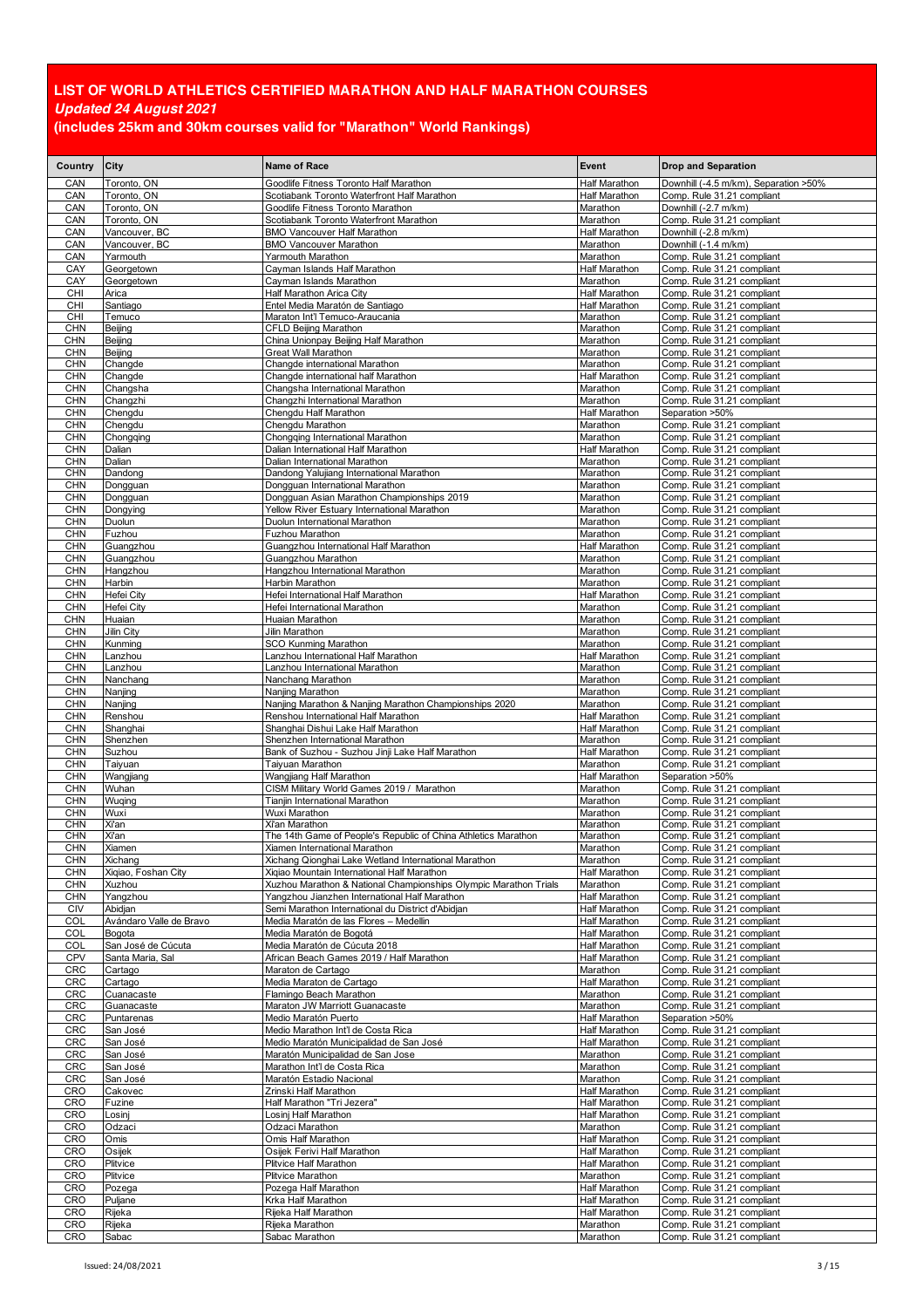| Country                  | City                               | <b>Name of Race</b>                                                                      | Event                                        | <b>Drop and Separation</b>                               |
|--------------------------|------------------------------------|------------------------------------------------------------------------------------------|----------------------------------------------|----------------------------------------------------------|
| CRO                      | Sisak                              | Sisak Half Marathon                                                                      | <b>Half Marathon</b>                         | Comp. Rule 31.21 compliant                               |
| CRO                      | Split                              | Split Half Marathon                                                                      | <b>Half Marathon</b>                         | Comp. Rule 31.21 compliant                               |
| CRO<br>CRO               | Split<br>Ston                      | Split Marathon<br>Ston Wall Marathon                                                     | Marathon<br>Marathon                         | Comp. Rule 31.21 compliant<br>Comp. Rule 31.21 compliant |
| CRO                      | Tikves                             | Prvi Baranjski Polumarathon                                                              | <b>Half Marathon</b>                         | Comp. Rule 31.21 compliant                               |
| CRO                      | Varadzin                           | Brooks Varadzinski Polumarathon                                                          | <b>Half Marathon</b>                         | Comp. Rule 31.21 compliant                               |
| CRO                      | Velika Gorica                      | Turopoljska Trka                                                                         | <b>Half Marathon</b>                         | Comp. Rule 31.21 compliant                               |
| CRO<br>CRO               | Zagreb<br>Zagreb                   | Zagreb Spring Half Marathon<br>Zagreb Spring Half Marathon powered by Heineken 0.0       | Half Marathon<br>Half Marathon               | Comp. Rule 31.21 compliant                               |
| CRO                      | Zagreb                             | Zagrebacki Half Marathon                                                                 | Half Marathon                                | Comp. Rule 31.21 compliant<br>Comp. Rule 31.21 compliant |
| CRO                      | Zagreb                             | Zagrebacki Marathon                                                                      | Marathon                                     | Comp. Rule 31.21 compliant                               |
| CRO                      | Zagreb                             | <b>CRWT Home Track</b>                                                                   | Half Marathon                                | Comp. Rule 31.21 compliant                               |
| <b>CYP</b>               | Aglantzia                          | Running Under The Moon Half Marathon                                                     | <b>Half Marathon</b>                         | Comp. Rule 31.21 compliant                               |
| <b>CYP</b><br><b>CYP</b> | Larnaka<br>Larnaka                 | Larnaka International Half Marathon<br>Larnaka Marathon                                  | Half Marathon<br>Marathon                    | Comp. Rule 31.21 compliant<br>Comp. Rule 31.21 compliant |
| <b>CYP</b>               | Limassol                           | OPAP Limassol Half Marathn GSO                                                           | Half Marathon                                | Comp. Rule 31.21 compliant                               |
| <b>CYP</b>               | Limassol                           | OPAP Limassol Marathon G S O                                                             | Marathon                                     | Comp. Rule 31.21 compliant                               |
| <b>CYP</b>               | Nicosia                            | Alphamega "Run as One" Half Marathon                                                     | <b>Half Marathon</b>                         | Comp. Rule 31.21 compliant                               |
| <b>CYP</b>               | Nicosia                            | Nicosia Half Marathon                                                                    | Half Marathon                                | Comp. Rule 31.21 compliant                               |
| <b>CYP</b><br><b>CYP</b> | Nicosia<br>Nicosia                 | Quantum Nicosia Half Marathon<br>Quantum Nicosia Marathon                                | <b>Half Marathon</b><br>Marathon             | Comp. Rule 31.21 compliant<br>Comp. Rule 31.21 compliant |
| <b>CYP</b>               | Nicosia                            | Running under the Moon Nicosia Half Marathon                                             | <b>Half Marathon</b>                         | Comp. Rule 31.21 compliant                               |
| <b>CYP</b>               | Nicosia                            | Nicosia Marathon                                                                         | Marathon                                     | Comp. Rule 31.21 compliant                               |
| <b>CYP</b>               | Nicosia                            | Cyprus National Half Marathon                                                            | Half Marathon                                | Comp. Rule 31.21 compliant                               |
| <b>CYP</b><br><b>CYP</b> | Paphos<br>Paphos                   | Logicom Cyprus Half Marathon<br><b>Cyprus Marathon</b>                                   | <b>Half Marathon</b><br>Marathon             | Comp. Rule 31.21 compliant<br>Separation >50%            |
| CZE                      | <b>Brno</b>                        | Half Marathon Brno                                                                       | <b>Half Marathon</b>                         | Comp. Rule 31.21 compliant                               |
| CZE                      | Ceske Budejovice                   | Mattoni Half Marathon Ceske Budejovice                                                   | <b>Half Marathon</b>                         | Comp. Rule 31.21 compliant                               |
| CZE                      | Karlovy Vary                       | Mattoni Half Marathon Karlovy Vary                                                       | Half Marathon                                | Comp. Rule 31.21 compliant                               |
| CZE<br>CZE               | Olomouc<br>Pardubice               | Mattoni Half Marathon Olomouc<br>Pardubice Wine Half Marathon                            | Half Marathon<br>Half Marathon               | Comp. Rule 31.21 compliant<br>Comp. Rule 31.21 compliant |
| CZE                      | Prague                             | Sportisimo Prague Half Marathon                                                          | <b>Half Marathon</b>                         | Comp. Rule 31.21 compliant                               |
| CZE                      | Prague                             | Volkswagen Prague Marathon                                                               | Marathon                                     | Comp. Rule 31.21 compliant                               |
| CZE                      | Prague                             | Volkswagen Prague Marathon - Battle of the Teams                                         | Marathon                                     | Comp. Rule 31.21 compliant                               |
| CZE<br>CZE               | Prague<br>Usti nad Labem           | Prague 21.1km<br>Mattoni Usti nad Labem Half Marathon                                    | Half Marathon<br>Half Marathon               | Comp. Rule 31.21 compliant<br>Comp. Rule 31.21 compliant |
| <b>DEN</b>               | Copenhagen                         | Copenhagen Half Marathon                                                                 | <b>Half Marathon</b>                         | Comp. Rule 31.21 compliant                               |
| DEN                      | Copenhagen                         | Telenor Copenhagen Marathon                                                              | Marathon                                     | Comp. Rule 31.21 compliant                               |
| <b>DEN</b>               | Odense                             | H C Andersen Half Marathon                                                               | <b>Half Marathon</b>                         | Comp. Rule 31.21 compliant                               |
| <b>DEN</b><br><b>DEN</b> | Odense<br>Torshavn                 | H C Andersen Marathon<br>Torshavn Marathon                                               | Marathon<br>Marathon                         | Comp. Rule 31.21 compliant<br>Comp. Rule 31.21 compliant |
| DJI                      | Djibouti                           | Semi Marathon International Gateway to Africa                                            | <b>Half Marathon</b>                         | Comp. Rule 31.21 compliant                               |
| <b>DOM</b>               | Casa de Campo                      | Casa de Campo Corre por Hogar del Niña H Mar                                             | Half Marathon                                | Comp. Rule 31.21 compliant                               |
| <b>DOM</b>               | Casa de Campo                      | Casa de Campo Corre por Hogar del Niña Marathon                                          | Marathon                                     | Comp. Rule 31.21 compliant                               |
| <b>DOM</b><br><b>DOM</b> | Santiago<br>Santiago               | Maratón Santiago de America Ruta 21.0975 km<br>Maratón Santiago de America               | Half Marathon<br>Marathon                    | Comp. Rule 31.21 compliant<br>Comp. Rule 31.21 compliant |
| <b>DOM</b>               | Santo Domingo                      | Media Maratón Claro de Santo Domingo                                                     | <b>Half Marathon</b>                         | Comp. Rule 31.21 compliant                               |
| <b>DOM</b>               | Santo Domingo                      | Maratón Ciudad Santo Domingo                                                             | Marathon                                     | Comp. Rule 31.21 compliant                               |
| ECU                      | Guayaquil                          | Media Maratón de Salinas                                                                 | <b>Half Marathon</b>                         | Comp. Rule 31.21 compliant                               |
| ECU<br>ECU               | Manta<br>Salinas                   | Maraton de Manta<br>Media Maraton Alcadia de Salinas                                     | Marathon<br>Half Marathon                    | Comp. Rule 31.21 compliant<br>Comp. Rule 31.21 compliant |
| EGY                      | El Gouna                           | El Gouna Int'l Half Marathon                                                             | <b>Half Marathon</b>                         | Comp. Rule 31.21 compliant                               |
| <b>EGY</b>               | El Shorouk City                    | Great Egyptian River Nile Half Marathon                                                  | <b>Half Marathon</b>                         | Comp. Rule 31.21 compliant                               |
| EGY<br>EGY               | El Shorouk City<br>El Shorouk City | Great Eqyptian River Nile Marathon<br>Great Freedom Run Egypt's Fastest Half Marathon    | Marathon<br><b>Half Marathon</b>             | Comp. Rule 31.21 compliant<br>Comp. Rule 31.21 compliant |
| <b>ESP</b>               | Barcelona                          | Edreams mitja marato Barcelona                                                           | <b>Half Marathon</b>                         | Comp. Rule 31.21 compliant                               |
| <b>ESP</b>               | Barcelona                          | Zurich Marato de Barcelona                                                               | Marathon                                     | Comp. Rule 31.21 compliant                               |
| <b>ESP</b>               | Benidorm                           | Media Maraton de Benidorm                                                                | Half Marathon                                | Comp. Rule 31.21 compliant                               |
| <b>ESP</b><br><b>ESP</b> | Castellon<br>Elche                 | Maraton internacional ciudad de Castellon<br>Media Maraton Internacional ciudad de Elche | Marathon<br><b>Half Marathon</b>             | Comp. Rule 31.21 compliant<br>Comp. Rule 31.21 compliant |
| ESP                      | Granollers                         | Mitja Marato International de Granollers                                                 | Half Marathon                                | Comp. Rule 31.21 compliant                               |
| <b>ESP</b>               | Las Palmas                         | Disa Gran Canaria Marathon                                                               | Marathon                                     | Comp. Rule 31.21 compliant                               |
| <b>ESP</b>               | Madrid                             | Rock 'n' Roll Madrid Half Marathon                                                       | Half Marathon                                | Comp. Rule 31.21 compliant                               |
| <b>ESP</b><br><b>ESP</b> | Madrid<br>Madrid                   | Movistar Medio Maratón de Madrid<br>Rock 'n' Roll Madrid Marathon                        | <b>Half Marathon</b><br>Marathon             | Comp. Rule 31.21 compliant<br>Comp. Rule 31.21 compliant |
| <b>ESP</b>               | Malaga                             | Zurich Marathon Malaga                                                                   | Marathon                                     | Comp. Rule 31.21 compliant                               |
| <b>ESP</b>               | San Sebastián                      | Zurich Maratoia Donostia / San Sebastián                                                 | Marathon                                     | Comp. Rule 31.21 compliant                               |
| ESP<br><b>ESP</b>        | Santa Pola<br>Seville              | Media Maraton Internacional de Santa Pola<br>Zurich Marato de Sevilla                    | Half Marathon<br>Marathon                    | Comp. Rule 31.21 compliant                               |
| <b>ESP</b>               | Torreviega                         | Campeonato de Espana de Medio Maraton                                                    | <b>Half Marathon</b>                         | Comp. Rule 31.21 compliant<br>Comp. Rule 31.21 compliant |
| ESP                      | Valencia                           | Media Maraton Valencia Trinidad Alfonso EDP                                              | <b>Half Marathon</b>                         | Comp. Rule 31.21 compliant                               |
| <b>ESP</b>               | Valencia                           | Maraton Valencia Trinidad Alfonso EDP                                                    | Marathon                                     | Comp. Rule 31.21 compliant                               |
| EST<br><b>EST</b>        | Narva<br>Tallinn                   | Narva Energiajooks Half Marathon<br>SEB Tallinn Half Marathon                            | <b>Half Marathon</b><br><b>Half Marathon</b> | Comp. Rule 31.21 compliant<br>Comp. Rule 31.21 compliant |
| <b>EST</b>               | Tallinn                            | SEB Tallinn Marathon                                                                     | Marathon                                     | Comp. Rule 31.21 compliant                               |
| <b>EST</b>               | Tallinn                            | Estonian Marathon Championships                                                          | Marathon                                     | Comp. Rule 31.21 compliant                               |
| EST                      | Tartu                              | Tartu Linnamaraton                                                                       | Marathon                                     | Comp. Rule 31.21 compliant                               |
| <b>EST</b><br>ETH        | Tartu<br>Hawassa                   | Tartu Linnamaraton Half Marathon<br>Hawassa Half Marathon (elite)                        | <b>Half Marathon</b><br>Half Marathon        | Comp. Rule 31.21 compliant<br>Comp. Rule 31.21 compliant |
| FIJ                      | Suva                               | Suva Half Marathon                                                                       | <b>Half Marathon</b>                         | Comp. Rule 31.21 compliant                               |
| FIJ                      | Suva                               | Suva Marathon                                                                            | Marathon                                     | Comp. Rule 31.21 compliant                               |
| <b>FIN</b><br>FIN        | Helsinki<br>Helsinki               | Helsinki City Running Days - Half Marathon<br>Helsinki City Running Days - Marathon      | <b>Half Marathon</b><br>Marathon             | Comp. Rule 31.21 compliant<br>Comp. Rule 31.21 compliant |
| FIN                      | Helsinki                           | Helsinki Marathon                                                                        | Marathon                                     | Comp. Rule 31.21 compliant                               |
| <b>FIN</b>               | Helsinki                           | Helsinki Marathon / Half Marathon                                                        | <b>Half Marathon</b>                         | Comp. Rule 31.21 compliant                               |
| FIN                      | Helsinki                           | Helsinki Half Marathon                                                                   | <b>Half Marathon</b>                         | Comp. Rule 31.21 compliant                               |
| FIN<br><b>FIN</b>        | Joutseno<br>Joutseno               | Kullervo Puolimaraton<br>Kullervo Puolimaraton / Finnish National Marathon Championships | Half Marathon<br>Marathon                    | Comp. Rule 31.21 compliant<br>Comp. Rule 31.21 compliant |
|                          |                                    |                                                                                          |                                              |                                                          |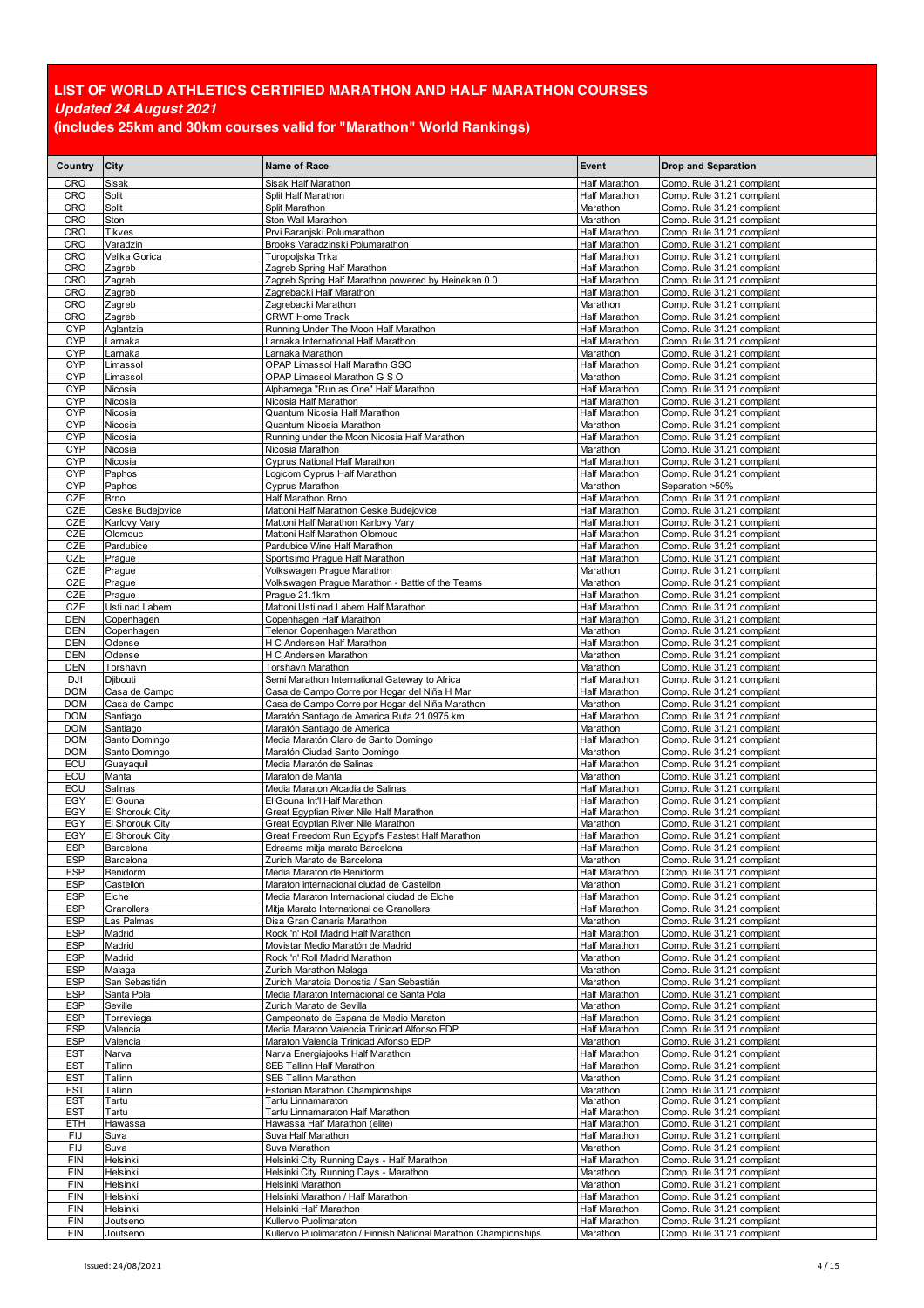| Country                  | City                                     | Name of Race                                                            | Event                                 | <b>Drop and Separation</b>                                                     |
|--------------------------|------------------------------------------|-------------------------------------------------------------------------|---------------------------------------|--------------------------------------------------------------------------------|
| <b>FIN</b>               | Pyhtaa                                   | Finnish Road Running Championships Half Marathon                        | <b>Half Marathon</b>                  | Comp. Rule 31.21 compliant                                                     |
| <b>FIN</b><br><b>FIN</b> | Turku<br>Turku                           | Paavo Nurmi Half Marathon<br>Paavo Nurmi Marathon                       | <b>Half Marathon</b>                  | Comp. Rule 31.21 compliant<br>Comp. Rule 31.21 compliant                       |
| <b>FLK</b>               | Stanley, Falkland Islands                | Standard Chartered Stanley Marathon                                     | Marathon<br>Marathon                  | Comp. Rule 31.21 compliant                                                     |
| <b>FRA</b>               | Amiens                                   | Amiens Marathon de la Somme                                             | Marathon                              | Comp. Rule 31.21 compliant                                                     |
| <b>FRA</b>               | Annecy                                   | Marathon d'Annecy                                                       | Marathon                              | Comp. Rule 31.21 compliant                                                     |
| <b>FRA</b><br><b>FRA</b> | Auray                                    | Auray Vannes Semi Marathon<br>Semi marathon d'Avranches                 | Half Marathon<br>Half Marathon        | Separation >50%                                                                |
| <b>FRA</b>               | Avranches<br>Belfort                     | 'Le Lion" Semi marathon (Belfort-Montbéliard, odd-numbered years)       | <b>Half Marathon</b>                  | Downhill (-4.2 m/km), Separation >50%<br>Downhill (-2.5 m/km), Separation >50% |
| <b>FRA</b>               | <b>Belfort</b>                           | 'Le Lion" Semi marathon (Montbéliard-Belfort, even-numbered years)      | <b>Half Marathon</b>                  | Separation >50%                                                                |
| <b>FRA</b>               | Blagnac                                  | Semi Marathon de Blagnac                                                | Half Marathon                         | Comp. Rule 31.21 compliant                                                     |
| <b>FRA</b>               | Bordeaux                                 | Semi Marathon de Bordeaux                                               | <b>Half Marathon</b>                  | Comp. Rule 31.21 compliant                                                     |
| <b>FRA</b><br><b>FRA</b> | Bordeaux<br><b>Boulogne Billancourt</b>  | Marathon de Bordeaux<br>Semi Marathon de Boulogne Billancourt           | Marathon<br>Half Marathon             | Comp. Rule 31.21 compliant<br>Comp. Rule 31.21 compliant                       |
| <b>FRA</b>               | Cabries                                  | Semi Marahon de Cabries                                                 | <b>Half Marathon</b>                  | Comp. Rule 31.21 compliant                                                     |
| <b>FRA</b>               | Caen                                     | Semi Marathon la Pegasus                                                | Half Marathon                         | Separation >50%                                                                |
| <b>FRA</b><br><b>FRA</b> | Caudebec Les Elbeuf<br>Cavalaire Sur Mer | Semi Marathon des boucles de la Seine<br>Marathon du Golfe de St Tropez | <b>Half Marathon</b><br>Marathon      | Comp. Rule 31.21 compliant<br>Comp. Rule 31.21 compliant                       |
| <b>FRA</b>               | Elbeuf                                   | Semi Marathondes boucles de la Seine                                    | Half Marathon                         | Comp. Rule 31.21 compliant                                                     |
| <b>FRA</b>               | a Rochelle                               | La Rochelle Marathon                                                    | Marathon                              | Comp. Rule 31.21 compliant                                                     |
| <b>FRA</b>               | es Abymes                                | Semi Marathon des Abymes                                                | Half Marathon                         | Comp. Rule 31.21 compliant                                                     |
| <b>FRA</b><br><b>FRA</b> | Lille<br>_ille                           | Lille Semi Marathon de la Brader'Y<br>Semi Marathon de la Braderie      | <b>Half Marathon</b><br>Half Marathon | Comp. Rule 31.21 compliant<br>Comp. Rule 31.21 compliant                       |
| <b>FRA</b>               | Lyon                                     | Run in Lyon Semi Marathon                                               | Half Marathon                         | Comp. Rule 31.21 compliant                                                     |
| <b>FRA</b>               | Lyon                                     | Run in Lyon Marathon                                                    | Marathon                              | Comp. Rule 31.21 compliant                                                     |
| <b>FRA</b>               | Mont Saint Michel                        | Mont Saint Michel Marathon                                              | Marathon                              | Separation >50%                                                                |
| <b>FRA</b>               | Nice                                     | 21.1 KM HOKA ONE ONE Nice                                               | Half Marathon                         | Comp. Rule 31.21 compliant                                                     |
| <b>FRA</b><br><b>FRA</b> | Nice<br>Paris                            | French Riviera Marathon Nice Cannes<br>Gay Games - Semi Marathon        | Marathon<br>Half Marathon             | Separation >50%<br>Comp. Rule 31.21 compliant                                  |
| <b>FRA</b>               | Paris                                    | Harmonie Mutuelle Semi de Paris                                         | <b>Half Marathon</b>                  | Comp. Rule 31.21 compliant                                                     |
| <b>FRA</b>               | Paris                                    | Schneider Electric Marathon de Paris                                    | Marathon                              | Comp. Rule 31.21 compliant                                                     |
| <b>FRA</b>               | Pontorson                                | Harmonie mutuelle "Run in Mont Saint Michel" Half Marathon              | <b>Half Marathon</b>                  | Comp. Rule 31.21 compliant                                                     |
| <b>FRA</b><br><b>FRA</b> | Porto Vecchio<br>Reims                   | Semi Marathon de Porto Vecchio<br>Run in Reims Semi Marathon            | Half Marathon<br>Half Marathon        | Comp. Rule 31.21 compliant<br>Comp. Rule 31.21 compliant                       |
| <b>FRA</b>               | Reims                                    | Run in Reims Maratrhon                                                  | Marathon                              | Comp. Rule 31.21 compliant                                                     |
| <b>FRA</b>               | Rennes                                   | Le Marathon vert - Rennes Konica Minolta                                | Marathon                              | Downhill (-1.5 m/km)                                                           |
| <b>FRA</b>               | <b>Saint Denis</b>                       | Saint Denis Semi Marathon la Voie Royale                                | <b>Half Marathon</b>                  | Comp. Rule 31.21 compliant                                                     |
| <b>FRA</b><br><b>FRA</b> | Saint Malo<br>Toulouse                   | <b>EKIDEN</b> de Bretagne<br>Semi Marathon de Toulouse métropole        | Marathon<br>Half Marathon             | Comp. Rule 31.21 compliant<br>Comp. Rule 31.21 compliant                       |
| <b>FRA</b>               | Toulouse                                 | Marathon de Toulouse métropole                                          | Marathon                              | Comp. Rule 31.21 compliant                                                     |
| <b>FRA</b>               | Tours                                    | Marathon de Touraine Loire Valley                                       | Marathon                              | Comp. Rule 31.21 compliant                                                     |
| <b>FRA</b><br><b>FSM</b> | Vannes                                   | Marathon de Vannes<br>Saipan Half Marathon                              | Marathon                              | Comp. Rule 31.21 compliant                                                     |
| FSM                      | Garapan<br>Garapan                       | Saipan Marathon                                                         | Half Marathon<br>Marathon             | Comp. Rule 31.21 compliant<br>Comp. Rule 31.21 compliant                       |
| GAB                      | Libreville                               | Semi Marathon du Gabon                                                  | <b>Half Marathon</b>                  | Comp. Rule 31.21 compliant                                                     |
| GAB                      | Libreville                               | Marathon du Gabon                                                       | Marathon                              | Comp. Rule 31.21 compliant                                                     |
| GBR<br>GBR               | <b>Belfast</b><br><b>Brighton</b>        | Deep RiverRock Belfast City Marathon<br><b>Brighton Marathon</b>        | Marathon<br>Marathon                  | Comp. Rule 31.21 compliant<br>Comp. Rule 31.21 compliant                       |
| GBR                      | Cardiff                                  | Cardiff University Cardiff Half Marathon                                | Half Marathon                         | Comp. Rule 31.21 compliant                                                     |
| <b>GBR</b>               | Cheshire                                 | Cheshire Elite Marathon                                                 | Marathon                              | Comp. Rule 31.21 compliant                                                     |
| GBR<br><b>GBR</b>        | Dorney                                   | Dorney Lake Marathon<br><b>EMF Edinburgh Half Marathon</b>              | Marathon<br><b>Half Marathon</b>      | Comp. Rule 31.21 compliant<br>Comp. Rule 31.21 compliant                       |
| GBR                      | Edinburgh<br>Glasgow                     | Glasgow Half Marathon                                                   | Half Marathon                         | Comp. Rule 31.21 compliant                                                     |
| <b>GBR</b>               | Inverness                                | Baxter's Loch Ness Marathon                                             | Marathon                              | Downhill (-5.0 m/km), Separation >50%                                          |
| <b>GBR</b>               | Islay                                    | Ardbeg Islay Half Marathon                                              | <b>Half Marathon</b>                  | Comp. Rule 31.21 compliant                                                     |
| GBR<br>GBR               | Larne<br>Liverpool                       | P&O Ferries Half Marathon<br>Rock 'n' Roll Liverpool Marathon           | Half Marathon<br>Marathon             | Comp. Rule 31.21 compliant<br>Comp. Rule 31.21 compliant                       |
| GBR                      | London                                   | Virgin Money London Marathon - 2020                                     | Marathon                              | Comp. Rule 31.21 compliant                                                     |
| GBR                      | _ondon                                   | The BIG Half                                                            | Half Marathon                         | Comp. Rule 31.21 compliant                                                     |
| GBR<br>GBR               | London, Kew Gardens<br>Manchester        | UKA Olympic Marathon Trials 2021<br>Great Manchester Run Half Marathon  | Marathon<br><b>Half Marathon</b>      | Comp. Rule 31.21 compliant<br>Comp. Rule 31.21 compliant                       |
| GBR                      | Manchester                               | Tommy's Manchester Half                                                 | <b>Half Marathon</b>                  | Comp. Rule 31.21 compliant                                                     |
| GBR                      | Manchester                               | Manchester Marathon                                                     | Marathon                              | Comp. Rule 31.21 compliant                                                     |
| GBR<br><b>GBR</b>        | Manchester                               | Manchester Half Marathon<br>Milton Keynes Half Marathon                 | Half Marathon<br><b>Half Marathon</b> | Comp. Rule 31.21 compliant                                                     |
| GBR                      | Milton Keynes<br><b>Milton Keynes</b>    | Milton Keynes Marathon                                                  | Marathon                              | Comp. Rule 31.21 compliant<br>Comp. Rule 31.21 compliant                       |
| GBR                      | Patrington Haven                         | Meridien 25km                                                           | 25 km                                 | Comp. Rule 31.21 compliant                                                     |
| GBR                      | Saffron Walden                           | Carver Barracks                                                         | Marathon                              | Comp. Rule 31.21 compliant                                                     |
| GBR<br><b>GBR</b>        | St Petersburg<br>Swansea                 | White Nights Marathon Saint-Petersburg                                  | Marathon<br><b>Half Marathon</b>      | Comp. Rule 31.21 compliant<br>Comp. Rule 31.21 compliant                       |
| GBR                      | Wrexham                                  | Swansea Half Marathon<br>Wrexham Elite Marathon                         | Marathon                              | Comp. Rule 31.21 compliant                                                     |
| GEO                      | Batumi                                   | Great Batumi Night Race Half Marathon                                   | Half Marathon                         | Comp. Rule 31.21 compliant                                                     |
| GEO                      | Tbilisi                                  | Tbilisi Half Marathon                                                   | <b>Half Marathon</b>                  | Comp. Rule 31.21 compliant                                                     |
| GER                      | Berlin<br>Berlin                         | Generali Berliner Halbmarathon<br><b>BMW Berlin Marathon</b>            | <b>Half Marathon</b><br>Marathon      | Comp. Rule 31.21 compliant                                                     |
| GER<br>GER               | Bonn                                     | Deutsche Post Marathon Bonn                                             | Marathon                              | Comp. Rule 31.21 compliant<br>Comp. Rule 31.21 compliant                       |
| GER                      | Dresden                                  | Internationaler Citylauf Invitational RUN Dresden - Half Marathon       | Half Marathon                         | Comp. Rule 31.21 compliant                                                     |
| <b>GER</b>               | Dresden                                  | Internationaler Citylauf Invitational RUN Dresden - Marathon            | Marathon                              | Comp. Rule 31.21 compliant                                                     |
| GER<br>GER               | Düsseldorf<br>Frankfurt                  | METRO Marathon Düsseldorf<br>Mainova Frankfurt Marathon                 | Marathon<br>Marathon                  | Comp. Rule 31.21 compliant                                                     |
| GER                      | Frankfurt                                | Frankfurt Half Marathon                                                 | Half Marathon                         | Comp. Rule 31.21 compliant<br>Comp. Rule 31.21 compliant                       |
| GER                      | Hamburg                                  | Haspa Half Marathon Hamburg                                             | Half Marathon                         | Comp. Rule 31.21 compliant                                                     |
| GER                      | Hamburg                                  | hella hamburg halbmarathon                                              | <b>Half Marathon</b>                  | Comp. Rule 31.21 compliant                                                     |
| GER                      | Hamburg                                  | Haspa Marathon Hamburg                                                  | Marathon                              | Comp. Rule 31.21 compliant                                                     |
| GER<br>GER               | Hamburg<br>Hannover                      | NN Mission Marathon hamburg<br>HAJ Marathon Hannover                    | Marathon<br>Marathon                  | Comp. Rule 31.21 compliant<br>Comp. Rule 31.21 compliant                       |
| GER                      | Herzogenaurach                           | Ready for the Restart Half Marathon (2.5km lap)                         | <b>Half Marathon</b>                  | Comp. Rule 31.21 compliant                                                     |
| GER                      | Herzogenaurach                           | Ready for the Restart Half Marathon (1.85km lap)                        | <b>Half Marathon</b>                  | Comp. Rule 31.21 compliant                                                     |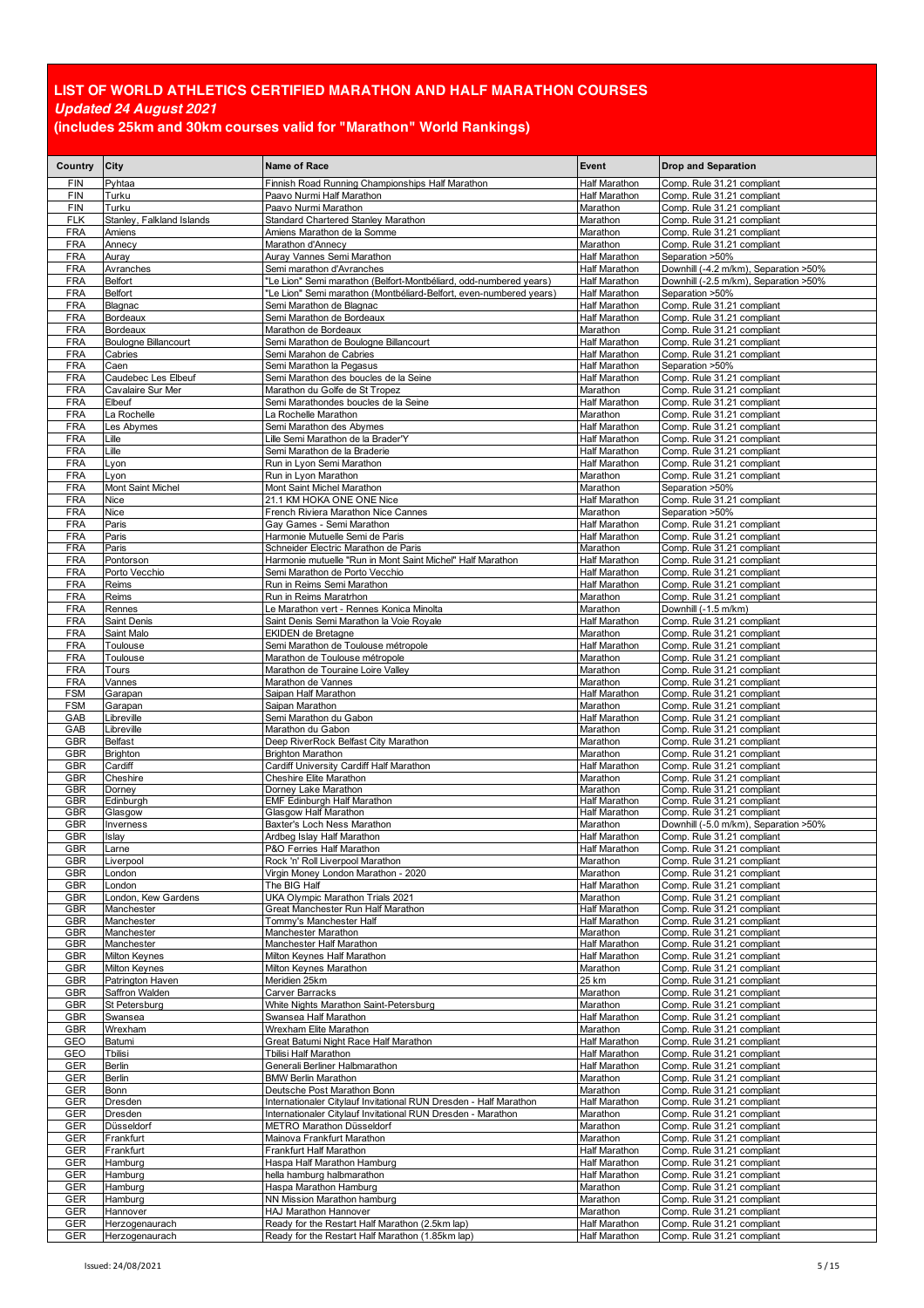| Country                  | City                              | <b>Name of Race</b>                                                                     | Event                                        | <b>Drop and Separation</b>                               |
|--------------------------|-----------------------------------|-----------------------------------------------------------------------------------------|----------------------------------------------|----------------------------------------------------------|
| GER                      | Köln                              | RheinEnergie Marathon Köln                                                              | Marathon                                     | Comp. Rule 31.21 compliant                               |
| <b>GER</b>               | Mainz                             | Gutenberg Halb Marathon Mainz                                                           | <b>Half Marathon</b>                         | Comp. Rule 31.21 compliant                               |
| GER                      | Mainz                             | Gutenberg Marathon Mainz                                                                | Marathon                                     | Comp. Rule 31.21 compliant                               |
| GER<br>GER               | Mannheim<br>Mannheim              | Daemmer Half Marathon Mannheim<br>Daemmer Marathon Mannheim                             | Half Marathon<br>Marathon                    | Comp. Rule 31.21 compliant<br>Comp. Rule 31.21 compliant |
| <b>GER</b>               | Munich                            | Generali München Marathon                                                               | Marathon                                     | Comp. Rule 31.21 compliant                               |
| GER                      | Munich                            | Generali München Half Marathon                                                          | Marathon                                     | Comp. Rule 31.21 compliant                               |
| GER                      | Münster                           | Volksbank Münster Marathon                                                              | Marathon                                     | Comp. Rule 31.21 compliant                               |
| GER                      | Oranienburg                       | BLN42915 Bernowe in Oranenburg                                                          | Marathon                                     | Comp. Rule 31.21 compliant                               |
| GER<br>GER               | Oranienburg<br>Wuerzburg          | BLN21098 Bernowe in Oranenburg<br>iWelt Wuerzburg Half Marathon                         | Half Marathon<br><b>Half Marathon</b>        | Comp. Rule 31.21 compliant<br>Comp. Rule 31.21 compliant |
| GER                      | Wuerzburg                         | iWelt Wuerzburg Marathon                                                                | Marathon                                     | Comp. Rule 31.21 compliant                               |
| <b>GMB</b>               | Banjul                            | Banjul Half Marathon                                                                    | Half Marathon                                | Comp. Rule 31.21 compliant                               |
| <b>GMB</b>               | Banjul                            | <b>Banjul Marathon</b>                                                                  | Marathon                                     | Comp. Rule 31.21 compliant                               |
| GRE                      | Aegina                            | Aegina Half marathon                                                                    | <b>Half Marathon</b>                         | Comp. Rule 31.21 compliant                               |
| GRE                      | Agrinio                           | Michalis Kousis Agrinio Half marathon                                                   | <b>Half Marathon</b><br>Half Marathon        | Separation >50%                                          |
| GRE<br>GRE               | Alexandroupolis<br>Amaliada       | Via Egnatia Run Half Marathon<br>Olympia Marathon                                       | Marathon                                     | Separation >50%<br>Separation >50%                       |
| GRE                      | Arkalochori                       | Crete Arkalochori Half Mareathon                                                        | <b>Half Marathon</b>                         | Comp. Rule 31.21 compliant                               |
| GRE                      | Arta                              | Dromos tou Glofyriou ARTA Half Marathon                                                 | <b>Half Marathon</b>                         | Comp. Rule 31.21 compliant                               |
| GRE                      | Athens                            | Athens Half Marathon                                                                    | <b>Half Marathon</b>                         | Comp. Rule 31.21 compliant                               |
| GRE                      | Athens                            | Athens Marathon The Authentic                                                           | Marathon                                     | Separation >50%                                          |
| GRE<br>GRE               | Chalkida<br>Chania                | Chalkida Bridges Half Marathon<br>Crete Marathon                                        | <b>Half Marathon</b><br>Marathon             | Comp. Rule 31.21 compliant<br>Comp. Rule 31.21 compliant |
| GRE                      | Corfu                             | Corfu Half Marathon                                                                     | <b>Half Marathon</b>                         | Comp. Rule 31.21 compliant                               |
| GRE                      | Dion                              | Dion Half marathon                                                                      | <b>Half Marathon</b>                         | Comp. Rule 31.21 compliant                               |
| GRE                      | Elefsina                          | Sta ichni tis Ieras Odou Elefsina Half marathon                                         | Half Marathon                                | Downhill (-2.2 m/km), Separation >50%                    |
| GRE                      | Giannitsa                         | Pella Half Marathon                                                                     | <b>Half Marathon</b>                         | Comp. Rule 31.21 compliant                               |
| GRE<br>GRE               | loannina<br>loannina              | Ioannina lake run<br>Ioannina Night Half Marathon                                       | 30 km<br>Half Marathon                       | Comp. Rule 31.21 compliant<br>Comp. Rule 31.21 compliant |
| GRE                      | Kallithea                         | Kallithea Half Marathon                                                                 | <b>Half Marathon</b>                         | Comp. Rule 31.21 compliant                               |
| GRE                      | Katerini                          | Katerini run Half Marathon                                                              | Half Marathon                                | Comp. Rule 31.21 compliant                               |
| GRE                      | Kavala                            | Saint Paul Path Half Marathon                                                           | Half Marathon                                | Separation >50%                                          |
| GRE                      | Krya Vrysi                        | "Sta Mystika tou Valtou" Krya Vrysi Half Marathon                                       | <b>Half Marathon</b>                         | Comp. Rule 31.21 compliant                               |
| GRE<br>GRE               | Larissa<br>Lefkada                | Tyrnavos Larissa Half Marathon<br>Lefkada green Half Marathon                           | <b>Half Marathon</b><br><b>Half Marathon</b> | Separation >50%<br>Comp. Rule 31.21 compliant            |
| GRE                      | Livadeia                          | Livadeia Half Marathon                                                                  | Half Marathon                                | Comp. Rule 31.21 compliant                               |
| GRE                      | Marathon                          | Marathon Half Marathon                                                                  | Half Marathon                                | Comp. Rule 31.21 compliant                               |
| GRE                      | Megara                            | Elefsina Megara Half marathon                                                           | <b>Half Marathon</b>                         | Separation >50%                                          |
| GRE<br>GRE               | Messini<br>Messolonghi            | Messini Marathon<br>The Sacred Town of Messolonghi's Half Marathon Lagoon Run           | Marathon<br>Half Marathon                    | Comp. Rule 31.21 compliant<br>Comp. Rule 31.21 compliant |
| GRE                      | Nafplio                           | Nafplio Half Marathon                                                                   | <b>Half Marathon</b>                         | Comp. Rule 31.21 compliant                               |
| GRE                      | Nafplio                           | Nafplio Marathon                                                                        | Marathon                                     | Comp. Rule 31.21 compliant                               |
| GRE                      | Olympia                           | Olympia Half Marathon                                                                   | Half Marathon                                | Separation >50%                                          |
| GRE                      | Olympia                           | Olympia Marathon                                                                        | Marathon                                     | Separation >50%                                          |
| GRE<br>GRE               | Rhodes<br>Serres                  | Roads to Rhodes Marathon<br>Kri Kri Superspoon Serres Half Marathon                     | Marathon<br><b>Half Marathon</b>             | Comp. Rule 31.21 compliant<br>Comp. Rule 31.21 compliant |
| GRE                      | Shinias                           | Half Marathon National Championships 2020                                               | <b>Half Marathon</b>                         | Comp. Rule 31.21 compliant                               |
| GRE                      | Shinias                           | Marathon National Championships 2020                                                    | Marathon                                     | Comp. Rule 31.21 compliant                               |
| GRE                      | Stymfalia                         | Stymfalia Lake Run Half Marathon                                                        | <b>Half Marathon</b>                         | Comp. Rule 31.21 compliant                               |
| GRE                      | Thermopyles                       | <b>Dromos Eleftheris Thermopyles</b><br>Thessaloniki Int'l Marathon Alexander the Great | <b>Half Marathon</b>                         | Separation >50%                                          |
| GRE<br>GRE               | Thessaloniki<br>Trikala           | International Half Marathon Kalampaka-Trikala                                           | Marathon<br>Half Marathon                    | Separation >50%<br>Downhill (-5.5 m/km), Separation >50% |
| GRE                      | Xanthi                            | Democritus Xanthi Half Marathon                                                         | Half Marathon                                | Comp. Rule 31.21 compliant                               |
| <b>GUA</b>               | Escuintla                         | La Maratón de Guatemala                                                                 | Marathon                                     | Comp. Rule 31.21 compliant                               |
| GUA                      | Guayaquil                         | 21K Esquipulas                                                                          | <b>Half Marathon</b>                         | Comp. Rule 31.21 compliant                               |
| <b>HKG</b><br>HKG        | Hong Kong<br>Hong Kong            | Mizuno Hong Kong Half Marathon Championships 2018<br>Gammon China Coast Half Marathon   | Half Marathon<br><b>Half Marathon</b>        | Comp. Rule 31.21 compliant<br>Comp. Rule 31.21 compliant |
| <b>HKG</b>               | Hong Kong                         | Standard Chartered Hong Kong Marathon                                                   | Marathon                                     | Comp. Rule 31.21 compliant                               |
| <b>HKG</b>               | Hong Kong                         | Gammon China Coast Marathon                                                             | Marathon                                     | Comp. Rule 31.21 compliant                               |
| <b>HKG</b>               | Hong Kong                         | UNICEF (Hong Kong) Run for Every Child - Half Marathon                                  | <b>Half Marathon</b>                         | Comp. Rule 31.21 compliant                               |
| <b>HON</b>               | Puerto Cortes                     | Maratón del Atlantico                                                                   | Marathon                                     | Separation >50%                                          |
| <b>HON</b><br><b>HUN</b> | San Pedro Sula<br><b>Budapest</b> | Medio Maratón La Prensa<br>Wizz Air Budapest Half Marathon                              | Half Marathon<br><b>Half Marathon</b>        | Comp. Rule 31.21 compliant<br>Comp. Rule 31.21 compliant |
| <b>HUN</b>               | <b>Budapest</b>                   | Spar Budapest Marathon                                                                  | Marathon                                     | Comp. Rule 31.21 compliant                               |
| <b>HUN</b>               | Debrecen                          | Hungarian Marathon Championships                                                        | Marathon                                     | Comp. Rule 31.21 compliant                               |
| INA                      | Bali                              | Maybank Bali Marathon                                                                   | Marathon                                     | Comp. Rule 31.21 compliant                               |
| <b>INA</b>               | Borobudur                         | Borobudur Marathon                                                                      | Marathon<br>Half Marathon                    | Comp. Rule 31.21 compliant                               |
| INA<br>INA               | Gianyar<br>Gianyar                | Bali Half Marathon<br><b>Bali Marathon</b>                                              | Marathon                                     | Comp. Rule 31.21 compliant<br>Comp. Rule 31.21 compliant |
| INA                      | Jakarta                           | Electric Jakarta Half Marathon                                                          | Half Marathon                                | Comp. Rule 31.21 compliant                               |
| INA                      | Jakarta                           | Electric Jakarta Marathon                                                               | Marathon                                     | Comp. Rule 31.21 compliant                               |
| INA                      | Mandalika, Lombok                 | Mandalika International Half Marathon                                                   | Half Marathon                                | Comp. Rule 31.21 compliant                               |
| <b>INA</b><br><b>INA</b> | Mandalika, Lombok<br>Mataram      | Mandalika International Marathon<br>Lombok Half Marathon                                | Marathon<br><b>Half Marathon</b>             | Comp. Rule 31.21 compliant<br>Separation >50%            |
| INA                      | Mataram                           | Lombok Marathon                                                                         | Marathon                                     | Comp. Rule 31.21 compliant                               |
| <b>INA</b>               | Tondano                           | Tondano Lake Half Marathon                                                              | <b>Half Marathon</b>                         | Separation >50%                                          |
| INA                      | Tondano                           | Tondano Lake Marathon                                                                   | Marathon                                     | Comp. Rule 31.21 compliant                               |
| <b>IND</b>               | Ahmedabad                         | <b>B Safal Half Marathon</b>                                                            | <b>Half Marathon</b>                         | Comp. Rule 31.21 compliant                               |
| <b>IND</b><br><b>IND</b> | Ahmednagar<br>Bangalore           | Nagar Rising Half<br>Bengaluru Half Marathon                                            | <b>Half Marathon</b><br><b>Half Marathon</b> | Comp. Rule 31.21 compliant<br>Comp. Rule 31.21 compliant |
| IND                      | Bangalore                         | Bengaluru Marathon                                                                      | Marathon                                     | Comp. Rule 31.21 compliant                               |
| <b>IND</b>               | Bangalore                         | Bengaluru Midnight Marathon                                                             | Marathon                                     | Comp. Rule 31.21 compliant                               |
| <b>IND</b>               | Chennai                           | Chennai Half Marathon                                                                   | <b>Half Marathon</b>                         | Comp. Rule 31.21 compliant                               |
| <b>IND</b><br><b>IND</b> | Chennai<br>Chennai                | Inner Strength Half Marathon<br>Wipro Chennai Marathon                                  | <b>Half Marathon</b><br>Marathon             | Comp. Rule 31.21 compliant<br>Comp. Rule 31.21 compliant |
| <b>IND</b>               | Darjeeling                        | Darjeeling Hill Half Marathon                                                           | <b>Half Marathon</b>                         | Comp. Rule 31.21 compliant                               |
| IND                      | Dehradun                          | Sarmang Dehradun Marathon                                                               | Marathon                                     | Comp. Rule 31.21 compliant                               |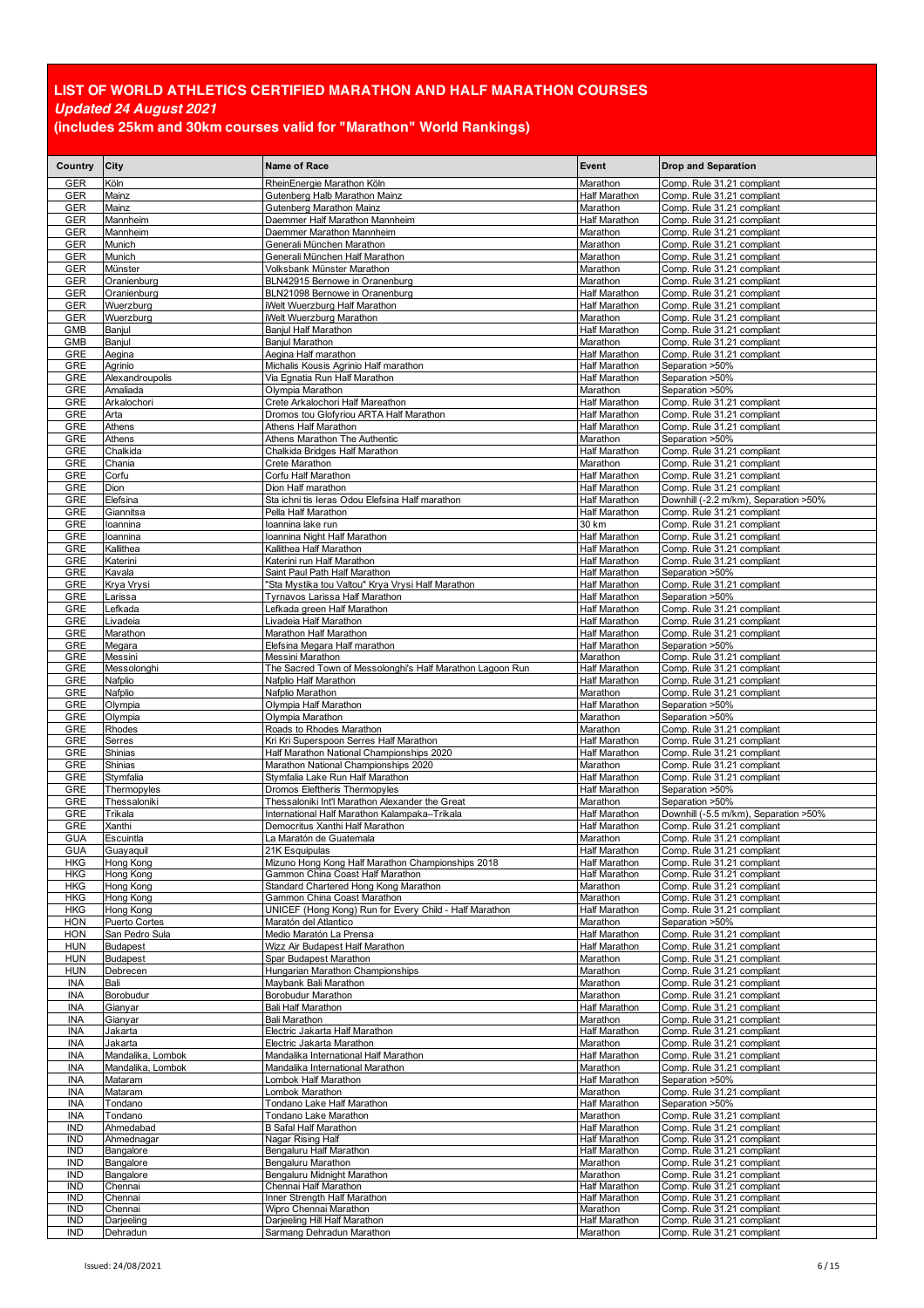| Country                  | City                                    | <b>Name of Race</b>                                                                                               | Event                                 | <b>Drop and Separation</b>                                           |
|--------------------------|-----------------------------------------|-------------------------------------------------------------------------------------------------------------------|---------------------------------------|----------------------------------------------------------------------|
| <b>IND</b>               | Dehradun                                | Sarmang Dehradun Half Marathon                                                                                    | Half Marathon                         | Comp. Rule 31.21 compliant                                           |
| <b>IND</b>               | Delhi                                   | Vishal Ahlawat World Record Attempt - Shanti Path Route                                                           | Marathon                              | Comp. Rule 31.21 compliant                                           |
| <b>IND</b><br><b>IND</b> | Delhi<br>Delhi                          | Vishal Ahlawat World Record Attempt - India Gate Route<br>Vishal Ahlawat World Record Attempt - Shanti Path Route | Marathon<br>Marathon                  | Comp. Rule 31.21 compliant<br>Comp. Rule 31.21 compliant             |
| <b>IND</b>               | Delhi                                   | Vishal Ahlawat World Record Attempt - India Gate Route                                                            | Marathon                              | Comp. Rule 31.21 compliant                                           |
| <b>IND</b>               | Delhi                                   | Ageas Federal New Delhi Marathon                                                                                  | Marathon                              | Comp. Rule 31.21 compliant                                           |
| <b>IND</b>               | Delhi                                   | Ageas Federal New Delhi Half Marathon                                                                             | Half Marathon                         | Comp. Rule 31.21 compliant                                           |
| <b>IND</b><br><b>IND</b> | Guhawati<br>Jamnagar Gujrat             | SBI Green Half marathon Guwahati<br>Jamnagar Navy Half Marathon                                                   | Half Marathon<br>Half Marathon        | Comp. Rule 31.21 compliant<br>Comp. Rule 31.21 compliant             |
| <b>IND</b>               | Juhu                                    | Parinee Juhu Half Marathon                                                                                        | Half Marathon                         | Comp. Rule 31.21 compliant                                           |
| IND                      | Kolkata                                 | Ageas Federal Life Insurance Kolkata Half Marathon                                                                | Half Marathon                         | Comp. Rule 31.21 compliant                                           |
| <b>IND</b>               | Kolkata                                 | Ageas Federal Life Insurance Kolkata Marathon                                                                     | Marathon                              | Comp. Rule 31.21 compliant                                           |
| <b>IND</b><br><b>IND</b> | Kolkata<br>Kolkata                      | IDBI Federal Kolkata Half Marathon<br>IDBI Federal Kolkata Marathon                                               | Half Marathon<br>Marathon             | Comp. Rule 31.21 compliant<br>Comp. Rule 31.21 compliant             |
| <b>IND</b>               | Kolkata                                 | TATA Steel Kolkata 25K                                                                                            | 25 km                                 | Comp. Rule 31.21 compliant                                           |
| <b>IND</b>               | Mahindra                                | Mahindra World City Half Marathon                                                                                 | Half Marathon                         | Comp. Rule 31.21 compliant                                           |
| IND                      | Manipal                                 | Manipal Half Marathon                                                                                             | Half Marathon                         | Comp. Rule 31.21 compliant                                           |
| <b>IND</b><br><b>IND</b> | Manipal<br>Millenium City Half Marathon | Manipal Marathon<br>Gurugram                                                                                      | Marathon<br>Half Marathon             | Comp. Rule 31.21 compliant<br>Comp. Rule 31.21 compliant             |
| <b>IND</b>               | Millenium City Marathon                 | Gurugram                                                                                                          | Marathon                              | Comp. Rule 31.21 compliant                                           |
| IND                      | Mira Bhayander                          | Mira Bhayender Mayor's Half Marathon                                                                              | Half Marathon                         | Comp. Rule 31.21 compliant                                           |
| <b>IND</b>               | Mumbai                                  | Tata Mumbai Half Marathon                                                                                         | Half Marathon                         | Comp. Rule 31.21 compliant                                           |
| <b>IND</b><br>IND        | Mumbai<br>Mumbai                        | Visai Virar Mayor's Half Marathon<br>Tarblazer 21.1                                                               | Half Marathon<br>Half Marathon        | Comp. Rule 31.21 compliant<br>Comp. Rule 31.21 compliant             |
| IND                      | Mumbai                                  | Tata Mumbai Marathon                                                                                              | Marathon                              | Comp. Rule 31.21 compliant                                           |
| <b>IND</b>               | Mumbai                                  | Visai Virar Mayor's Marathon                                                                                      | Marathon                              | Comp. Rule 31.21 compliant                                           |
| IND                      | Mumbai                                  | Tarblazer 42.2                                                                                                    | Marathon                              | Comp. Rule 31.21 compliant                                           |
| <b>IND</b><br><b>IND</b> | Mumbai<br>Nashik                        | WNS Navy Half Marathon<br>ActivNRG Nashik Rainathon 2020 - Half Marathon                                          | Half Marathon<br>Half Marathon        | Comp. Rule 31.21 compliant<br>Comp. Rule 31.21 compliant             |
| <b>IND</b>               | New Delhi                               | Airtel Delhi Half Marathon                                                                                        | Half Marathon                         | Comp. Rule 31.21 compliant                                           |
| <b>IND</b>               | New Delhi                               | IDBI Federal Life Insurance New Delhi Half Marathon                                                               | Half Marathon                         | Comp. Rule 31.21 compliant                                           |
| IND<br><b>IND</b>        | New Delhi                               | IDBI Federal Life Insurance New Delhi Marathon                                                                    | Marathon                              | Comp. Rule 31.21 compliant                                           |
| <b>IND</b>               | Patna<br>Pune                           | Patna Half<br>Cybage Run                                                                                          | Half Marathon<br>Half Marathon        | Comp. Rule 31.21 compliant<br>Comp. Rule 31.21 compliant             |
| <b>IND</b>               | Pune                                    | Alpa Pune Half Marathon                                                                                           | Half Marathon                         | Comp. Rule 31.21 compliant                                           |
| <b>IND</b>               | Pune                                    | Alpa Pune Marathon                                                                                                | Marathon                              | Comp. Rule 31.21 compliant                                           |
| <b>IND</b><br>IND        | Pune<br>Pune                            | Pune FLO Half Marathon                                                                                            | Half Marathon                         | Comp. Rule 31.21 compliant                                           |
| <b>IND</b>               | Pune                                    | Bajaj Allianz Pune Half Marathon<br>Pune International Marathon                                                   | Half Marathon<br>Marathon             | Comp. Rule 31.21 compliant<br>Comp. Rule 31.21 compliant             |
| <b>IND</b>               | Pune                                    | Pune International Half Marathon                                                                                  | <b>Half Marathon</b>                  | Comp. Rule 31.21 compliant                                           |
| <b>IND</b>               | Pune                                    | Ultra Dynamo                                                                                                      | Marathon                              | Comp. Rule 31.21 compliant                                           |
| <b>IND</b>               | Rajkot Gujrat                           | Rajkot Half Marathon                                                                                              | Half Marathon                         | Comp. Rule 31.21 compliant                                           |
| <b>IND</b><br><b>IND</b> | Sangli Maharashtra<br>Satara            | Shahid Half<br>Satara Hills Half Marathon                                                                         | Half Marathon<br>Half Marathon        | Comp. Rule 31.21 compliant<br>Comp. Rule 31.21 compliant             |
| IND                      | Satara                                  | Fit & Strong Satara Half Marathon Kaas Road                                                                       | Half Marathon                         | Comp. Rule 31.21 compliant                                           |
| IND<br><b>IND</b>        | Satara<br>The Great Guwahati Marathon   | Fit & Strong Satara Marathon Kaas Road                                                                            | Marathon                              | Comp. Rule 31.21 compliant                                           |
| <b>IND</b>               | Vadodara                                | Guwahati<br>Vadodara Half Marathon                                                                                | Marathon<br>Half Marathon             | Comp. Rule 31.21 compliant<br>Comp. Rule 31.21 compliant             |
| <b>IND</b>               | Vadodara                                | Vadodara Marathon                                                                                                 | Marathon                              | Comp. Rule 31.21 compliant                                           |
| <b>IRL</b>               | Charleville                             | Charleville International Half Marathon                                                                           | Half Marathon                         | Comp. Rule 31.21 compliant                                           |
| <b>IRL</b><br><b>ISL</b> | Cork<br>Reykjavik                       | Cork City Marathon<br>Islandsbanki Reykjavik Half Marathon                                                        | Marathon<br>Half Marathon             | Comp. Rule 31.21 compliant<br>Comp. Rule 31.21 compliant             |
| <b>ISL</b>               | Reykjavik                               | Islandsbanki Reykjavik Marathon                                                                                   | Marathon                              | Comp. Rule 31.21 compliant                                           |
| <b>ISL</b>               | Reykjavik                               | Reykjavik Fall Marathon                                                                                           | Marathon                              | Comp. Rule 31.21 compliant                                           |
| <b>ISL</b>               | Reykjavik                               | Reykjavik Fall Half Marathon                                                                                      | <b>Half Marathon</b>                  | Comp. Rule 31.21 compliant                                           |
| <b>ISL</b><br><b>ISR</b> | Revkiavik<br>Gan HaShlosha              | Suzuki Midnight Run Half Marathon<br>Valley of Springs Half Marathon                                              | <b>Half Marathon</b><br>Half Marathon | Comp. Rule 31.21 compliant<br>Comp. Rule 31.21 compliant             |
| <b>ISR</b>               | Jerusalem                               | Jerusalem Half Marathon                                                                                           | Half Marathon                         | Comp. Rule 31.21 compliant                                           |
| <b>ISR</b>               | Jerusalem                               | Jerusalem Winner Marathon                                                                                         | Marathon                              | Comp. Rule 31.21 compliant                                           |
| <b>ISR</b>               | Lake Hula                               | HaHula Half Marathon                                                                                              | <b>Half Marathon</b>                  | Comp. Rule 31.21 compliant                                           |
| <b>ISR</b><br><b>ISR</b> | _ake Hula<br>Tel Aviv                   | HaHula Marathon<br>Tel Aviv Half Marathon                                                                         | Marathon<br>Half Marathon             | Comp. Rule 31.21 compliant<br>Comp. Rule 31.21 compliant             |
| <b>ISR</b>               | <b>Tel Aviv</b>                         | Tel Aviv Marathon                                                                                                 | Marathon                              | Comp. Rule 31.21 compliant                                           |
| <b>ISR</b>               | Tiberias                                | Sea of Galilee Winner Tiberias Half Marathon                                                                      | Half Marathon                         | Comp. Rule 31.21 compliant                                           |
| <b>ISR</b>               | Tiberias                                | Sea of Galilee Winner Tiberias Marathon                                                                           | Marathon                              | Comp. Rule 31.21 compliant                                           |
| <b>ITA</b><br><b>ITA</b> | Arezzo<br><b>Brescia</b>                | Maratonina Città di Arezzo<br>Brescia Art Half Marathon                                                           | <b>Half Marathon</b><br>Half Marathon | Comp. Rule 31.21 compliant<br>Downhill (-3.50 m/km)                  |
| <b>ITA</b>               | <b>Brescia</b>                          | Brescia Art Marathon                                                                                              | Marathon                              | Downhill (-1.75 m/km)                                                |
| <b>ITA</b>               | Cagliari                                | Maratona internazionale di Cagliari                                                                               | Marathon                              | Comp. Rule 31.21 compliant                                           |
| <b>ITA</b>               | Caserta                                 | Mezza Maratona Internazionale Reggia-Reggia                                                                       | Half Marathon                         | Comp. Rule 31.21 compliant                                           |
| <b>ITA</b><br><b>ITA</b> | Crema<br>Cremona                        | Maratonina Città di Crema<br>Mezza maratona di Cremona                                                            | <b>Half Marathon</b><br>Half Marathon | Comp. Rule 31.21 compliant<br>Comp. Rule 31.21 compliant             |
| ITA                      | Firenze                                 | ASICS Firenze Marathon                                                                                            | Marathon                              | Comp. Rule 31.21 compliant                                           |
| <b>ITA</b>               | Gallarate                               | Mezza maratona Gallarate                                                                                          | Half Marathon                         | Comp. Rule 31.21 compliant                                           |
| <b>ITA</b>               | Iseo                                    | Iseo Maratona del acqua                                                                                           | Marathon                              | Comp. Rule 31.21 compliant                                           |
| <b>ITA</b><br><b>ITA</b> | Jesolo<br>Merano                        | Moonlight Half Marathon<br>Merano-Lagundo Half Marathon                                                           | Half Marathon<br>Half Marathon        | Downhill (-1.50 m/km), Separation >50%<br>Comp. Rule 31.21 compliant |
| <b>ITA</b>               | Milan                                   | Milano21 Half Marathon                                                                                            | Half Marathon                         | Comp. Rule 31.21 compliant                                           |
| <b>ITA</b>               | Milan                                   | Stramilano Half Marathon                                                                                          | Half Marathon                         | Comp. Rule 31.21 compliant                                           |
| <b>ITA</b>               | Milan                                   | Generali Milano Marathon                                                                                          | Marathon                              | Comp. Rule 31.21 compliant                                           |
| <b>ITA</b><br><b>ITA</b> | Monza<br>Monza                          | Ganten Monza 30km<br>Ganten Monza Half Marathon                                                                   | 30 km<br>Half Marathon                | Comp. Rule 31.21 compliant<br>Comp. Rule 31.21 compliant             |
| ITA                      | Napoli                                  | Napoli city Half Marathon                                                                                         | Half Marathon                         | Comp. Rule 31.21 compliant                                           |
| <b>ITA</b>               | Napoli                                  | Summer Universiade 2019 - Marathon                                                                                | Half Marathon                         | Comp. Rule 31.21 compliant                                           |
| <b>ITA</b>               | Ostia                                   | Roma Ostia Half Marathon                                                                                          | Half Marathon                         | Separation >50%                                                      |
| <b>ITA</b><br><b>ITA</b> | Padova<br>Padova                        | Padova Half Marathon<br>Padova Marathon                                                                           | <b>Half Marathon</b><br>Marathon      | Comp. Rule 31.21 compliant<br>Comp. Rule 31.21 compliant             |
| <b>ITA</b>               | Parma                                   | Parma marathon                                                                                                    | Marathon                              | Comp. Rule 31.21 compliant                                           |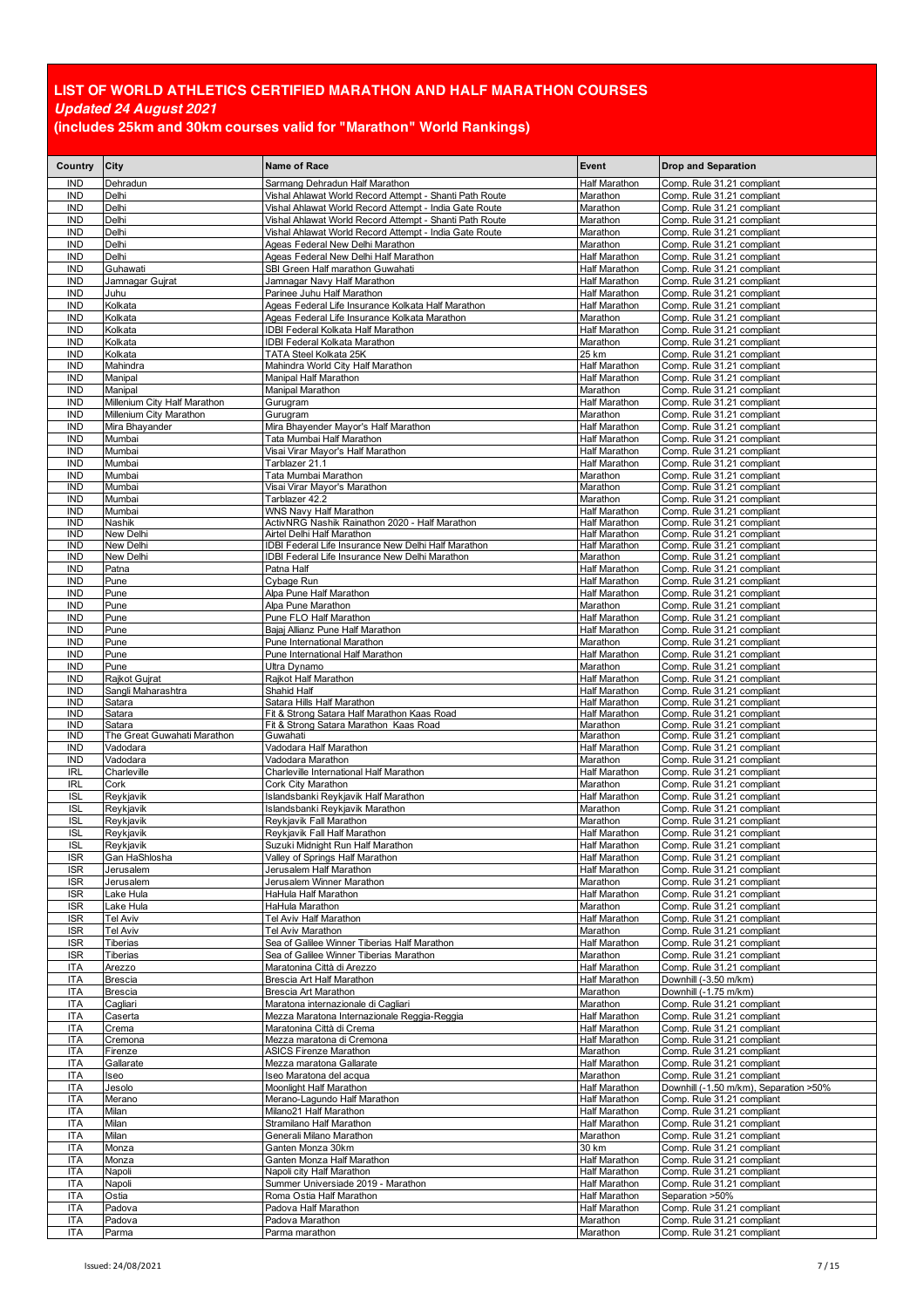| Country                  | <b>City</b>                                    | Name of Race                                                                                | Event                                 | <b>Drop and Separation</b>                               |
|--------------------------|------------------------------------------------|---------------------------------------------------------------------------------------------|---------------------------------------|----------------------------------------------------------|
| ITA                      | Pordenone                                      | Maratonina dei borghi                                                                       | <b>Half Marathon</b>                  | Comp. Rule 31.21 compliant                               |
| <b>ITA</b>               | Ravenna                                        | Half Marathon Ravenna Citta d'Arte                                                          | Half Marathon                         | Comp. Rule 31.21 compliant                               |
| <b>ITA</b><br><b>ITA</b> | Ravenna<br>Reggio Emilia                       | Marathon Ravenna Citta d'Arte<br>Maratona di Reggio Emilia - Special Edition Camp. Italiano | Marathon<br>Marathon                  | Comp. Rule 31.21 compliant<br>Comp. Rule 31.21 compliant |
| <b>ITA</b>               | Rome                                           | Run Rome the Marathon                                                                       | Marathon                              | Comp. Rule 31.21 compliant                               |
| <b>ITA</b>               | Siena - Aeroporto di Ampugnano                 | Tuscany Camp Half Marathon                                                                  | Half Marathon                         | Comp. Rule 31.21 compliant                               |
| <b>ITA</b>               | Siena - Aeroporto di Ampugnano                 | Tuscany Camp Marathon                                                                       | Marathon                              | Comp. Rule 31.21 compliant                               |
| <b>ITA</b><br><b>ITA</b> | Telesia<br>Terni                               | Telesia Half Marathon<br>Maratona di San Valentino Terni                                    | <b>Half Marathon</b><br>Marathon      | Comp. Rule 31.21 compliant<br>Comp. Rule 31.21 compliant |
| <b>ITA</b>               | Treviso                                        | Treviso Half Marathon                                                                       | <b>Half Marathon</b>                  | Comp. Rule 31.21 compliant                               |
| <b>ITA</b>               | Treviso                                        | Treviso Marathon                                                                            | Marathon                              | Comp. Rule 31.21 compliant                               |
| <b>ITA</b>               | Trieste                                        | Trieste Running Festival Half Marathon                                                      | Half Marathon                         | Downhill (-3.2 m/km), Separation >50%                    |
| <b>ITA</b><br><b>ITA</b> | Udine<br>Venice                                | Maratonina Citta di Udine<br>Venice Marathon                                                | <b>Half Marathon</b><br>Marathon      | Separation >50%<br>Separation >50%                       |
| <b>ITA</b>               | Verbania                                       | Lago Maggiore Half Marathon                                                                 | <b>Half Marathon</b>                  | Comp. Rule 31.21 compliant                               |
| <b>ITA</b>               | Verona                                         | Giulietta Romeo Half Marathon di Verona                                                     | Half Marathon                         | Comp. Rule 31.21 compliant                               |
| <b>ITA</b>               | Verona                                         | Verona Cangrande Half Marathon                                                              | Half Marathon                         | Comp. Rule 31.21 compliant                               |
| <b>ITA</b><br><b>ITA</b> | Verona<br>Vinovo                               | Verona Marathon<br>Hippoten Mezza Maratona Vinovo                                           | Marathon<br>Half Marathon             | Comp. Rule 31.21 compliant<br>Comp. Rule 31.21 compliant |
| <b>JAM</b>               | Kingston                                       | Kingston City Half Marathon                                                                 | <b>Half Marathon</b>                  | Comp. Rule 31.21 compliant                               |
| <b>JAM</b>               | Kingston                                       | Kingston City Marathon                                                                      | Marathon                              | Comp. Rule 31.21 compliant                               |
| <b>JAM</b>               | Negril                                         | Reggae Half Marathon                                                                        | Half Marathon                         | Comp. Rule 31.21 compliant                               |
| <b>JAM</b><br>JOR        | Negril<br>Amman                                | Reggae Marathon<br>Semi Marathon d Amman                                                    | Marathon<br><b>Half Marathon</b>      | Comp. Rule 31.21 compliant<br>Comp. Rule 31.21 compliant |
| <b>JOR</b>               | Amman                                          | Marathon d Amman                                                                            | Marathon                              | Comp. Rule 31.21 compliant                               |
| <b>JOR</b>               | Amman Beach                                    | Dead Sea Half Marathon                                                                      | Half Marathon                         | Downhill (-2.9 m/km), Separation >50%                    |
| JOR                      | Aqaba                                          | Agaba Half Marathon                                                                         | <b>Half Marathon</b>                  | Comp. Rule 31.21 compliant                               |
| JPN<br><b>JPN</b>        | Ageo City<br>Fuji Kawaguchi Town               | Ageo City Half Marathon<br>Mt Fuji Marathon                                                 | <b>Half Marathon</b><br>Marathon      | Comp. Rule 31.21 compliant<br>Comp. Rule 31.21 compliant |
| JPN                      | Fukuoka                                        | Fukuoka Internationl Open Marathon Championship                                             | Marathon                              | Comp. Rule 31.21 compliant                               |
| JPN                      | Gifu                                           | Gifu Seiryu Half Marathon                                                                   | <b>Half Marathon</b>                  | Comp. Rule 31.21 compliant                               |
| <b>JPN</b><br>JPN        | Hakodate<br>Hakodate                           | Hakodate Half Marathon<br>Hakodate Marathon                                                 | <b>Half Marathon</b><br>Marathon      | Comp. Rule 31.21 compliant<br>Comp. Rule 31.21 compliant |
| <b>JPN</b>               | Hofu City                                      | Hofu Yumiuri Marathon                                                                       | Marathon                              | Comp. Rule 31.21 compliant                               |
| JPN                      | Ichinoseki                                     | Ichinoseki Half Marathon                                                                    | <b>Half Marathon</b>                  | Comp. Rule 31.21 compliant                               |
| JPN                      | Itabashi City                                  | Itabashi City Marathon                                                                      | Marathon                              | Comp. Rule 31.21 compliant                               |
| <b>JPN</b><br>JPN        | Iwate<br>Kanazawa City                         | Iwate Morioka City Marathon<br>Kanazawa Marathon                                            | Marathon<br>Marathon                  | Comp. Rule 31.21 compliant<br>Comp. Rule 31.21 compliant |
| <b>JPN</b>               | Kashiwazaki                                    | Kashiwazaki Marathon                                                                        | Marathon                              | Comp. Rule 31.21 compliant                               |
| JPN                      | Kashiwazaki                                    | Kashiwazaki Half Marathon                                                                   | <b>Half Marathon</b>                  | Comp. Rule 31.21 compliant                               |
| JPN                      | Kasumigara                                     | Kasumigara Marathon / International Blind Marathon                                          | Marathon                              | Comp. Rule 31.21 compliant                               |
| JPN<br>JPN               | Kawagoe City<br>Kitakyushu                     | Koedo Kawagoe Half Martahon<br>Kitakyushu Marathon                                          | <b>Half Marathon</b><br>Marathon      | Comp. Rule 31.21 compliant<br>Comp. Rule 31.21 compliant |
| JPN                      | Kobe                                           | Kobe Marathon                                                                               | Marathon                              | Comp. Rule 31.21 compliant                               |
| <b>JPN</b>               | Kochi                                          | Kochi Ryoma Marathon                                                                        | Marathon                              | Comp. Rule 31.21 compliant                               |
| <b>JPN</b><br><b>JPN</b> | Kumamoto City                                  | Kumamoto Castle 30km<br>Kumamoto Castle Marathon                                            | 30 km                                 | Comp. Rule 31.21 compliant                               |
| JPN                      | Kumamoto City<br>Kyoto                         | Kyoto Marathon                                                                              | Marathon<br>Marathon                  | Comp. Rule 31.21 compliant<br>Comp. Rule 31.21 compliant |
| <b>JPN</b>               | Marugame                                       | Kagawa Marugame International Half Marathon                                                 | <b>Half Marathon</b>                  | Comp. Rule 31.21 compliant                               |
| <b>JPN</b>               | Matsue                                         | Matsue Ladies Half Marathon                                                                 | <b>Half Marathon</b>                  | Comp. Rule 31.21 compliant                               |
| JPN<br><b>JPN</b>        | Matsusaka City<br>Matsuyama                    | Mie Matsusaka Marathon<br>Ehime Marathon                                                    | Marathon<br>Marathon                  | Comp. Rule 31.21 compliant<br>Comp. Rule 31.21 compliant |
| JPN                      | Mito                                           | Mito Marathon                                                                               | Marathon                              | Comp. Rule 31.21 compliant                               |
| <b>JPN</b>               | Miyagi-ken                                     | Tohoku-Miyagi Revive Marathon                                                               | Marathon                              | Comp. Rule 31.21 compliant                               |
| <b>JPN</b>               | Nagai City                                     | Nagai Half Marathon                                                                         | <b>Half Marathon</b>                  | Comp. Rule 31.21 compliant                               |
| JPN<br>JPN               | Nagai City<br>Nagano                           | Nagai Marathon<br>Nagano Marathon                                                           | Marathon<br>Marathon                  | Comp. Rule 31.21 compliant<br>Comp. Rule 31.21 compliant |
| <b>JPN</b>               | Nagoya                                         | Nagoya Women's Half Marathon                                                                | Half Marathon                         | Comp. Rule 31.21 compliant                               |
| JPN                      | Nagoya                                         | Nagoya Women's Marathon                                                                     | Marathon                              | Comp. Rule 31.21 compliant                               |
| <b>JPN</b>               | Nara                                           | Nara Marathon                                                                               | Marathon                              | Comp. Rule 31.21 compliant                               |
| JPN<br><b>JPN</b>        | Niigata City<br>Niigata City                   | Niigata Half Marathon<br>Niigata City Marathon                                              | Half Marathon<br>Marathon             | Comp. Rule 31.21 compliant<br>Comp. Rule 31.21 compliant |
| JPN                      | Nobeoka City                                   | Nobeoka Nishinippon Marathon                                                                | Marathon                              | Comp. Rule 31.21 compliant                               |
| JPN                      | Ohme                                           | Ohme-Hochi 30km Road Race                                                                   | 30 km                                 | Comp. Rule 31.21 compliant                               |
| JPN                      | Oita                                           | Beppu-Oita Mainichi Marathon                                                                | Marathon                              | Comp. Rule 31.21 compliant                               |
| JPN<br><b>JPN</b>        | Okayama City<br>Osaka                          | Sanyo Ladies Road Race - Half Marathon<br>Osaka Half Marathon                               | Half Marathon<br><b>Half Marathon</b> | Comp. Rule 31.21 compliant<br>Comp. Rule 31.21 compliant |
| JPN                      | Osaka                                          | Osaka Marathon                                                                              | Marathon                              | Comp. Rule 31.21 compliant                               |
| JPN                      | Osaka                                          | Osaka Women's Marathon                                                                      | Marathon                              | Comp. Rule 31.21 compliant                               |
| JPN                      | Osaka                                          | Osaka Women's Marathon (backup course)                                                      | Marathon                              | Comp. Rule 31.21 compliant                               |
| JPN<br>JPN               | Otsu<br>Sagmihara City                         | Lake Biwa Mainichi Marathon<br>Kanto Collegiate Athletics Champs - Half Marathon            | Marathon<br>Half Marathon             | Comp. Rule 31.21 compliant<br>Comp. Rule 31.21 compliant |
| <b>JPN</b>               | Sapporo                                        | Hokkaido Marathon                                                                           | Marathon                              | Comp. Rule 31.21 compliant                               |
| JPN                      | Sapporo                                        | Sapporo Run Walk Half Marathon                                                              | Half Marathon                         | Comp. Rule 31.21 compliant                               |
| JPN<br>JPN               | Sapporo<br>Sendai City                         | Tokyo 2020 Olympic Games - Marathon<br>Sendai International Half Marathon                   | Marathon<br>Half Marathon             | Comp. Rule 31.21 compliant<br>Comp. Rule 31.21 compliant |
| <b>JPN</b>               | Senshu                                         | KIX Senshu International Marathon                                                           | Marathon                              | Comp. Rule 31.21 compliant                               |
| JPN                      | Setagaya-ku                                    | Setagaya 246 Half Marathon                                                                  | <b>Half Marathon</b>                  | Comp. Rule 31.21 compliant                               |
| JPN                      | Shizuoka                                       | Shizuoka Marathon                                                                           | Marathon                              | Comp. Rule 31.21 compliant                               |
| JPN<br>JPN               | Tachikawa City, Tokyo<br>Tachikawa City, Tokyo | Hakone Ekiden Qualification Race - Half Marathon<br>Tachikawa City Half Marathon            | Half Marathon<br>Half Marathon        | Comp. Rule 31.21 compliant<br>Comp. Rule 31.21 compliant |
| JPN                      | Tachikawa City, Tokyo                          | Challenge Tokyo Para 21,0975km in Tachikawa                                                 | <b>Half Marathon</b>                  | Comp. Rule 31.21 compliant                               |
| JPN                      | Tachikawa City, Tokyo                          | Challenge Tokyo Para 42,195km in Tachikawa                                                  | Marathon                              | Comp. Rule 31.21 compliant                               |
| JPN                      | Tokushima                                      | Tokushima Marathon                                                                          | Marathon                              | Comp. Rule 31.21 compliant                               |
| JPN<br>JPN               | Tokyo<br>Tokyo                                 | Marathon Grand Championships<br>Tokyo Marathon                                              | Marathon<br>Marathon                  | Comp. Rule 31.21 compliant<br>Comp. Rule 31.21 compliant |
| JPN                      | Tono                                           | Tono Jingisukan Half Marathon                                                               | <b>Half Marathon</b>                  | Comp. Rule 31.21 compliant                               |
| JPN                      | Toyama                                         | Toyama Marathon                                                                             | Marathon                              | Comp. Rule 31.21 compliant                               |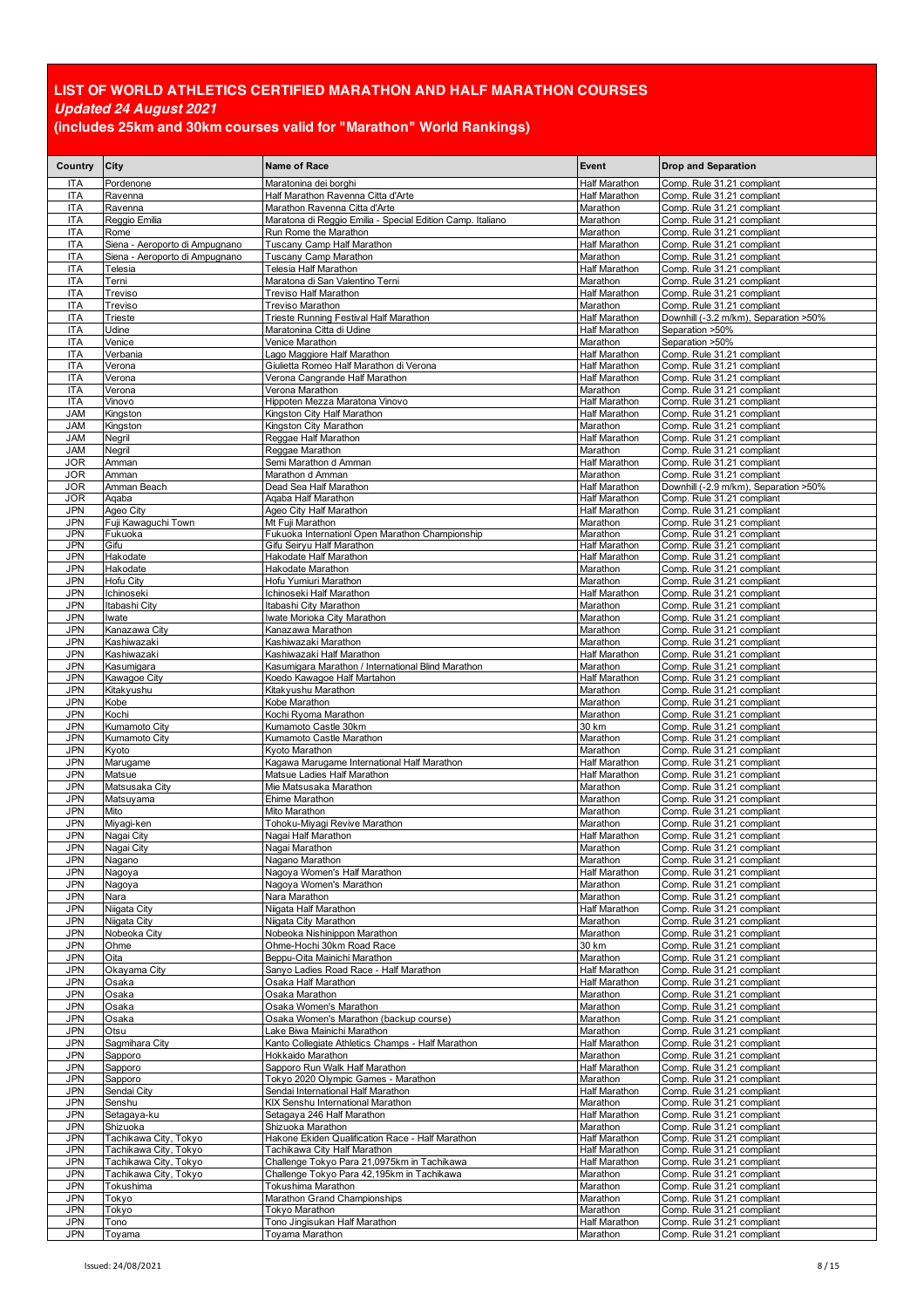| Country                  | City                          | <b>Name of Race</b>                                                                          | Event                                        | <b>Drop and Separation</b>                               |
|--------------------------|-------------------------------|----------------------------------------------------------------------------------------------|----------------------------------------------|----------------------------------------------------------|
| <b>JPN</b>               | Tsukuba                       | Tsukuba Marathon                                                                             | Marathon                                     | Comp. Rule 31.21 compliant                               |
| <b>JPN</b>               | Yamaguchi City                | All Japan Industrian T&F Association Half Marathon                                           | <b>Half Marathon</b>                         | Comp. Rule 31.21 compliant                               |
| KAZ<br>KAZ               | Almaty<br>Almaty              | Almaty Half Marathon<br>Almaty Marathon                                                      | <b>Half Marathon</b><br>Marathon             | Downhill (-7.53 m/km)<br>Comp. Rule 31.21 compliant      |
| KAZ                      | Nur-Sultan                    | Astana Marathon                                                                              | Marathon                                     | Comp. Rule 31.21 compliant                               |
| KAZ                      | Nur-Sultan                    | <b>BI</b> Marathon                                                                           | Marathon                                     | Comp. Rule 31.21 compliant                               |
| <b>KEN</b>               | Eldoret                       | Three Cities Marathon                                                                        | Marathon                                     | Downhill (-1.8 m/km), Separation >50%                    |
| <b>KEN</b>               | Eldoret                       | <b>Eldoret Half Marathon</b>                                                                 | <b>Half Marathon</b>                         | Downhill (-5.9 m/km). Separation >50%                    |
| KEN<br><b>KEN</b>        | Kigali<br>Kigali              | Kigali International Peace Marathon<br>Kigali International Peace Half Marathon              | Marathon<br><b>Half Marathon</b>             | Comp. Rule 31.21 compliant                               |
| <b>KGZ</b>               | <b>Bishkek</b>                | Snow Leopard Run                                                                             | <b>Half Marathon</b>                         | Comp. Rule 31.21 compliant<br>Comp. Rule 31.21 compliant |
| <b>KGZ</b>               | Cholpon-Ata                   | Run the Silk Road - SCO                                                                      | Marathon                                     | Comp. Rule 31.21 compliant                               |
| <b>KOR</b>               | Chuncheon                     | Chuncheon Half Marathon                                                                      | <b>Half Marathon</b>                         | Comp. Rule 31.21 compliant                               |
| KOR                      | Chuncheon                     | Chuncheon Marathon                                                                           | Marathon                                     | Comp. Rule 31.21 compliant                               |
| <b>KOR</b><br>KOR        | Chuncheon<br>Daegu            | Chosunilbo Chuncheon Marathon<br>Daegu International Half Marathon                           | Marathon<br><b>Half Marathon</b>             | Comp. Rule 31.21 compliant<br>Comp. Rule 31.21 compliant |
| <b>KOR</b>               | Daegu                         | Daegu International Marathon                                                                 | Marathon                                     | Comp. Rule 31.21 compliant                               |
| <b>KOR</b>               | Gunsan City                   | Gunsan Saemangeum International Marathon                                                     | Marathon                                     | Comp. Rule 31.21 compliant                               |
| <b>KOR</b>               | Gunsan city                   | Gunsan Saemangeum International Half Marathon                                                | <b>Half Marathon</b>                         | Comp. Rule 31.21 compliant                               |
| <b>KOR</b>               | Gyeonggi                      | Gyeonggi International Half Marathon                                                         | <b>Half Marathon</b>                         | Comp. Rule 31.21 compliant                               |
| <b>KOR</b><br>KOR        | Gyeongju<br>Incheon           | Gyeongju International Marathon<br>Incheon International Half Marathon                       | Marathon<br><b>Half Marathon</b>             | Comp. Rule 31.21 compliant<br>Comp. Rule 31.21 compliant |
| KOR                      | Incheon                       | Incheon Songdo International Half Marathon                                                   | <b>Half Marathon</b>                         | Comp. Rule 31.21 compliant                               |
| <b>KOR</b>               | Seoul                         | JoongAng Seoul International Marathon                                                        | Marathon                                     | Comp. Rule 31.21 compliant                               |
| <b>KOR</b><br><b>KOR</b> | Seoul<br>Seoul                | Korean Olympic Trials Marathon (National Sports Games Seoul)<br>Seoul International Marathon | Marathon<br>Marathon                         | Comp. Rule 31.21 compliant<br>Comp. Rule 31.21 compliant |
| <b>KOS</b>               | Prishtina                     | Prishtina Kosovo Half marathon                                                               | <b>Half Marathon</b>                         | Comp. Rule 31.21 compliant                               |
| <b>KSA</b>               | Riyadh                        | Riyadh Half marathon                                                                         | <b>Half Marathon</b>                         | Comp. Rule 31.21 compliant                               |
| <b>KUW</b>               | <b>Kuwait City</b>            | GulfBank 642 Half Marathon                                                                   | <b>Half Marathon</b>                         | Comp. Rule 31.21 compliant                               |
| <b>KUW</b>               | Kuwait City                   | GulfBank 642 Marathon                                                                        | Marathon                                     | Comp. Rule 31.21 compliant                               |
| LAT<br>LAT               | Kuldiga<br>Liepaja            | Kuldigas Pusmaratonas<br>Liepaja Half Marathon                                               | <b>Half Marathon</b><br><b>Half Marathon</b> | Comp. Rule 31.21 compliant<br>Comp. Rule 31.21 compliant |
| LAT                      | Livani                        | Livani Half Marathon                                                                         | <b>Half Marathon</b>                         | Comp. Rule 31.21 compliant                               |
| LAT                      | Plavinas                      | Plavinas Half Marathon                                                                       | <b>Half Marathon</b>                         | Comp. Rule 31.21 compliant                               |
| LAT                      | Riga                          | Rimi Riga Half Marathon                                                                      | <b>Half Marathon</b>                         | Comp. Rule 31.21 compliant                               |
| LAT                      | Riga                          | Rimi Riga Marathon                                                                           | Marathon                                     | Comp. Rule 31.21 compliant                               |
| LBA<br>LBN               | Tripoli<br>Beirut             | Tripoli Half Marathon<br>Blom Bank Beirut Half Marathon                                      | <b>Half Marathon</b><br><b>Half Marathon</b> | Comp. Rule 31.21 compliant<br>Comp. Rule 31.21 compliant |
| LBN                      | Beirut                        | Half Marathon ISF Beirut                                                                     | <b>Half Marathon</b>                         | Comp. Rule 31.21 compliant                               |
| LBN                      | Saida                         | Marathon international de Saida                                                              | Marathon                                     | Comp. Rule 31.21 compliant                               |
| LTU                      | Kaunas                        | Kaunas Half Marathon                                                                         | Half Marathon                                | Comp. Rule 31.21 compliant                               |
| LTU<br>LTU               | Kaunas<br>Vilnius             | Kaunas Marathon<br>Rimi Vilnius Half Marathon                                                | Marathon<br><b>Half Marathon</b>             | Comp. Rule 31.21 compliant<br>Comp. Rule 31.21 compliant |
| LTU                      | Vilnius                       | Danske Bank Vilnius Marathon                                                                 | Marathon                                     | Comp. Rule 31.21 compliant                               |
| <b>LUX</b>               | Remich                        | ING Route du vin Semi marathon                                                               | <b>Half Marathon</b>                         | Comp. Rule 31.21 compliant                               |
| <b>MAC</b>               | Macau                         | Macau International Half Marathon                                                            | <b>Half Marathon</b>                         | Comp. Rule 31.21 compliant                               |
| <b>MAC</b><br><b>MAR</b> | Macau<br>Agadir               | Macau International Marathon<br>Semi Marathon d'Agadir                                       | Marathon<br><b>Half Marathon</b>             | Comp. Rule 31.21 compliant<br>Comp. Rule 31.21 compliant |
| <b>MAR</b>               | Agadir                        | Marathon d'Agadir                                                                            | Marathon                                     | Comp. Rule 31.21 compliant                               |
| <b>MAR</b>               | Al Hoceima                    | Semi Marathon international Al Hoceima                                                       | <b>Half Marathon</b>                         | Comp. Rule 31.21 compliant                               |
| <b>MAR</b>               | Benslimane                    | Semi Marathon Vert de Benslimane                                                             | <b>Half Marathon</b>                         | Comp. Rule 31.21 compliant                               |
| <b>MAR</b><br><b>MAR</b> | Berkane<br>Bouskoura          | Semi marathon international de Berkane<br>Semi marathon Forest hill de Bouskoura             | <b>Half Marathon</b><br><b>Half Marathon</b> | Comp. Rule 31.21 compliant<br>Comp. Rule 31.21 compliant |
| <b>MAR</b>               | Casablanca                    | Semi marathon de Casablanca                                                                  | <b>Half Marathon</b>                         | Comp. Rule 31.21 compliant                               |
| <b>MAR</b>               | Casablanca                    | Marathon international de Casablanca                                                         | Marathon                                     | Comp. Rule 31.21 compliant                               |
| <b>MAR</b>               | Dar Bouazza                   | Semi Marathon de Dar Bouazza                                                                 | <b>Half Marathon</b>                         | Comp. Rule 31.21 compliant                               |
| <b>MAR</b>               | Fes                           | Semi marathon de Fes                                                                         | <b>Half Marathon</b>                         | Comp. Rule 31.21 compliant                               |
| <b>MAR</b><br><b>MAR</b> | Fes<br>Kenitra                | Mararthon international de Fes<br>Semi Marathon International de Kenitra                     | Marathon<br><b>Half Marathon</b>             | Comp. Rule 31.21 compliant<br>Comp. Rule 31.21 compliant |
| <b>MAR</b>               | Laayoune                      | Laayoune Semi Marathon international                                                         | <b>Half Marathon</b>                         | Comp. Rule 31.21 compliant                               |
| <b>MAR</b>               | Marrakech                     | Semi Marathon international de Marrakech                                                     | <b>Half Marathon</b>                         | Comp. Rule 31.21 compliant                               |
| <b>MAR</b>               | Marrakech                     | Marathon international de Marrakech                                                          | Marathon                                     | Comp. Rule 31.21 compliant                               |
| <b>MAR</b><br><b>MAR</b> | Meknes<br>Rabat               | Semi Marathon de Meknes<br>African Games 2019 / Half Marathon                                | <b>Half Marathon</b><br><b>Half Marathon</b> | Comp. Rule 31.21 compliant<br>Comp. Rule 31.21 compliant |
| <b>MAR</b>               | Safi                          | Semi marathon international de Safi                                                          | <b>Half Marathon</b>                         | Comp. Rule 31.21 compliant                               |
| <b>MAR</b>               | Sefrou                        | Semi Marathon de Sefrou                                                                      | <b>Half Marathon</b>                         | Comp. Rule 31.21 compliant                               |
| <b>MAR</b>               | Tamesna                       | Semi Marathon international de Tamesna                                                       | <b>Half Marathon</b>                         | Comp. Rule 31.21 compliant                               |
| <b>MAR</b>               | Tanger                        | Semi marathon international de Tanger                                                        | <b>Half Marathon</b>                         | Comp. Rule 31.21 compliant                               |
| <b>MAR</b><br><b>MAS</b> | Tantan<br>Cyberjaya           | Semi Marathon de Tantan<br>The Great Malaysian Half Marathon - Cyberjaya                     | <b>Half Marathon</b><br><b>Half Marathon</b> | Comp. Rule 31.21 compliant<br>Comp. Rule 31.21 compliant |
| MAS                      | Cyberjaya                     | The Great Malaysian Marathon - Cyberjaya                                                     | Marathon                                     | Comp. Rule 31.21 compliant                               |
| MAS                      | Kota Kinabalu                 | Borneo International Half Marathon                                                           | <b>Half Marathon</b>                         | Comp. Rule 31.21 compliant                               |
| <b>MAS</b>               | Kota Kinabalu                 | Borneo International Marathon                                                                | Marathon                                     | Comp. Rule 31.21 compliant                               |
| <b>MAS</b><br><b>MAS</b> | Kota Kinabalu<br>Kuala Lumpur | Kota Kinabalu City Borneo Half Marathon<br>HSN Half Marathon                                 | <b>Half Marathon</b><br><b>Half Marathon</b> | Comp. Rule 31.21 compliant<br>Comp. Rule 31.21 compliant |
| <b>MAS</b>               | Kuala Lumpur                  | Score Run Kuala Lumpur                                                                       | <b>Half Marathon</b>                         | Comp. Rule 31.21 compliant                               |
| MAS                      | Kuala Lumpur                  | Standard Chartered Kuala Lumpur Marathon                                                     | Marathon                                     | Comp. Rule 31.21 compliant                               |
| <b>MAS</b>               | Kuala Lumpur                  | Kuala Lumpur City Day Half Marathon                                                          | <b>Half Marathon</b>                         | Comp. Rule 31.21 compliant                               |
| <b>MAS</b>               | Kuching<br>Kuching            | Kuching Half Marathon<br>Kuching Marathon                                                    | Half Marathon                                | Comp. Rule 31.21 compliant                               |
| MAS<br><b>MAS</b>        | Miri, Sarawak                 | Miri Half Marathon                                                                           | Marathon<br><b>Half Marathon</b>             | Comp. Rule 31.21 compliant<br>Comp. Rule 31.21 compliant |
| MAS                      | Miri, Sarawak                 | Miri Marathon                                                                                | Marathon                                     | Comp. Rule 31.21 compliant                               |
| <b>MAS</b>               | Putrajaya                     | Putrajaya Night Half Marathon                                                                | <b>Half Marathon</b>                         | Comp. Rule 31.21 compliant                               |
| <b>MAS</b>               | Putrajaya                     | <b>SCORE Half Marathon</b>                                                                   | <b>Half Marathon</b>                         | Comp. Rule 31.21 compliant                               |
| <b>MAS</b><br>MAS        | Putrajaya<br>Putrajaya        | Putrajaya Night Marathon<br><b>SCORE Marathon</b>                                            | Marathon<br>Marathon                         | Comp. Rule 31.21 compliant<br>Comp. Rule 31.21 compliant |
| <b>MAS</b>               | Shah Alam                     | Malaysia Women Marathon                                                                      | Marathon                                     | Comp. Rule 31.21 compliant                               |
| <b>MDA</b>               | Chisinau                      | Chisinau international Marathon                                                              | Marathon                                     | Comp. Rule 31.21 compliant                               |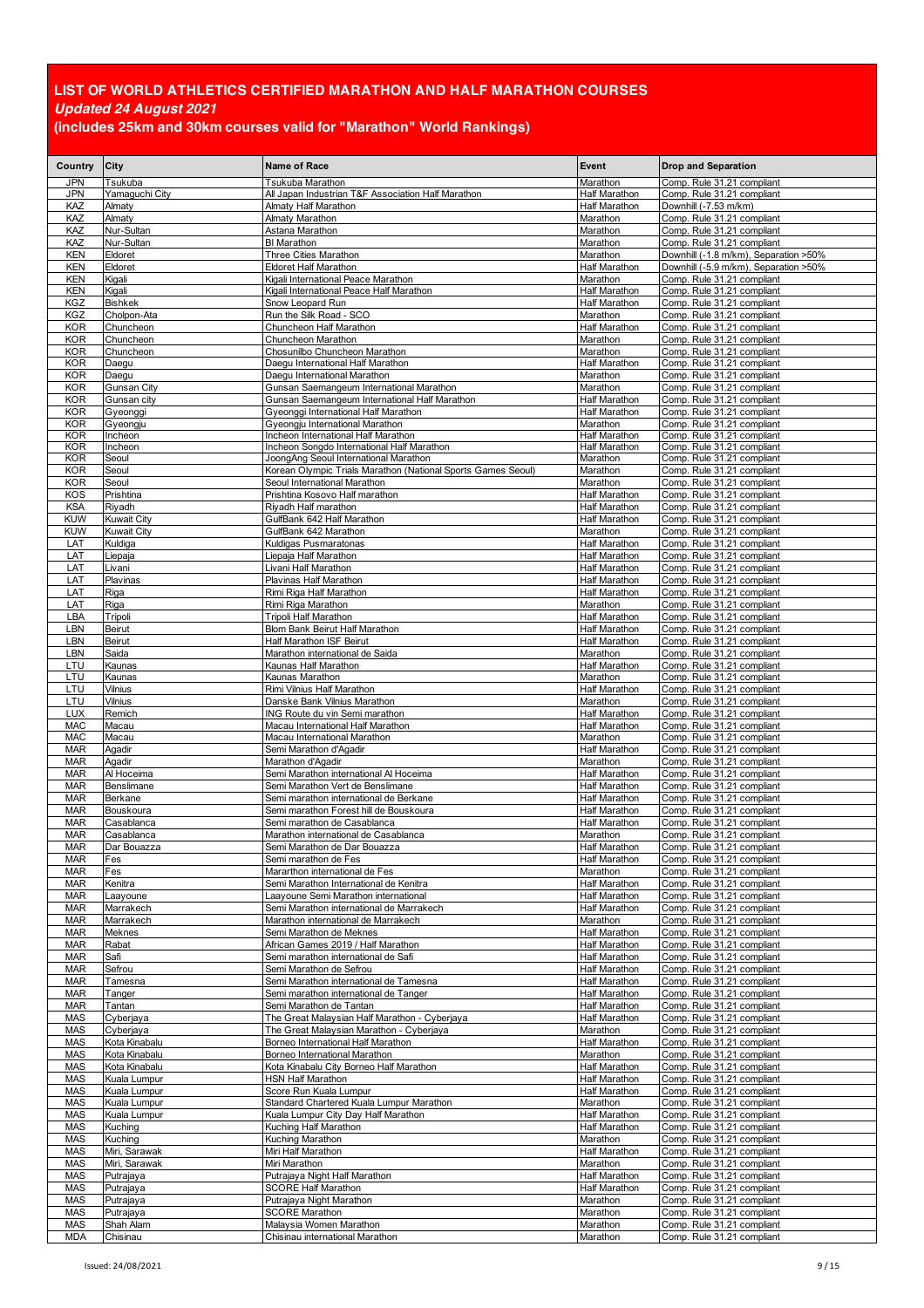| Country                  | City                         | Name of Race                                                              | Event                            | <b>Drop and Separation</b>                               |
|--------------------------|------------------------------|---------------------------------------------------------------------------|----------------------------------|----------------------------------------------------------|
| <b>MEX</b>               | Aguascalientes               | Maratón Aguascalientes                                                    | Marathon                         | Comp. Rule 31.21 compliant                               |
| <b>MEX</b>               | Avándaro Valle de Bravo      | Medio Maratón de Verano                                                   | Half Marathon                    | Comp. Rule 31.21 compliant                               |
| <b>MEX</b>               | Cajititla                    | Medio Maratón Internacional Tlajomulco Cajititla                          | <b>Half Marathon</b>             | Separation >50%                                          |
| <b>MEX</b>               | Cancún                       | Medio Maratón de la Mujer                                                 | Half Marathon                    | Comp. Rule 31.21 compliant                               |
| <b>MEX</b>               | Celaya                       | Maratón del Centenario de las B. de Celaya                                | Marathon                         | Comp. Rule 31.21 compliant                               |
| <b>MEX</b>               | Chihuahua                    | Medio Maratón Arriba Chihuahua                                            | Half Marathon                    | Comp. Rule 31.21 compliant                               |
| <b>MEX</b>               | Culiacan                     | Maratón Internacional Culiacan                                            | Marathon                         | Comp. Rule 31.21 compliant                               |
| <b>MEX</b>               | Guachochi                    | Ultramaratón de las Cañones (21.0975 km)<br>Maratón Guadalajara Megacable | <b>Half Marathon</b><br>Marathon | Separation >50%<br>Comp. Rule 31.21 compliant            |
| <b>MEX</b><br><b>MEX</b> | Guadalajara<br>Guayaquil     | Rock and Roll Querétaro Half Mar.                                         | Half Marathon                    | Comp. Rule 31.21 compliant                               |
| <b>MEX</b>               | Hermosillo                   | Gran Maratón Hermosillo Half Maratón                                      | Half Marathon                    | Comp. Rule 31.21 compliant                               |
| <b>MEX</b>               | Hermosillo                   | Gran Maratón Hermosillo                                                   | Marathon                         | Comp. Rule 31.21 compliant                               |
| <b>MEX</b>               | Juarez                       | Maratón Internacional de Juárez 30k                                       | 30 km                            | Comp. Rule 31.21 compliant                               |
| MEX                      | Juarez                       | Juarez Half Marathon                                                      | Half Marathon                    | Comp. Rule 31.21 compliant                               |
| <b>MEX</b>               | Juarez                       | Maratón Int'l de Juárez                                                   | Marathon                         | Comp. Rule 31.21 compliant                               |
| <b>MEX</b>               | León                         | Maratón León Guiar                                                        | Marathon                         | Comp. Rule 31.21 compliant                               |
| <b>MEX</b>               | Mazatlán                     | Gran Maratón Pacifico                                                     | Marathon                         | Comp. Rule 31.21 compliant                               |
| <b>MEX</b>               | Mexicali                     | Medio Maratón Cetys Zorros                                                | <b>Half Marathon</b>             | Comp. Rule 31.21 compliant                               |
| <b>MEX</b><br><b>MEX</b> | Mexicali<br>Mexicali         | Medio Maratón Mexicali<br>Medio Maratón Ciudad de Mexicali                | Half Marathon<br>Half Marathon   | Comp. Rule 31.21 compliant<br>Comp. Rule 31.21 compliant |
| MEX                      | Mexicali                     | Maratón Gobernador Francisco Vega de Lamadrid                             | Marathon                         | Comp. Rule 31.21 compliant                               |
| <b>MEX</b>               | México City                  | Medio Maratón CDMX                                                        | Half Marathon                    | Comp. Rule 31.21 compliant                               |
| <b>MEX</b>               | México City                  | Maratón Ciudad de México                                                  | Marathon                         | Downhill (-1.3 m/km)                                     |
| <b>MEX</b>               | Monterrey                    | 21K Nuevo León                                                            | Half Marathon                    | Comp. Rule 31.21 compliant                               |
| MEX                      | Monterrey                    | Maraton Powerade Monterrey                                                | Marathon                         | Comp. Rule 31.21 compliant                               |
| <b>MEX</b>               | Puerto Vallarta              | Maratón Puerto Vallarta                                                   | Marathon                         | Comp. Rule 31.21 compliant                               |
| <b>MEX</b>               | Querétaro                    | Querétaro Marathon                                                        | Marathon                         | Comp. Rule 31.21 compliant                               |
| <b>MEX</b>               | Rosarito                     | Medio Maratón Internacional Rosarito                                      | Half Marathon                    | Comp. Rule 31.21 compliant                               |
| <b>MEX</b>               | San Luis Potosí              | Maratón Tangamanga / Half Marathon                                        | <b>Half Marathon</b>             | Comp. Rule 31.21 compliant                               |
| <b>MEX</b>               | San Luis Potosí              | Maratón Tangamanga                                                        | Marathon                         | Comp. Rule 31.21 compliant                               |
| <b>MEX</b><br><b>MEX</b> | Tecate<br>Tehuacán           | Medio Maratón Internacional Tecate-Aries 2019<br>Medio Maratón Varmex     | Half Marathon<br>Half Marathon   | Comp. Rule 31.21 compliant<br>Comp. Rule 31.21 compliant |
| <b>MEX</b>               | Tehuacán                     | Maratón Varmex                                                            | Marathon                         | Comp. Rule 31.21 compliant                               |
| <b>MEX</b>               | Tijuana                      | Medio Maratón Internacional Tijuana                                       | Half Marathon                    | Comp. Rule 31.21 compliant                               |
| <b>MEX</b>               | Tlajomulco de Zúñiga         | Medio Maratón Tlajomulco                                                  | Half Marathon                    | Comp. Rule 31.21 compliant                               |
| <b>MEX</b>               | Toluca                       | Gran Maratón Mexiquense Medio Maratón                                     | Half Marathon                    | Comp. Rule 31.21 compliant                               |
| <b>MEX</b>               | Torreón                      | Maratón LALA                                                              | Marathon                         | Comp. Rule 31.21 compliant                               |
| <b>MEX</b>               | Villahermosa                 | Medio Maratón Int'l Villahermosa                                          | Half Marathon                    | Comp. Rule 31.21 compliant                               |
| <b>MEX</b>               | Villahermosa                 | Maratón de Tabasco #Yo Corro 3n la Depo                                   | Marathon                         | Comp. Rule 31.21 compliant                               |
| <b>MEX</b>               | Zapopan                      | Zapopan 21k                                                               | Half Marathon                    | Comp. Rule 31.21 compliant                               |
| <b>MKD</b>               | Skopje                       | Wizz Air Skopje Half Marathon                                             | <b>Half Marathon</b>             | Comp. Rule 31.21 compliant                               |
| <b>MKD</b>               | Skopje                       | Wizz Air Skopje Marathon                                                  | Marathon                         | Comp. Rule 31.21 compliant                               |
| <b>MNE</b><br><b>MNE</b> | Prilep<br>Prilep             | The Postal Half Marathon<br>The Postal Marathon                           | <b>Half Marathon</b><br>Marathon | Comp. Rule 31.21 compliant<br>Comp. Rule 31.21 compliant |
| MOZ                      | Maputo                       | Meia Maratona Internacional de Maputo                                     | Half Marathon                    | Comp. Rule 31.21 compliant                               |
| <b>MRI</b>               | Rodrigues Island             | Indian Ocean Island Games Half Marathon                                   | Half Marathon                    | Comp. Rule 31.21 compliant                               |
| <b>NAM</b>               | Omaruru                      | Navachab Half Marathon                                                    | <b>Half Marathon</b>             | Comp. Rule 31.21 compliant                               |
| <b>NAM</b>               | Swakopmund                   | <b>AUSC Region 5 Marathon</b>                                             | Marathon                         | Comp. Rule 31.21 compliant                               |
| <b>NAM</b>               | Swakopmund                   | Husab Marathon                                                            | Marathon                         | Comp. Rule 31.21 compliant                               |
| <b>NAM</b>               | Swakopmund                   | Lucky Star Marathon                                                       | Marathon                         | Comp. Rule 31.21 compliant                               |
| <b>NAM</b>               | Swakopmund                   | Rio Tinto Marathon                                                        | Marathon                         | Comp. Rule 31.21 compliant                               |
| <b>NAM</b>               | Swakopmund                   | Rössing Marathon                                                          | Marathon                         | Comp. Rule 31.21 compliant                               |
| <b>NAM</b><br><b>NCA</b> | Swakopmund                   | Rössing Half Marathon<br>Maratón de los Juegos Centroamercanos            | Marathon<br>Marathon             | Comp. Rule 31.21 compliant<br>Comp. Rule 31.21 compliant |
| <b>NED</b>               | Managua<br>Amsterdam         | <b>TCS Amsterdam Marathon</b>                                             | Marathon                         | Comp. Rule 31.21 compliant                               |
| <b>NED</b>               | Breda                        | Bredase Singelloop Half Marathon                                          | <b>Half Marathon</b>             | Comp. Rule 31.21 compliant                               |
| <b>NED</b>               | Curaçao                      | KLM Curacao HalfMarathon                                                  | <b>Half Marathon</b>             | Comp. Rule 31.21 compliant                               |
| <b>NED</b>               | Curaçao                      | KLM Curacao Marathon                                                      | Marathon                         | Comp. Rule 31.21 compliant                               |
| <b>NED</b>               | Den Haag                     | NN City-Pier-City Loop Den Haag                                           | <b>Half Marathon</b>             | Comp. Rule 31.21 compliant                               |
| <b>NED</b>               | Dronten                      | Leisure World Kerstloop Dronten                                           | <b>Half Marathon</b>             | Comp. Rule 31.21 compliant                               |
| <b>NED</b>               | Eindhoven                    | Half Marathon Eindhoven powered by ASM                                    | Half Marathon                    | Comp. Rule 31.21 compliant                               |
| <b>NED</b>               | Enschede                     | Enschede Half Marathon                                                    | Half Marathon                    | Comp. Rule 31.21 compliant                               |
| <b>NED</b><br><b>NED</b> | Enschede<br>Enschede         | Enschede Marathon<br>NN Mission Marathon                                  | Marathon<br>Marathon             | Comp. Rule 31.21 compliant<br>Comp. Rule 31.21 compliant |
| <b>NED</b>               | eiden.                       | Leiden Marathon                                                           | Marathon                         | Comp. Rule 31.21 compliant                               |
| <b>NED</b>               | eiden.                       | Leiden Half Marathon                                                      | Half Marathon                    | Comp. Rule 31.21 compliant                               |
| <b>NED</b>               | Rotterdam                    | NN Marathon Rotterdam                                                     | Marathon                         | Comp. Rule 31.21 compliant                               |
| <b>NED</b>               | Tilburg                      | Tilburg Half Marathon                                                     | Half Marathon                    | Comp. Rule 31.21 compliant                               |
| <b>NED</b>               | Tilburg                      | Tilburg Marathon                                                          | Marathon                         | Comp. Rule 31.21 compliant                               |
| <b>NED</b>               | Utrecht                      | Utrecht Half Marathon                                                     | Half Marathon                    | Comp. Rule 31.21 compliant                               |
| <b>NED</b>               | Utrecht                      | Utrecht Marathon                                                          | Marathon                         | Comp. Rule 31.21 compliant                               |
| <b>NED</b>               | Venlo                        | Venloop Half Marathon                                                     | Half Marathon                    | Comp. Rule 31.21 compliant                               |
| <b>NGR</b><br><b>NGR</b> | Kaduna<br>agos               | Kaduna State Half Marathon<br>Access Bank Lagos City Marathon             | Half Marathon<br>Marathon        | Comp. Rule 31.21 compliant<br>Comp. Rule 31.21 compliant |
| <b>NGR</b>               | jebu Ode                     | ljebu Heritage Half Marathon                                              | Half Marathon                    | Comp. Rule 31.21 compliant                               |
| <b>NGR</b>               | Onitsha                      | Onitsha 21.1km road race                                                  | Half Marathon                    | Comp. Rule 31.21 compliant                               |
| <b>NOR</b>               | Knarvikmila                  | Knarvikmila Marathon                                                      | Marathon                         | Comp. Rule 31.21 compliant                               |
| <b>NOR</b>               | Longyearbyen                 | Longyearbyen Half Marathon                                                | Half Marathon                    | Comp. Rule 31.21 compliant                               |
| <b>NOR</b>               | Longyearbyen                 | Longyearbyen Marathon                                                     | Marathon                         | Comp. Rule 31.21 compliant                               |
| <b>NOR</b>               | Tromso                       | Polar Night Half Marathon                                                 | Half Marathon                    | Comp. Rule 31.21 compliant                               |
| <b>NZL</b>               | Auckland                     | Auckland Half Marathon                                                    | Half Marathon                    | Comp. Rule 31.21 compliant                               |
| <b>NZL</b>               | Auckland                     | Waterfront Half Marathon                                                  | Half Marathon                    | Comp. Rule 31.21 compliant                               |
| <b>NZL</b>               | Auckland                     | Auckland Marathon                                                         | Marathon                         | Comp. Rule 31.21 compliant                               |
| <b>NZL</b><br><b>NZL</b> | Christchurch<br>Christchurch | Chrischurch Marathon                                                      | Marathon<br>Half Marathon        | Comp. Rule 31.21 compliant                               |
| <b>NZL</b>               | Coatesville                  | Chrischurch Half Marathon<br>Coatesville Half Marathon                    | Half Marathon                    | Comp. Rule 31.21 compliant<br>Comp. Rule 31.21 compliant |
| <b>NZL</b>               | Wellington                   | Wellington Half Marathon                                                  | Half Marathon                    | Comp. Rule 31.21 compliant                               |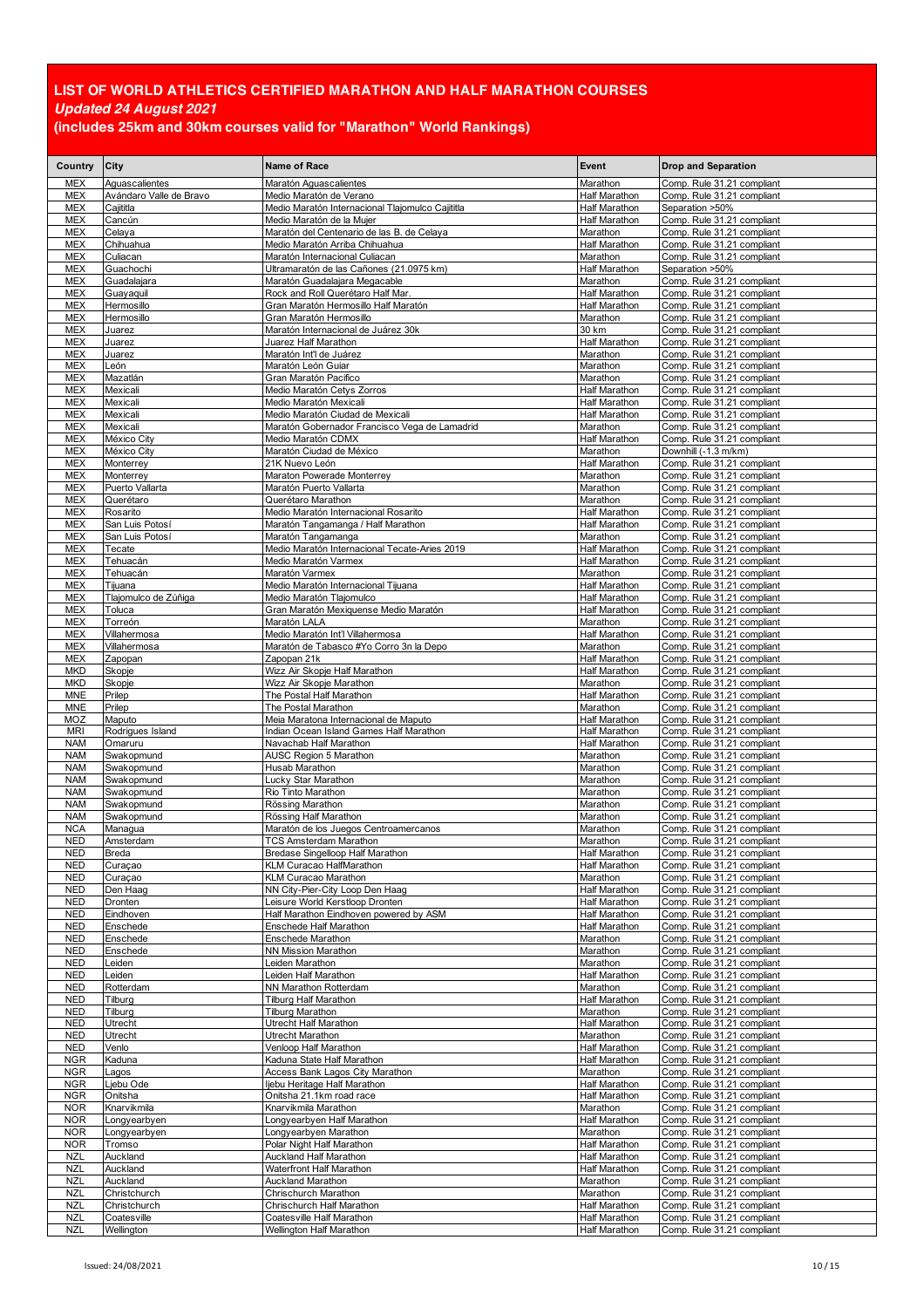| Country                  | City                                             | <b>Name of Race</b>                                                                                  | Event                                        | <b>Drop and Separation</b>                                          |
|--------------------------|--------------------------------------------------|------------------------------------------------------------------------------------------------------|----------------------------------------------|---------------------------------------------------------------------|
| <b>NZL</b>               | Wellington                                       | <b>Wellington Marathon</b>                                                                           | Marathon                                     | Comp. Rule 31.21 compliant                                          |
| <b>NZL</b>               | Whanganui                                        | Three Bridges Half Marathon                                                                          | <b>Half Marathon</b>                         | Comp. Rule 31.21 compliant                                          |
| <b>NZL</b>               | Whanganui                                        | Three Bridges Marathon                                                                               | Marathon                                     | Comp. Rule 31.21 compliant                                          |
| OMA<br>OMA               | Muscat<br>Muscat                                 | Al Mouj Muscat Half Marathon<br>Al Mouj Muscat Marathon                                              | Half Marathon<br>Marathon                    | Comp. Rule 31.21 compliant<br>Comp. Rule 31.21 compliant            |
| <b>PAN</b>               | Panama City                                      | Maratón Internacional de Panamá                                                                      | Marathon                                     | Comp. Rule 31.21 compliant                                          |
| PAR                      | Asunción                                         | Media Maratón Int'l Ciudad de Asuncion                                                               | <b>Half Marathon</b>                         | Comp. Rule 31.21 compliant                                          |
| <b>PAR</b>               | Asunción                                         | Asunción International Marathon                                                                      | Marathon                                     | Comp. Rule 31.21 compliant                                          |
| PAR                      | Asunción, Parque Guasu                           | MIA 21K                                                                                              | Half Marathon                                | Comp. Rule 31.21 compliant                                          |
| <b>PAR</b>               | Asunción, Parque Guasu                           | <b>MIA 42K</b>                                                                                       | Marathon<br><b>Half Marathon</b>             | Comp. Rule 31.21 compliant                                          |
| <b>PAR</b><br>PAR        | Villa Hayes<br>Villa Hayes                       | Campeonato Nacional de Media Maraton 2021<br>Campeonato Nacional de Maraton 2021                     | Marathon                                     | Comp. Rule 31.21 compliant<br>Comp. Rule 31.21 compliant            |
| PER                      | Arequipa                                         | Maratón Virgen de la Candelaria Areguipa                                                             | Marathon                                     | Comp. Rule 31.21 compliant                                          |
| PER                      | _ima                                             | Marathon de Los Juegos Panamericanos                                                                 | Marathon                                     | Comp. Rule 31.21 compliant                                          |
| PER                      | Lima                                             | Maratón Movistar Lima 42K                                                                            | Marathon                                     | Comp. Rule 31.21 compliant                                          |
| PER                      | Lima                                             | Maratón Popular de Lima - Mapoli                                                                     | Marathon                                     | Comp. Rule 31.21 compliant                                          |
| PER<br>PHI               | Lima, La Costa Verde<br>Cebu                     | 1era Maratón Internacional "Ciudad de Lima Bicentenario"<br>National Milo Half Marathon - Cebu Final | Marathon<br><b>Half Marathon</b>             | Comp. Rule 31.21 compliant<br>Comp. Rule 31.21 compliant            |
| PHI                      | Cebu                                             | National Milo Marathon - Cebu Final                                                                  | Marathon                                     | Comp. Rule 31.21 compliant                                          |
| PHI                      | Clark, Pampanga                                  | Clark Animo Half Marathon                                                                            | Half Marathon                                | Comp. Rule 31.21 compliant                                          |
| PHI                      | Clark, Pampanga                                  | Clark Animo Marathon                                                                                 | Marathon                                     | Comp. Rule 31.21 compliant                                          |
| PHI                      | Clark, Pampanga                                  | 30TH South East Asian Games Marathon                                                                 | Marathon                                     | Comp. Rule 31.21 compliant                                          |
| PHI<br>PHI               | <b>Iloilo</b><br><b>Iloilo</b>                   | Milo Iloilo Half Marathon<br>National MILO Marathon Final, Iloilo                                    | <b>Half Marathon</b><br>Marathon             | Comp. Rule 31.21 compliant<br>Comp. Rule 31.21 compliant            |
| <b>PLE</b>               | Bethlehem                                        | Free Movement Bethlehem Half Marathon                                                                | <b>Half Marathon</b>                         | Comp. Rule 31.21 compliant                                          |
| PLE                      | Bethlehem                                        | Free Movement Palestine Bethlehem Marathon                                                           | Marathon                                     | Comp. Rule 31.21 compliant                                          |
| <b>PLE</b>               | Jericho                                          | Moon under the Sea Run - Jericho Half Marathon                                                       | <b>Half Marathon</b>                         | Comp. Rule 31.21 compliant                                          |
| <b>POL</b>               | <b>Bialystok</b>                                 | PKO Bialystok                                                                                        | Half Marathon                                | Comp. Rule 31.21 compliant                                          |
| POL<br>POL               | Bydgoscz<br>Chorzow                              | <b>Bydgoscz Half Marathon</b><br>Silesia Half Marathon                                               | Half Marathon<br><b>Half Marathon</b>        | Comp. Rule 31.21 compliant<br>Comp. Rule 31.21 compliant            |
| POL                      | Chorzow                                          | Silesia Marathon                                                                                     | Marathon                                     | Comp. Rule 31.21 compliant                                          |
| POL                      | Gdynia                                           | Onico Gdynia Half Marathon                                                                           | <b>Half Marathon</b>                         | Comp. Rule 31.21 compliant                                          |
| POL                      | Krakow                                           | Cracovia Royal Half Marathon                                                                         | <b>Half Marathon</b>                         | Comp. Rule 31.21 compliant                                          |
| POL                      | Krakow                                           | Cracovia Marathon                                                                                    | Marathon                                     | Comp. Rule 31.21 compliant                                          |
| POL                      | Krynica-Zdroj                                    | Half Marathon of the Running Festival                                                                | Half Marathon                                | Comp. Rule 31.21 compliant                                          |
| POL<br>POL               | Łódź<br>Olesno                                   | DOZ Łódź Marathon<br>Polish Marathon Championships                                                   | Marathon<br>Marathon                         | Comp. Rule 31.21 compliant<br>Comp. Rule 31.21 compliant            |
| POL                      | Pila                                             | Pila Marathon                                                                                        | Marathon                                     | Comp. Rule 31.21 compliant                                          |
| POL                      | Poznan                                           | Poznan Half Marathon                                                                                 | Half Marathon                                | Comp. Rule 31.21 compliant                                          |
| POL                      | Torun                                            | Indoor World Masters Championships - Half Marathon                                                   | Half Marathon                                | Comp. Rule 31.21 compliant                                          |
| POL                      | Warsaw                                           | Warsaw Half Marathon                                                                                 | <b>Half Marathon</b>                         | Comp. Rule 31.21 compliant                                          |
| POL<br><b>POL</b>        | Warsaw<br>Warsaw                                 | <b>ORLEN Warsaw Marathon</b><br>PZU Maraton Warszawski                                               | Marathon<br>Marathon                         | Comp. Rule 31.21 compliant<br>Comp. Rule 31.21 compliant            |
| POL                      | Wroclaw                                          | Wroclaw Night Half Marathon                                                                          | Half Marathon                                | Comp. Rule 31.21 compliant                                          |
| <b>POR</b>               | Cascais                                          | Meia Maratona de Cascais                                                                             | Half Marathon                                | Comp. Rule 31.21 compliant                                          |
| <b>POR</b>               | Funchal                                          | Maratona do Funchal - Madeira                                                                        | Marathon                                     | Downhill (-1.4 m/km)                                                |
| <b>POR</b>               | Lisbon                                           | EDP Meia Maratona de Lisboa                                                                          | Half Marathon                                | Comp. Rule 31.21 compliant                                          |
| <b>POR</b><br><b>POR</b> | Lisbon<br>Lisbon                                 | Luso Meia Maratona<br>EDP Maratona de Lisboa                                                         | Half Marathon<br>Marathon                    | Comp. Rule 31.21 compliant<br>Separation >50%                       |
| <b>POR</b>               | Porto                                            | Porto Marathon                                                                                       | Marathon                                     | Comp. Rule 31.21 compliant                                          |
| <b>POR</b>               | Santander                                        | EDP Rock'n'Roll meia maratona Santander Totta                                                        | Half Marathon                                | Comp. Rule 31.21 compliant                                          |
| <b>PRK</b>               | Pyongyang                                        | Mangyongdae Prize International Marathon                                                             | Marathon                                     | Comp. Rule 31.21 compliant                                          |
| <b>PUR</b>               | Carolina                                         | Lola Challenge Weekend Half Mar.                                                                     | <b>Half Marathon</b>                         | Comp. Rule 31.21 compliant                                          |
| QAT<br>QAT               | Doha<br>Doha                                     | Ooredoo Doha Half Marathon<br>IAAF World Championships 2019 - Marathon                               | Half Marathon<br>Marathon                    | Comp. Rule 31.21 compliant<br>Comp. Rule 31.21 compliant            |
| QAI                      | Doha                                             | Ooredoo Doha Marathon                                                                                | Marathon                                     | Comp. Rule 31.21 compliant                                          |
| ROU                      | <b>Brasov</b>                                    | Brasov Half Marathon                                                                                 | <b>Half Marathon</b>                         | Comp. Rule 31.21 compliant                                          |
| ROU                      | Brasov                                           | <b>Brasov Marathon</b>                                                                               | Marathon                                     | Comp. Rule 31.21 compliant                                          |
| ROU<br>ROU               | Bucharest<br><b>Bucharest</b>                    | Bucharest International 10K's Half Marathon<br>Volkswagen Bucharest Half Marathon                    | <b>Half Marathon</b><br><b>Half Marathon</b> | Comp. Rule 31.21 compliant<br>Comp. Rule 31.21 compliant            |
| ROU                      | Bucharest                                        | Raiffeisen Bucharest Marathon                                                                        | Marathon                                     | Comp. Rule 31.21 compliant                                          |
| ROU                      | Cluj Napoca                                      | Half Maratonul international Cluj Napoca                                                             | Half Marathon                                | Comp. Rule 31.21 compliant                                          |
| ROU                      | Cluj Napoca                                      | Maratonul international Cluj Napoca                                                                  | Marathon                                     | Comp. Rule 31.21 compliant                                          |
| <b>RSA</b>               | Ballito                                          | King Shaka Marathon                                                                                  | Marathon                                     | Separation >50%                                                     |
| <b>RSA</b><br><b>RSA</b> | Ballito<br>Ballito                               | King Shala Half Marathon<br>King Shaka 10km                                                          | Half Marathon<br>Half Marathon               | Comp. Rule 31.21 compliant<br>Comp. Rule 31.21 compliant            |
| <b>RSA</b>               | Cape Town                                        | AAC Usual Suspects Marathon                                                                          | Marathon                                     | Comp. Rule 31.21 compliant                                          |
| <b>RSA</b>               | Cape Town                                        | AAC Usual Suspects Half Marathon                                                                     | Half Marathon                                | Comp. Rule 31.21 compliant                                          |
| <b>RSA</b>               | Cape Town                                        | Two Oceans / Half Marathon                                                                           | <b>Half Marathon</b>                         | Comp. Rule 31.21 compliant                                          |
| <b>RSA</b>               | Cape Town                                        | Peninsula Half Marathon                                                                              | Half Marathon                                | Comp. Rule 31.21 compliant                                          |
| <b>RSA</b><br><b>RSA</b> | Cape Town<br>Cape Town                           | Two Oceans Half Marathon<br>Peninsula Marathon                                                       | Half Marathon<br>Marathon                    | Comp. Rule 31.21 compliant<br>Comp. Rule 31.21 compliant            |
| <b>RSA</b>               | Cape Town                                        | Retail Capital Marathon Challenge                                                                    | Marathon                                     | Comp. Rule 31.21 compliant                                          |
| <b>RSA</b>               | Cape Town                                        | Sanlam Cape Town Marathon                                                                            | Marathon                                     | Comp. Rule 31.21 compliant                                          |
| <b>RSA</b>               | Cape Town                                        | Sanlam Cape Town Marathon Elite Invitational                                                         | Marathon                                     | Comp. Rule 31.21 compliant                                          |
| <b>RSA</b>               | Durban                                           | Ballito to Durban Half Marathon                                                                      | Half Marathon                                | Downhill (-5.0 m/km), Separation >50%                               |
| <b>RSA</b><br><b>RSA</b> | Durban<br>Durban                                 | Ballito to Durban Marathon<br>Greyville Racecourse Orcas Challenge Marathon                          | Marathon<br>Marathon                         | Downhill (-3.0 m/km), Separation >50%<br>Comp. Rule 31.21 compliant |
| <b>RSA</b>               | Durban                                           | Greyville Racecourse Orcas Challenge Half Marathon                                                   | <b>Half Marathon</b>                         | Comp. Rule 31.21 compliant                                          |
| <b>RSA</b>               | East London                                      | Buffalo Marathon                                                                                     | Marathon                                     | Comp. Rule 31.21 compliant                                          |
| <b>RSA</b>               | East London                                      | Legends Marathon                                                                                     | Marathon                                     | Comp. Rule 31.21 compliant                                          |
| <b>RSA</b><br><b>RSA</b> | Edenvale, Johannesburg<br>Edenvale, Johannesburg | Sarens Half Marathon<br>Sarens Marathon                                                              | Half Marathon<br>Marathon                    | Comp. Rule 31.21 compliant<br>Comp. Rule 31.21 compliant            |
| RSA                      | Germiston                                        | Central Gauteng Athletics Championships 21098m                                                       | Half Marathon                                | Comp. Rule 31.21 compliant                                          |
| <b>RSA</b>               | Gqeberha                                         | Nedbank Marathon                                                                                     | Marathon                                     | Comp. Rule 31.21 compliant                                          |
| <b>RSA</b>               | Gqeberha                                         | Nelson Mandela Bay Legacy Half Marathon                                                              | <b>Half Marathon</b>                         | Comp. Rule 31.21 compliant                                          |
| <b>RSA</b>               | Inanda                                           | Dr J L Dube Half Marathon                                                                            | Half Marathon                                | Comp. Rule 31.21 compliant                                          |
| <b>RSA</b>               | Johannesburg                                     | Johnson Crane Half Marathon                                                                          | Half Marathon                                | Comp. Rule 31.21 compliant                                          |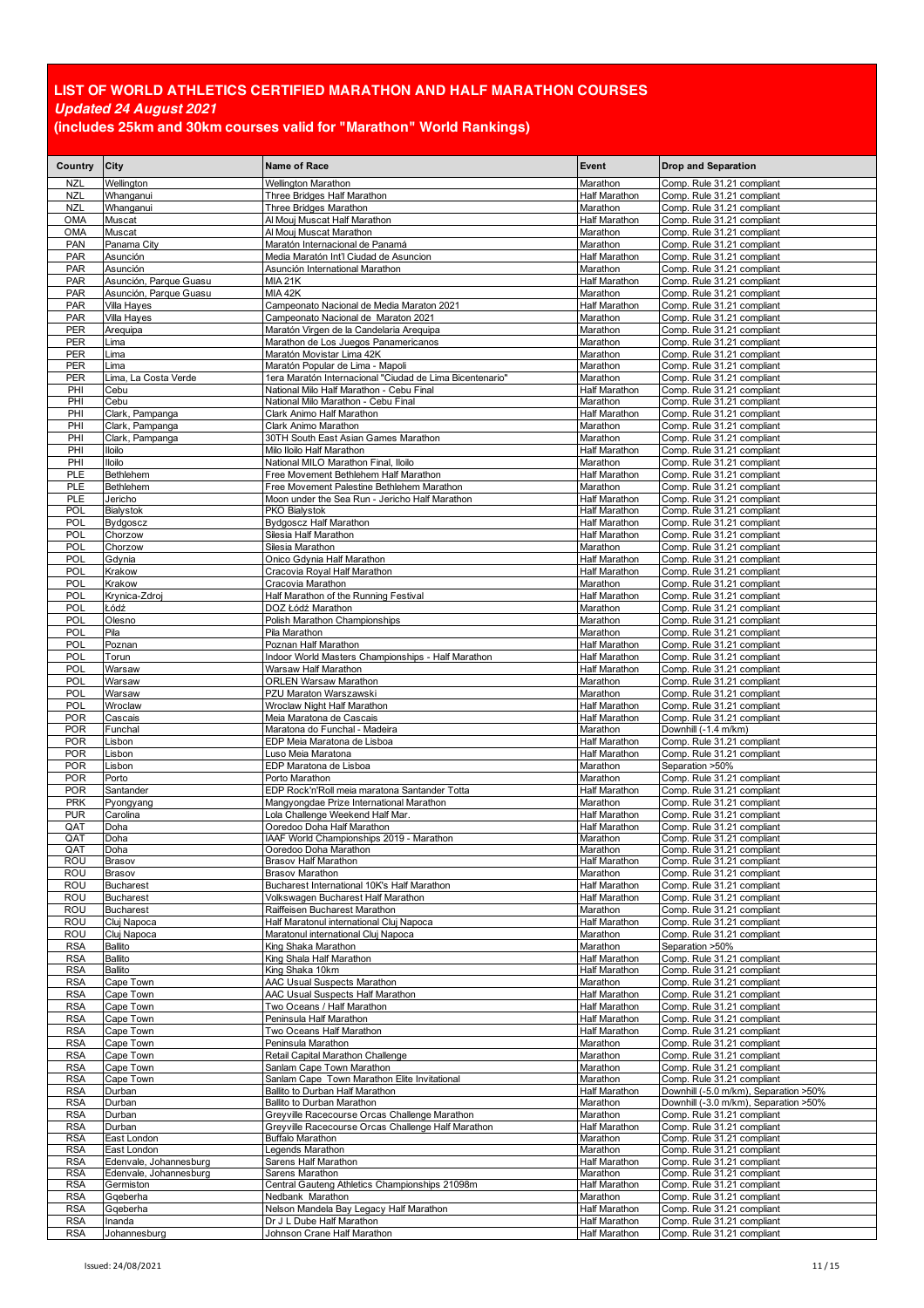| Country                  | City                              | <b>Name of Race</b>                                                                 | Event                                        | <b>Drop and Separation</b>                               |
|--------------------------|-----------------------------------|-------------------------------------------------------------------------------------|----------------------------------------------|----------------------------------------------------------|
| <b>RSA</b>               | Johannesburg                      | Johnson Crane Marathon                                                              | Marathon                                     | Comp. Rule 31.21 compliant                               |
| <b>RSA</b>               | Johannesburg                      | Run Zone North City Marathon                                                        | Marathon                                     | Comp. Rule 31.21 compliant                               |
| <b>RSA</b>               | Johannesburg                      | Run Zone North City Half Marathon                                                   | Half Marathon                                | Comp. Rule 31.21 compliant                               |
| <b>RSA</b>               | Marikana                          | Platinum Belt Marathon                                                              | Marathon                                     | Separation >50%                                          |
| <b>RSA</b>               | Meyerton                          | Mid Vaal Mav Marathon                                                               | Marathon                                     | Comp. Rule 31.21 compliant                               |
| <b>RSA</b>               | Meyerton                          | Mid Vaal May Half Marathon                                                          | <b>Half Marathon</b>                         | Comp. Rule 31.21 compliant                               |
| <b>RSA</b>               | Mossel Bav<br>Mossel Bay          | Petro SA Half Marathon<br>Petro SA Marathon                                         | <b>Half Marathon</b><br>Marathon             | Comp. Rule 31.21 compliant                               |
| <b>RSA</b><br><b>RSA</b> | Pietermaritzburg                  | Mandela Day Half Marathon                                                           | Half Marathon                                | Comp. Rule 31.21 compliant<br>Downhill (-4.0 m/km)       |
| <b>RSA</b>               | Pietermaritzburg                  | Maritzburg Half Marathon                                                            | <b>Half Marathon</b>                         | Comp. Rule 31.21 compliant                               |
| <b>RSA</b>               | Pietermaritzburg                  | Mandela Day Marathon                                                                | Marathon                                     | Comp. Rule 31.21 compliant                               |
| <b>RSA</b>               | Pietermaritzburg                  | Maritzburg Marathon                                                                 | Marathon                                     | Comp. Rule 31.21 compliant                               |
| <b>RSA</b>               | Pietermatizburg                   | Capital City Marathon                                                               | Marathon                                     | Comp. Rule 31.21 compliant                               |
| <b>RSA</b>               | Pietermatizburg                   | Capital City Half Marathon                                                          | Half Marathon                                | Comp. Rule 31.21 compliant                               |
| <b>RSA</b>               | Port Elizabeth<br>Port Elizabeth  | <b>ASA Half Marathon Championships</b>                                              | <b>Half Marathon</b><br><b>Half Marathon</b> | Comp. Rule 31.21 compliant<br>Comp. Rule 31.21 compliant |
| <b>RSA</b><br><b>RSA</b> | Potchefstroom                     | Nelson Mandela Bay 1 City Marathon<br>Sanlam Cape Town Marathon - Potchefstroom Leg | Marathon                                     | Comp. Rule 31.21 compliant                               |
| <b>RSA</b>               | Pretoria                          | Sanlam Cape Town Marathon - Pretoria Leg                                            | Marathon                                     | Comp. Rule 31.21 compliant                               |
| <b>RSA</b>               | Rustenburg                        | Platinum Belt Half Marathon                                                         | Half Marathon                                | Separation >50%                                          |
| <b>RSA</b>               | Sedibeng Vaal                     | Sedibeng Vaal Marathon                                                              | Marathon                                     | Comp. Rule 31.21 compliant                               |
| <b>RSA</b><br><b>RSA</b> | Sedibeng Vaal<br>Soweto           | Sedibeng Vaal Half Marathon<br>Soweto Half Marathon                                 | Half Marathon<br><b>Half Marathon</b>        | Comp. Rule 31.21 compliant<br>Comp. Rule 31.21 compliant |
| <b>RSA</b>               | Umtata                            | Umtata Half Marathon                                                                | Half Marathon                                | Downhill (-5.0 m/km)                                     |
| <b>RSA</b>               | Umtata                            | Elliot Madiera Charity Club Marathon                                                | Marathon                                     | Separation >50%                                          |
| <b>RSA</b>               | Umtata                            | Elliot Madiera Charity Club Half Marathon                                           | Half Marathon                                | Separation >50%                                          |
| <b>RSA</b>               | Vaal                              | Vaal Half Marathon                                                                  | <b>Half Marathon</b>                         | Comp. Rule 31.21 compliant                               |
| <b>RSA</b>               | Vaal River City                   | Vaal River City Marathon                                                            | Marathon                                     | Comp. Rule 31.21 compliant                               |
| <b>RSA</b>               | Vereenigning                      | Vaal Half Marathon                                                                  | <b>Half Marathon</b>                         | Comp. Rule 31.21 compliant                               |
| <b>RSA</b><br><b>RUS</b> | Vereenigning<br>Almaty            | Vaal Marathon<br>Almaty Half Marathon                                               | Marathon<br><b>Half Marathon</b>             | Comp. Rule 31.21 compliant<br>Comp. Rule 31.21 compliant |
| <b>RUS</b>               | Almaty                            | Almaty Marathon                                                                     | Marathon                                     | Comp. Rule 31.21 compliant                               |
| <b>RUS</b>               | Gdov                              | Gdov Half Marathon                                                                  | Half Marathon                                | Comp. Rule 31.21 compliant                               |
| <b>RUS</b>               | Kazan                             | Kazan Marathon                                                                      | Marathon                                     | Comp. Rule 31.21 compliant                               |
| <b>RUS</b>               | Kazan                             | Kazan Half Marathon                                                                 | Half Marathon<br>Marathon                    | Comp. Rule 31.21 compliant                               |
| <b>RUS</b><br><b>RUS</b> | Khanty-Mansiysk<br>Moscow         | Khanty-Mansiysk Marathon<br>Moscow Half Marathon                                    | Half Marathon                                | Comp. Rule 31.21 compliant<br>Comp. Rule 31.21 compliant |
| <b>RUS</b>               | Moscow                            | Absolute Moscow Marathon                                                            | Marathon                                     | Comp. Rule 31.21 compliant                               |
| <b>RUS</b>               | Moscow                            | International Half Marathon 'One Run'                                               | Half Marathon                                | Comp. Rule 31.21 compliant                               |
| <b>RUS</b>               | Omsk                              | Omsk Half Marathon                                                                  | Half Marathon                                | Comp. Rule 31.21 compliant                               |
| <b>RUS</b>               | Omsk                              | Omsk Marathon                                                                       | Marathon                                     | Comp. Rule 31.21 compliant                               |
| <b>RUS</b><br><b>RUS</b> | Perm<br>Pushkin                   | Perm Marathon<br>Tsarskoselsky Marathon                                             | Marathon<br>Marathon                         | Comp. Rule 31.21 compliant<br>Comp. Rule 31.21 compliant |
| <b>RUS</b>               | Pushkin                           | Tsarskoselsky Half Marathon                                                         | <b>Half Marathon</b>                         | Comp. Rule 31.21 compliant                               |
| <b>RUS</b>               | Pushkin                           | Pushkin - St Petersburg 30km                                                        | 30 km                                        | Separation >50%                                          |
| <b>RUS</b>               | Pushkin                           | Pushkin - St Petersburg Half Marathon                                               | Half Marathon                                | Separation >50%                                          |
| <b>RUS</b>               | Rosa Khutor                       | Half Marathon Rosa 777                                                              | Half Marathon                                | Comp. Rule 31.21 compliant                               |
| <b>RUS</b><br><b>RUS</b> | Sochi<br>Sochi                    | Half Marathon Sochi<br>Sochi Autodrom Half Marathon                                 | Half Marathon<br>Half Marathon               | Comp. Rule 31.21 compliant<br>Comp. Rule 31.21 compliant |
| <b>RUS</b>               | Sochi                             | Sochi Autodrom Marathon                                                             | Marathon                                     | Comp. Rule 31.21 compliant                               |
| <b>RUS</b>               | Sochi                             | Sochi Marathon                                                                      | Marathon                                     | Comp. Rule 31.21 compliant                               |
| <b>RUS</b>               | St Petersburg                     | Half Marathon Zabeg                                                                 | Half Marathon                                | Comp. Rule 31.21 compliant                               |
| <b>RUS</b><br><b>RUS</b> | St Petersburg<br>St Petersburg    | SPB Half Marathon<br>SPB Half Marathon 'The Northern Capital'                       | Half Marathon<br>Half Marathon               | Comp. Rule 31.21 compliant<br>Comp. Rule 31.21 compliant |
| <b>RUS</b>               | Tomsk                             | Yarche Tomsk Marathon                                                               | Marathon                                     | Comp. Rule 31.21 compliant                               |
| <b>RUS</b>               | Tomsk                             | Yarche Tomsk Half Marathon                                                          | Half Marathon                                | Comp. Rule 31.21 compliant                               |
| <b>RUS</b>               | Tula                              | Tula Half Marathon                                                                  | Half Marathon                                | Comp. Rule 31.21 compliant                               |
| <b>RUS</b><br><b>RUS</b> | Tula<br>Tyumen                    | Tula Marathon<br>Tyumen Half Marathon "Steel Character"                             | Marathon<br><b>Half Marathon</b>             | Comp. Rule 31.21 compliant<br>Comp. Rule 31.21 compliant |
| RUS                      | Ulyanovsk                         | Ulyanovsk Half Marathon of the Dream                                                | Half Marathon                                | Comp. Rule 31.21 compliant                               |
| <b>RWA</b>               | Kigali                            | Kigali international peace run                                                      | Marathon                                     | Comp. Rule 31.21 compliant                               |
| <b>SEN</b>               | Dakar                             | Semi Marathon Eiffage de Dakar                                                      | Half Marathon                                | Comp. Rule 31.21 compliant                               |
| <b>SEN</b>               | Dakar                             | Marathon Eiffage de Dakar                                                           | Marathon                                     | Comp. Rule 31.21 compliant                               |
| <b>SEY</b><br><b>SEY</b> | Beau Vallon<br><b>Beau Vallon</b> | Seychelles Eco-Friendly Half Marathon<br>Seychelles Eco-Friendly Marathon           | Half Marathon<br>Marathon                    | Comp. Rule 31.21 compliant<br>Comp. Rule 31.21 compliant |
| <b>SGP</b>               | Singapore                         | Standard Chartered Singapore Half Marathon                                          | Half Marathon                                | Comp. Rule 31.21 compliant                               |
| SGP                      | Singapore                         | Standard Chartered Singapore Marathon                                               | Marathon                                     | Comp. Rule 31.21 compliant                               |
| <b>SLO</b>               | <b>Bistrica</b>                   | Bistrica Marathon                                                                   | Marathon                                     | Comp. Rule 31.21 compliant                               |
| <b>SLO</b><br><b>SLO</b> | CacaK<br>CacaK                    | Trka Ca (Cacak Half Marathon)<br>Trka Ca (Cacak Half Marathon)                      | Half Marathon<br>Half Marathon               | Comp. Rule 31.21 compliant<br>Comp. Rule 31.21 compliant |
| <b>SLO</b>               | Izola                             | Istrski Half Marathon                                                               | Half Marathon                                | Comp. Rule 31.21 compliant                               |
| <b>SLO</b>               | Izola                             | Istrski Maraton                                                                     | Marathon                                     | Comp. Rule 31.21 compliant                               |
| <b>SLO</b>               | Koper                             | Istrski Half Marathon                                                               | <b>Half Marathon</b>                         | Comp. Rule 31.21 compliant                               |
| <b>SLO</b>               | Koper                             | Istrski Marathon                                                                    | Marathon                                     | Comp. Rule 31.21 compliant                               |
| <b>SLO</b><br><b>SLO</b> | Ljubljana<br>Ljubljana            | Ljubljana Marathon<br>Ljubljana Half Marathon                                       | Marathon<br><b>Half Marathon</b>             | Comp. Rule 31.21 compliant<br>Comp. Rule 31.21 compliant |
| <b>SLO</b>               | Maribor                           | 1st Run4Motion Half Marathon Maribor                                                | Half Marathon                                | Comp. Rule 31.21 compliant                               |
| <b>SLO</b>               | Maribor                           | Maribor Marathon                                                                    | Marathon                                     | Comp. Rule 31.21 compliant                               |
| <b>SLO</b>               | Markovci                          | Markoton                                                                            | Half Marathon                                | Comp. Rule 31.21 compliant                               |
| <b>SLO</b>               | Novo Mesto                        | Novo Mesto Half Marathon                                                            | Half Marathon                                | Comp. Rule 31.21 compliant                               |
| <b>SLO</b><br><b>SLO</b> | Ormoz<br>Ormoz                    | Ormoz Half Marathon<br>Ormoz Marathon                                               | Half Marathon<br>Marathon                    | Comp. Rule 31.21 compliant<br>Comp. Rule 31.21 compliant |
| <b>SLO</b>               | Portoroz                          | Istrski Marathon                                                                    | Marathon                                     | Comp. Rule 31.21 compliant                               |
| <b>SLO</b>               | Portoroz                          | Istrski Half Marathon                                                               | <b>Half Marathon</b>                         | Separation >50%                                          |
| <b>SLO</b>               | Radenci                           | Three Hearts Half Marathon                                                          | Half Marathon                                | Comp. Rule 31.21 compliant                               |
| <b>SLO</b>               | Radenci                           | Three Hearts Marathon                                                               | Marathon                                     | Comp. Rule 31.21 compliant                               |
| SRB<br><b>SRB</b>        | Apatin<br>Belgrade                | Apatin Danube Half Marathon<br>Belgrade Half Marathon                               | Half Marathon<br>Half Marathon               | Comp. Rule 31.21 compliant<br>Comp. Rule 31.21 compliant |
| <b>SRB</b>               | Belgrade                          | Serbian City Half Marathon                                                          | Half Marathon                                | Comp. Rule 31.21 compliant                               |
| SRB                      | Belgrade                          | Belgrade Marathon                                                                   | Marathon                                     | Comp. Rule 31.21 compliant                               |
| <b>SRB</b>               | Belgrade                          | Serbian City Marathon                                                               | Marathon                                     | Comp. Rule 31.21 compliant                               |
| <b>SRB</b>               | Bor                               | Zimski Borski Polumaraton                                                           | Half Marathon                                | Comp. Rule 31.21 compliant                               |
| <b>SRB</b><br><b>SRB</b> | Jagodina<br>Jagodina              | Jagodina Half Marathon<br>Jagodina Marathon                                         | Half Marathon<br>Marathon                    | Comp. Rule 31.21 compliant<br>Comp. Rule 31.21 compliant |
|                          |                                   |                                                                                     |                                              |                                                          |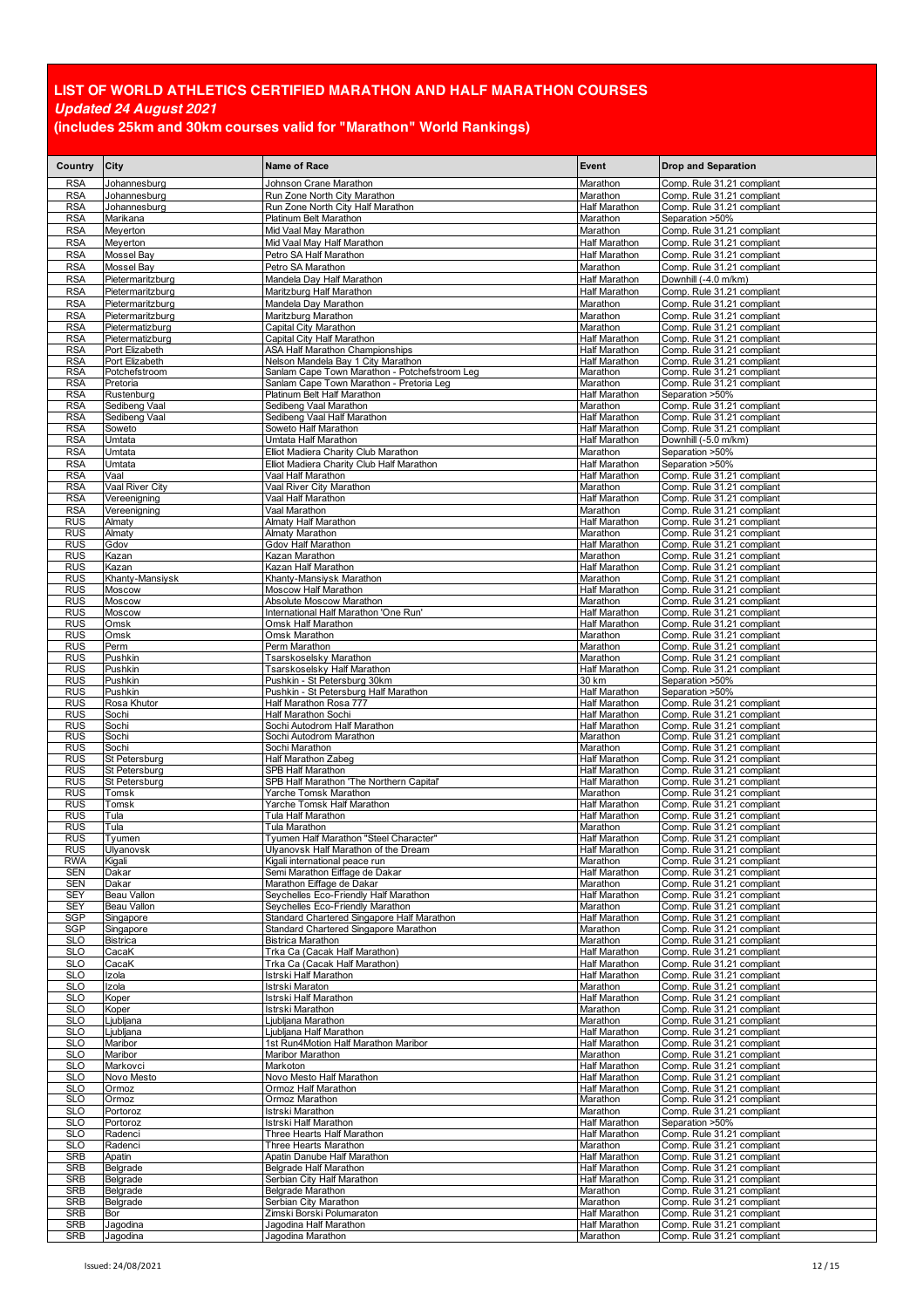| Country                  | City                                     | <b>Name of Race</b>                                                                                       | Event                                 | <b>Drop and Separation</b>                               |
|--------------------------|------------------------------------------|-----------------------------------------------------------------------------------------------------------|---------------------------------------|----------------------------------------------------------|
| <b>SRB</b>               | Kostolac                                 | Kostolac Viminacijum                                                                                      | Half Marathon                         | Comp. Rule 31.21 compliant                               |
| SRB                      | Kovacica                                 | Kovacica Half Marathon                                                                                    | Half Marathon                         | Comp. Rule 31.21 compliant                               |
| SRB<br><b>SRB</b>        | Kragujevac<br>Krusevac                   | Kragujevac Half Marathon<br>Krusevac Half Marathon                                                        | Half Marathon<br>Half Marathon        | Comp. Rule 31.21 compliant<br>Comp. Rule 31.21 compliant |
| SRB                      | Nis                                      | Niski Polumaraton                                                                                         | Half Marathon                         | Comp. Rule 31.21 compliant                               |
| <b>SRB</b>               | Novi Pazar                               | Pazarski Polumarathon<br>Novi Sad Half Marathon                                                           | Half Marathon<br>Half Marathon        | Comp. Rule 31.21 compliant<br>Comp. Rule 31.21 compliant |
| <b>SRB</b><br><b>SRB</b> | Novi Sad<br>Svilajnac                    | Svilajnac Half Marathon                                                                                   | Half Marathon                         | Comp. Rule 31.21 compliant                               |
| SRB                      | Vranje                                   | Vranje Half Marathon                                                                                      | Half Marathon                         | Comp. Rule 31.21 compliant                               |
| SRB<br>SRB               | Vranje<br>Zrenjanin                      | Vranje Marathon<br>Zrenjanin Half Marathon                                                                | Marathon<br>Half Marathon             | Comp. Rule 31.21 compliant<br>Comp. Rule 31.21 compliant |
| <b>SRB</b>               | Zrenjanin                                | Zrenjanin Marathon                                                                                        | Marathon                              | Comp. Rule 31.21 compliant                               |
| SRI                      | Colombo                                  | Colombo Half Marathon                                                                                     | Half Marathon<br>Marathon             | Comp. Rule 31.21 compliant<br>Comp. Rule 31.21 compliant |
| SRI<br><b>SUI</b>        | Colombo<br>Belp                          | Colombo Marathon<br>Swiss Athletics Marathon race                                                         | Marathon                              | Comp. Rule 31.21 compliant                               |
| SUI                      | Geneve                                   | Harmony Geneva Marathon for Unicef                                                                        | Marathon                              | Comp. Rule 31.21 compliant                               |
| SUI<br>SUI               | Greifenseelauf<br>Lausanne               | Greifenseelauf Half Marathon<br>Lausanne Marathon                                                         | Half Marathon<br>Marathon             | Comp. Rule 31.21 compliant<br>Comp. Rule 31.21 compliant |
| <b>SUI</b>               | Lucerne                                  | SwissCityMarathon-Lucerne - Half Marathon                                                                 | <b>Half Marathon</b>                  | Comp. Rule 31.21 compliant                               |
| SUI<br><b>SUI</b>        | Lucerne                                  | SwissCityMarathon-Lucerne<br>Neujahrsmarathon Zurich Half Marathon                                        | Marathon<br>Half Marathon             | Comp. Rule 31.21 compliant                               |
| SUI                      | Zurich<br>Zurich                         | Neujahrsmarathon Zurich                                                                                   | Marathon                              | Comp. Rule 31.21 compliant<br>Comp. Rule 31.21 compliant |
| <b>SUI</b>               | Zurich                                   | Zurich Marathon                                                                                           | Marathon                              | Comp. Rule 31.21 compliant                               |
| <b>SUR</b>               | Paramaribo                               | South America Half Marathon Championships                                                                 | <b>Half Marathon</b>                  | Comp. Rule 31.21 compliant                               |
| <b>SVK</b><br><b>SVK</b> | Brastislava<br>Kosice                    | <b>CSOB Bratislava Marathon</b><br>Kosice Peace Half Marathon                                             | Marathon<br>Half Marathon             | Comp. Rule 31.21 compliant<br>Comp. Rule 31.21 compliant |
| <b>SVK</b>               | Kosice                                   | Kosice Peace Marathon                                                                                     | Marathon                              | Comp. Rule 31.21 compliant                               |
| <b>SWE</b>               | Goteborg                                 | Goteborgs Varvet                                                                                          | Half Marathon                         | Comp. Rule 31.21 compliant                               |
| <b>SWE</b><br><b>SWE</b> | Stockholm<br>Stockholm                   | ASICS Stockholm Marathon<br>Swedish Marathon Championship                                                 | Marathon<br>Marathon                  | Comp. Rule 31.21 compliant<br>Comp. Rule 31.21 compliant |
| TAN                      | Dar Es Salaam                            | New Year Marathon                                                                                         | Marathon                              | Comp. Rule 31.21 compliant                               |
| <b>TAN</b><br>TAN        | Dar Es Salaam<br>Dar es Salaam           | New Year Half Marathon<br>CRDB Bank Dar es Salaam Marathon                                                | Half Marathon<br>Marathon             | Comp. Rule 31.21 compliant<br>Comp. Rule 31.21 compliant |
| <b>TAN</b>               | Dar es Salaam                            | CRDB Bank Dar es Salaam Half Marathon                                                                     | <b>Half Marathon</b>                  | Comp. Rule 31.21 compliant                               |
| <b>TAN</b>               | Dodoma                                   | NBC Dodoma Marathon                                                                                       | Marathon                              | Comp. Rule 31.21 compliant                               |
| TAN<br><b>TAN</b>        | Dodoma<br>Moshi                          | NBC Dodoma Half Marathon<br>Kilimaniaro Premium Lager Marathon                                            | <b>Half Marathon</b><br>Marathon      | Comp. Rule 31.21 compliant<br>Comp. Rule 31.21 compliant |
| <b>TAN</b>               | Stone Town                               | Stone Town Half Marathon                                                                                  | Half Marathon                         | Comp. Rule 31.21 compliant                               |
| <b>TAN</b>               | Stone Town                               | Stone Town Marathon                                                                                       | Marathon                              | Comp. Rule 31.21 compliant                               |
| THA<br>THA               | Bang Plat, Bangkok<br>Bangkok            | Bangkok Women's Run<br>Amazing Bangkok Half Marathon                                                      | <b>Half Marathon</b><br>Half Marathon | Comp. Rule 31.21 compliant<br>Comp. Rule 31.21 compliant |
| THA                      | Bangkok                                  | Amazing Bangkok Marathon                                                                                  | Marathon                              | Comp. Rule 31.21 compliant                               |
| THA                      | Bangkok                                  | Bangkok Midnight Half Marathon                                                                            | Half Marathon                         | Comp. Rule 31.21 compliant                               |
| THA<br>THA               | Bangkok<br>Bangkok                       | <b>BDMS Bangkok Half Marathon</b><br>Bangkok Midnight Marathon                                            | Half Marathon<br>Marathon             | Comp. Rule 31.21 compliant<br>Comp. Rule 31.21 compliant |
| THA                      | Bangkok                                  | <b>BDMS Bangkok Marathon</b>                                                                              | Marathon                              | Comp. Rule 31.21 compliant                               |
| THA<br>THA               | Bangkok<br>Bangsaen                      | Thai Sikh Run Half Marathon<br>Bangsaen21                                                                 | Marathon<br>Half Marathon             | Comp. Rule 31.21 compliant<br>Comp. Rule 31.21 compliant |
| THA                      | Buriram                                  | Buriram Marathon                                                                                          | Marathon                              | Comp. Rule 31.21 compliant                               |
| THA                      | Buriram                                  | <b>Buriram Half</b>                                                                                       | Marathon                              | Comp. Rule 31.21 compliant                               |
| <b>THA</b><br>THA        | Chanthaburi<br>Chanthaburi               | Chanthaburi Scenic Half Marathon<br>Chanthaburi Scenic Marathon                                           | Half Marathon<br>Marathon             | Comp. Rule 31.21 compliant<br>Comp. Rule 31.21 compliant |
| THA                      | Chom Bueng                               | Chom Bueng Half Marathon                                                                                  | Half Marathon                         | Comp. Rule 31.21 compliant                               |
| THA<br>THA               | Chom Bueng                               | Chom Bueng Marathon                                                                                       | Marathon                              | Comp. Rule 31.21 compliant                               |
| THA                      | Chonburi<br>Kanchanaburi                 | Bangsaen42<br>River Kwai Half Marathon                                                                    | Marathon<br>Half Marathon             | Comp. Rule 31.21 compliant<br>Comp. Rule 31.21 compliant |
| THA                      | Khon Kaen                                | Khon Kaen International Marathon                                                                          | Marathon                              | Comp. Rule 31.21 compliant                               |
| THA<br>THA               | Korat<br>Korat                           | Korat Powdurance Marathon<br>Korat Powdurance Half Marathon                                               | Marathon<br><b>Half Marathon</b>      | Comp. Rule 31.21 compliant<br>Comp. Rule 31.21 compliant |
| THA                      | Korat                                    | Korat Powdurance Marathon                                                                                 | Marathon                              | Comp. Rule 31.21 compliant                               |
| THA                      | Korat                                    | Korat Powdurance Half Marathon                                                                            | Half Marathon                         | Comp. Rule 31.21 compliant                               |
| THA<br><b>THA</b>        | Krabi<br>Krabi                           | Krabi Marathon<br>Krabi Half Marathon                                                                     | Marathon<br>Half Marathon             | Comp. Rule 31.21 compliant<br>Comp. Rule 31.21 compliant |
| THA                      | Laem Sadet                               | Khung Wiman Half Marathon                                                                                 | Half Marathon                         | Comp. Rule 31.21 compliant                               |
| THA                      | Mueang Kanchanaburi                      | River Kwai Half Marathon / Thailand Championships                                                         | Half Marathon<br>Marathon             | Comp. Rule 31.21 compliant                               |
| THA<br>THA               | Nong Khai<br>Nong Khai                   | Nong Khai Asean Marathon<br>Nong Khai Asean Half Marathon                                                 | Half Marathon                         | Comp. Rule 31.21 compliant<br>Comp. Rule 31.21 compliant |
| THA                      | Phuket                                   | Laguna Phuket Half Marathon                                                                               | Half Marathon                         | Comp. Rule 31.21 compliant                               |
| THA<br>THA               | Phuket<br>Phuket                         | Laguna Phuket Marathon<br>Phukethon                                                                       | Marathon<br>Marathon                  | Comp. Rule 31.21 compliant<br>Comp. Rule 31.21 compliant |
| THA                      | Trang                                    | Trang Marathon                                                                                            | Marathon                              | Comp. Rule 31.21 compliant                               |
| THA                      | Trang                                    | Trang Half Marathon                                                                                       | <b>Half Marathon</b>                  | Comp. Rule 31.21 compliant                               |
| TJK<br><b>TKS</b>        | Dushanbe<br>Providenciales               | Dushanbe International Race Half Marathon<br>Move-A-Thon Half Marathon                                    | Half Marathon<br><b>Half Marathon</b> | Comp. Rule 31.21 compliant<br>Comp. Rule 31.21 compliant |
| TKS                      | Providenciales                           | Move-A-Thon Marathon                                                                                      | Marathon                              | Comp. Rule 31.21 compliant                               |
| <b>TPE</b><br>TPE        | Fanlu Township                           | Chiavi Alishan Half Marathon<br>Taiwan Alishan Divine Tree Marathon                                       | Half Marathon<br>Marathon             | Comp. Rule 31.21 compliant<br>Comp. Rule 31.21 compliant |
| TPE                      | Fanlu Township<br>Hsinchu                | Hsincho Ocean International Marathon                                                                      | Marathon                              | Comp. Rule 31.21 compliant                               |
| <b>TPE</b>               | Kaohsiung                                | Kaohsiung Half Marathon                                                                                   | <b>Half Marathon</b>                  | Comp. Rule 31.21 compliant                               |
| TPE<br><b>TPE</b>        | Kaohsiung City<br>Nangan Township        | Kaohsiung International Marathon<br>Matsu Marathon                                                        | Marathon<br>Marathon                  | Comp. Rule 31.21 compliant<br>Comp. Rule 31.21 compliant |
| <b>TPE</b>               | New Taipei City                          | Wan-Jin-Shi International Marathon                                                                        | Marathon                              | Comp. Rule 31.21 compliant                               |
| <b>TPE</b>               | <b>Taichung City</b>                     | Olympic Day Run - Half Marathon                                                                           | <b>Half Marathon</b>                  | Comp. Rule 31.21 compliant                               |
| TPE<br><b>TPE</b>        | <b>Tainan City</b><br><b>Tainan City</b> | Tainan Historical Capital International Half Marathon<br>Tainan Historical Capital International Marathon | Half Marathon<br>Marathon             | Comp. Rule 31.21 compliant<br>Comp. Rule 31.21 compliant |
| TPE                      | <b>Tainan City</b>                       | Zengwen Reservoir Marathon                                                                                | Marathon                              | Comp. Rule 31.21 compliant                               |
| <b>TPE</b>               | Taipei                                   | New Taipei City The National Games Marathon                                                               | Marathon                              | Comp. Rule 31.21 compliant                               |
| TPE<br>TPE               | Taipei<br>Taipei City                    | Taishin Women Run TPE - Half Marathon<br>Eva Air Half Marathon Taipei                                     | Half Marathon<br>Half Marathon        | Comp. Rule 31.21 compliant<br>Comp. Rule 31.21 compliant |
| <b>TPE</b>               | Taipei City                              | Taipei Marathon                                                                                           | Marathon                              | Comp. Rule 31.21 compliant                               |
| TPE                      | Taipei City                              | Taiwan's Rice Heaven Tianzhong Marathon                                                                   | Marathon                              | Comp. Rule 31.21 compliant                               |
| <b>TPE</b><br>TPE        | <b>Taipei City</b><br>Taoyuan            | Taipei Half Marathon<br>Taoyuan National Games Marathon                                                   | Half Marathon<br>Marathon             | Comp. Rule 31.21 compliant<br>Comp. Rule 31.21 compliant |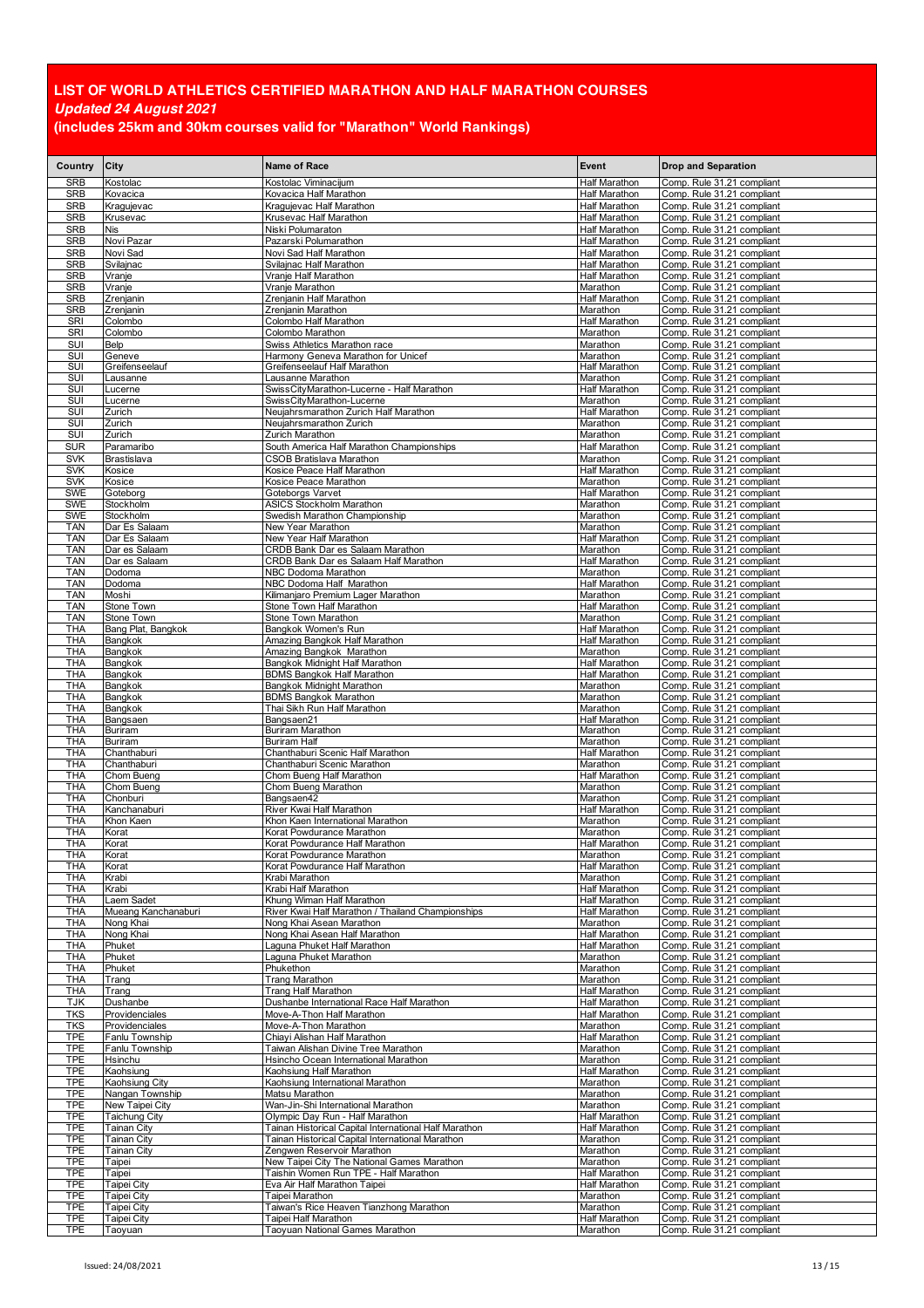| Country                  | City                               | Name of Race                                                                                  | Event                                 | <b>Drop and Separation</b>                                           |
|--------------------------|------------------------------------|-----------------------------------------------------------------------------------------------|---------------------------------------|----------------------------------------------------------------------|
| <b>TTO</b>               | Chaguanas                          | Bankers Insurance Half Marathon                                                               | Half Marathon                         | Separation >50%                                                      |
| TTO                      | Lambeau                            | Sea to Sea Marathon Half Marathon                                                             | Half Marathon                         | Downhill (-2.2 m/km), Separation >50%                                |
| <b>TTO</b><br>TTO        | Lambeau<br>St. Augustine           | Sea to Sea Marathon<br>UWI-SPEC Half Marathon                                                 | Marathon<br>Half Marathon             | Downhill (-11.8 m/km), Separation >50%<br>Comp. Rule 31.21 compliant |
| <b>TUN</b>               | Carthage                           | The Carthage Race / Half marathon                                                             | Half Marathon                         | Comp. Rule 31.21 compliant                                           |
| <b>TUN</b>               | Carthage                           | The Carthage Race / Marathon                                                                  | Marathon                              | Comp. Rule 31.21 compliant                                           |
| TUN<br><b>TUN</b>        | Sfax<br>Sfax                       | Semi Marathon International Sfax Ville<br>SOPAL Sfax Semi Marathon international des oliviers | Half Marathon<br>Half Marathon        | Comp. Rule 31.21 compliant<br>Comp. Rule 31.21 compliant             |
| TUN                      | Sfax                               | SOPAL Sfax Marathon international des oliviers                                                | Marathon                              | Comp. Rule 31.21 compliant                                           |
| TUN                      | Sousse                             | Semi marathon inernational Tunisia Women s Run                                                | Half Marathon                         | Comp. Rule 31.21 compliant                                           |
| TUN                      | Tunis                              | Semi Marathon Comar                                                                           | Half Marathon                         | Comp. Rule 31.21 compliant                                           |
| <b>TUN</b><br><b>TUR</b> | Tunis<br>Adana                     | Marathon Comar<br>International Adana Kurtulus Half Marathon                                  | Marathon<br>Half Marathon             | Comp. Rule 31.21 compliant<br>Comp. Rule 31.21 compliant             |
| TUR                      | Ankara                             | International Ankara Democracy Marathon                                                       | Marathon                              | Comp. Rule 31.21 compliant                                           |
| <b>TUR</b>               | Antalya                            | Runatolia International Half Marathon                                                         | <b>Half Marathon</b>                  | Comp. Rule 31.21 compliant                                           |
| TUR<br>TUR               | Antalya                            | Runatolia International Marathon                                                              | Marathon                              | Comp. Rule 31.21 compliant                                           |
| TUR                      | Batman<br>Bodrum                   | Batman Half Marathon<br>Global Run Bodrum Half Marathon                                       | Half Marathon<br>Half Marathon        | Comp. Rule 31.21 compliant<br>Comp. Rule 31.21 compliant             |
| TUR                      | <b>Bursa</b>                       | Eker I Run Marathon                                                                           | Marathon                              | Downhill (-41.5 m/km), Separation >50%                               |
| <b>TUR</b>               | Canakkale                          | I run 4 peace half marathon                                                                   | Half Marathon                         | Separation >50%                                                      |
| <b>TUR</b><br><b>TUR</b> | Darica<br>Didim                    | Darica Half Marathon<br>Didim Half Marathon                                                   | Half Marathon<br>Half Marathon        | Comp. Rule 31.21 compliant<br>Comp. Rule 31.21 compliant             |
| TUR                      | Diyarbakir                         | Diyarbakir Sur Half marathon                                                                  | Half Marathon                         | Comp. Rule 31.21 compliant                                           |
| <b>TUR</b>               | Eskisehir                          | Ford Otosan Eskisehir Kurtulus Half Marathon                                                  | <b>Half Marathon</b>                  | Comp. Rule 31.21 compliant                                           |
| TUR                      | Gaziantep                          | Gazi Half Marathon                                                                            | Half Marathon                         | Comp. Rule 31.21 compliant                                           |
| <b>TUR</b><br>TUR        | Giresun<br>Istanbul                | Giresun half marathon<br>Istanbul Half Marathon                                               | Half Marathon<br>Half Marathon        | Comp. Rule 31.21 compliant<br>Comp. Rule 31.21 compliant             |
| <b>TUR</b>               | Istanbul                           | N Kolay Istanbul Marathon                                                                     | Marathon                              | Comp. Rule 31.21 compliant                                           |
| <b>TUR</b>               | Izmir                              | Izmir Half marathon                                                                           | Half Marathon                         | Comp. Rule 31.21 compliant                                           |
| TUR                      | Izmir                              | Izmir International Marathon                                                                  | Marathon                              | Comp. Rule 31.21 compliant                                           |
| <b>TUR</b><br><b>TUR</b> | Kayseri<br>Kyrenia                 | Kayseri Kultepe Half Marathon<br>International Kyrenia Half Marathon                          | Half Marathon<br><b>Half Marathon</b> | Separation >50%<br>Comp. Rule 31.21 compliant                        |
| <b>TUR</b>               | Kyrenia                            | International Kyrenia Marathon                                                                | Marathon                              | Comp. Rule 31.21 compliant                                           |
| <b>TUR</b>               | Maris                              | Run Maris Run half Marathon                                                                   | Half Marathon                         | Comp. Rule 31.21 compliant                                           |
| <b>TUR</b>               | Mersin                             | Mersin Marathon                                                                               | Marathon                              | Comp. Rule 31.21 compliant                                           |
| TUR<br>TUR               | Pamukkale<br>Patras                | Pamukkale Half Marathon<br>Achaia Half Marathon                                               | Half Marathon<br>Half Marathon        | Comp. Rule 31.21 compliant<br>Separation >50%                        |
| TUR                      | Polatli                            | Gordion Half Marathon                                                                         | Half Marathon                         | Comp. Rule 31.21 compliant                                           |
| <b>TUR</b>               | Selcuk                             | International Ancient City Ephesus Half Marathon                                              | Half Marathon                         | Comp. Rule 31.21 compliant                                           |
| TUR                      | Tarsus                             | Tarsus Half Marathon                                                                          | Half Marathon                         | Comp. Rule 31.21 compliant                                           |
| <b>TUR</b><br><b>TUR</b> | Trabzon<br>Trabzon                 | International Trabzon Half Marathon<br>International Trabzon Marathon                         | Half Marathon<br>Marathon             | Comp. Rule 31.21 compliant<br>Comp. Rule 31.21 compliant             |
| <b>UAE</b>               | Abu Dhabi                          | Abu Dhabi Half Marathon - Corniche                                                            | Half Marathon                         | Comp. Rule 31.21 compliant                                           |
| <b>UAE</b>               | Abu Dhabi                          | Al Hundayriat Island Half Marathon                                                            | Half Marathon                         | Comp. Rule 31.21 compliant                                           |
| <b>UAE</b>               | Abu Dhabi                          | ADNOC Abu Dhabi Marathon                                                                      | Marathon                              | Comp. Rule 31.21 compliant                                           |
| <b>UAE</b><br><b>UAE</b> | Dubai<br>Ras Al Khaimah            | Dubai Marathon<br>Ras Al Khaimah Half Marathon                                                | Marathon<br>Half Marathon             | Comp. Rule 31.21 compliant<br>Comp. Rule 31.21 compliant             |
| <b>UAE</b>               | Sharjah                            | Sharjah Half Marathon                                                                         | Half Marathon                         | Comp. Rule 31.21 compliant                                           |
| <b>UAE</b>               | Yas Island                         | Abu Dhabi Striders Half Marathon                                                              | Half Marathon                         | Comp. Rule 31.21 compliant                                           |
| <b>UKR</b>               | Bila Tservka                       | Bila Tserkva Marathon                                                                         | Marathon                              | Comp. Rule 31.21 compliant                                           |
| <b>UKR</b><br><b>UKR</b> | Bila Tservka<br>Dnipro             | Bila Tserkva Half Marathon<br>Dnipro Half Marathon                                            | <b>Half Marathon</b><br>Half Marathon | Comp. Rule 31.21 compliant<br>Comp. Rule 31.21 compliant             |
| <b>UKR</b>               | Dnipro                             | Dnipro Marathon                                                                               | Marathon                              | Comp. Rule 31.21 compliant                                           |
| <b>UKR</b>               | Kharkiv                            | Nova Poshta Kharkiv Marathon                                                                  | Marathon                              | Comp. Rule 31.21 compliant                                           |
| <b>UKR</b>               | Kharkiv                            | Nova Poshta Kharkiv Half Marathon                                                             | Half Marathon                         | Comp. Rule 31.21 compliant                                           |
| <b>UKR</b><br><b>UKR</b> | Kyiv<br>Kovel                      | Kyiv Euro Marathon<br>Kovel Half Marathon                                                     | Marathon<br>Half Marathon             | Comp. Rule 31.21 compliant<br>Comp. Rule 31.21 compliant             |
| <b>UKR</b>               | Kyiv                               | Bila Tserkva Half Marathon                                                                    | <b>Half Marathon</b>                  | Comp. Rule 31.21 compliant                                           |
| <b>UKR</b>               | Kyiv                               | Bila Tserkva Marathon                                                                         | Marathon                              | Comp. Rule 31.21 compliant                                           |
| UKR<br><b>UKR</b>        | Kyiv                               | Wizz Air Kyiv City Marathon                                                                   | Marathon                              | Comp. Rule 31.21 compliant<br>Comp. Rule 31.21 compliant             |
| <b>UKR</b>               | Kyiv<br>Kyiv                       | Kyiv City Half Marathon<br>Kyiv Nova Poshta Half Marathon                                     | Half Marathon<br>Half Marathon        | Comp. Rule 31.21 compliant                                           |
| <b>UKR</b>               | Lviv                               | Nova Poshta Lviv Marathon                                                                     | Marathon                              | Comp. Rule 31.21 compliant                                           |
| <b>UKR</b>               | Lviv                               | Nova Poshta Lviv Half Marathon                                                                | Half Marathon                         | Comp. Rule 31.21 compliant                                           |
| <b>UKR</b><br><b>UKR</b> | Odessa<br>Poltava                  | Nova Poshta Odessa Half Marathon<br>Nova Poshta Poltava Half Marathon                         | Half Marathon<br><b>Half Marathon</b> | Comp. Rule 31.21 compliant<br>Comp. Rule 31.21 compliant             |
| <b>UKR</b>               | Poltava                            | NewRun Corpus Park Poltava                                                                    | <b>Half Marathon</b>                  | Comp. Rule 31.21 compliant                                           |
| <b>USA</b>               | Atlanta, GA                        | U.S. Olympic Team Trials Marathon                                                             | Marathon                              | Comp. Rule 31.21 compliant                                           |
| <b>USA</b>               | Baltimore, MD                      | Baltimore Running Festival Half Marathon                                                      | Half Marathon                         | Comp. Rule 31.21 compliant                                           |
| <b>USA</b><br><b>USA</b> | Baltimore, MD<br>Big Sur, CA       | <b>Baltimore Marathon</b><br><b>Big Sur International Marathon</b>                            | Marathon<br>Marathon                  | Comp. Rule 31.21 compliant<br>Downhill (-2.2 m/km), Separation >50%  |
| <b>USA</b>               | Boston, MA                         | B.A.A. Half Marathon                                                                          | Half Marathon                         | Comp. Rule 31.21 compliant                                           |
| <b>USA</b>               | Boston, MA                         | B.A.A. Boston Marathon                                                                        | Marathon                              | Downhill (-3.2 m/km), Separation >50%                                |
| <b>USA</b><br><b>USA</b> | Chandler<br>Chattanooga, TN        | The Marathon Project<br>Chattanooga Marathon                                                  | Marathon<br>Marathon                  | Comp. Rule 31.21 compliant<br>Comp. Rule 31.21 compliant             |
| <b>USA</b>               | Chicago, IL                        | The Bank of America Chicago Marathon                                                          | Marathon                              | Comp. Rule 31.21 compliant                                           |
| <b>USA</b>               | Corning, NY                        | Wineglass Half Marathon                                                                       | Half Marathon                         | Separation >50%                                                      |
| <b>USA</b>               | Corning, NY                        | Wineglass Marathon                                                                            | Marathon                              | Downhill (-1.42 m/km), Separation >50%                               |
| <b>USA</b><br><b>USA</b> | Dallas, TX<br>Detroit, MI          | <b>BMW Dallas Marathon</b><br>Detroit Free Press / Talmer Bank US Only Half Marathon          | Marathon<br><b>Half Marathon</b>      | Comp. Rule 31.21 compliant<br>Comp. Rule 31.21 compliant             |
| <b>USA</b>               | Dorena, Oregon                     | On a Mission Marathon                                                                         | Marathon                              | Comp. Rule 31.21 compliant                                           |
| <b>USA</b>               | Duluth, MN                         | Garry Bjorklund Half Marathon                                                                 | Half Marathon                         | Separation >50%                                                      |
| <b>USA</b><br><b>USA</b> | Duluth, MN<br>El Paso, TX          | Grandma's Marathon<br>El Paso Marathon                                                        | Marathon<br>Marathon                  | Separation >50%<br>Comp. Rule 31.21 compliant                        |
| <b>USA</b>               | Friday Harbor, WA                  | San Juan Island Marathon                                                                      | Marathon                              | Comp. Rule 31.21 compliant                                           |
| <b>USA</b>               | Grand Rapids, MI                   | Amway River Bank Run 25K                                                                      | 25 km                                 | Comp. Rule 31.21 compliant                                           |
| <b>USA</b>               | Hollywood, FL                      | Margaritaville Half Marathon                                                                  | Half Marathon                         | Comp. Rule 31.21 compliant                                           |
| <b>USA</b><br><b>USA</b> | Honolulu, HI<br>Honolulu, HI       | HMSA 30 Kilometers Race Course<br>Honolulu Marathon                                           | 30 km<br>Marathon                     | Comp. Rule 31.21 compliant<br>Comp. Rule 31.21 compliant             |
| <b>USA</b>               | Houston, TX                        | Aramco Houston Half Marathon                                                                  | Half Marathon                         | Comp. Rule 31.21 compliant                                           |
| <b>USA</b>               | Houston, TX                        | Chevron Houston Marathon                                                                      | Marathon                              | Comp. Rule 31.21 compliant                                           |
| <b>USA</b><br><b>USA</b> | Indianapolis, IN<br>Kitty Hawk, NC | Indianapolis Monumental Marathon<br>Outer Banks Marathon                                      | Marathon<br>Marathon                  | Comp. Rule 31.21 compliant<br>Separation >50%                        |